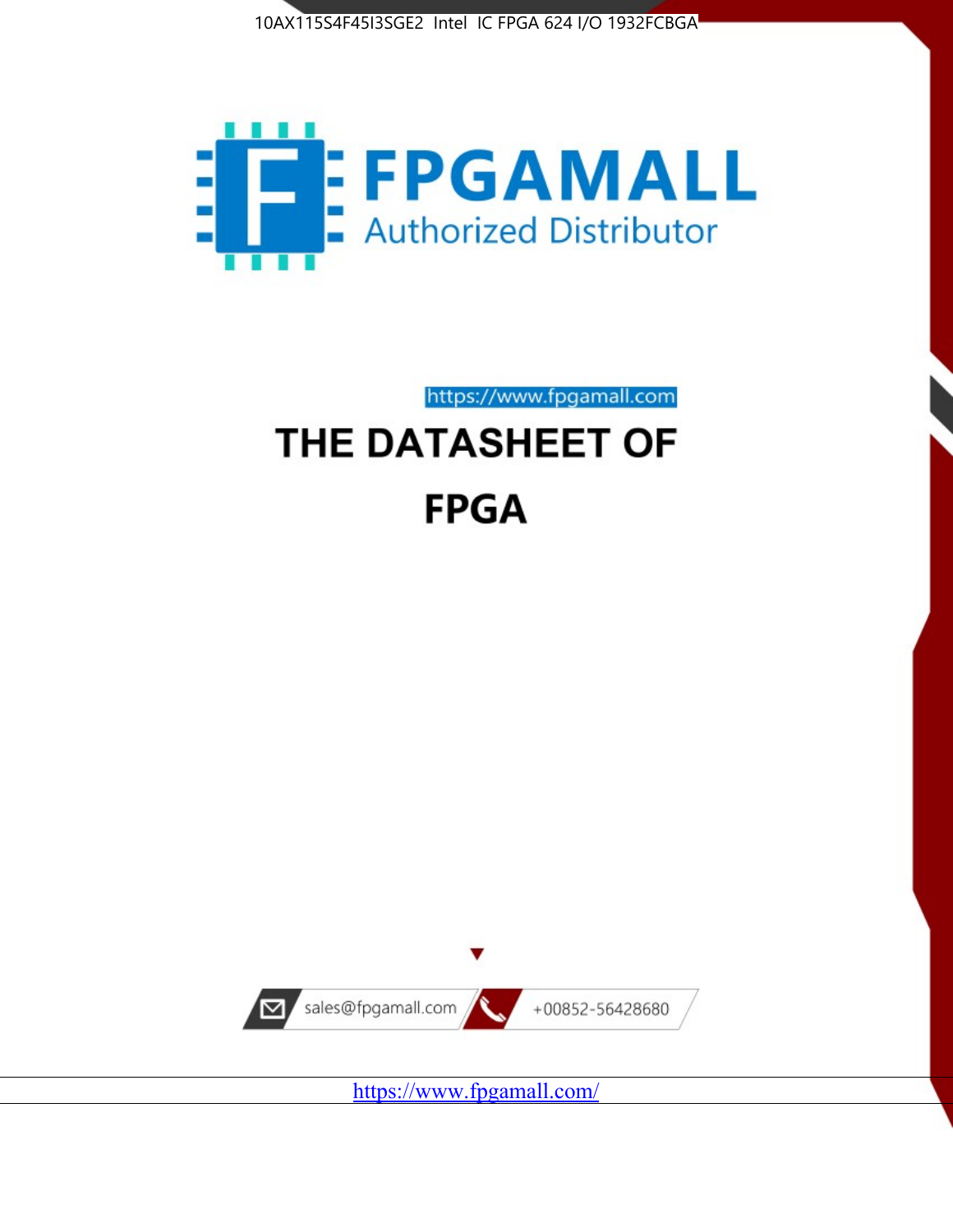10AX115S4F45I3SGE2 Intel IC FPGA 624 I/O 1932FCBGA



# **Intel® Arria® 10 Device Overview**



**A10-OVERVIEW | 2018.12.06** Latest document on the web: **[PDF](https://www.intel.com/content/dam/www/programmable/us/en/pdfs/literature/hb/arria-10/a10_overview.pdf)** | **[HTML](https://www.intel.com/content/www/us/en/programmable/documentation/sam1403480274650.html)**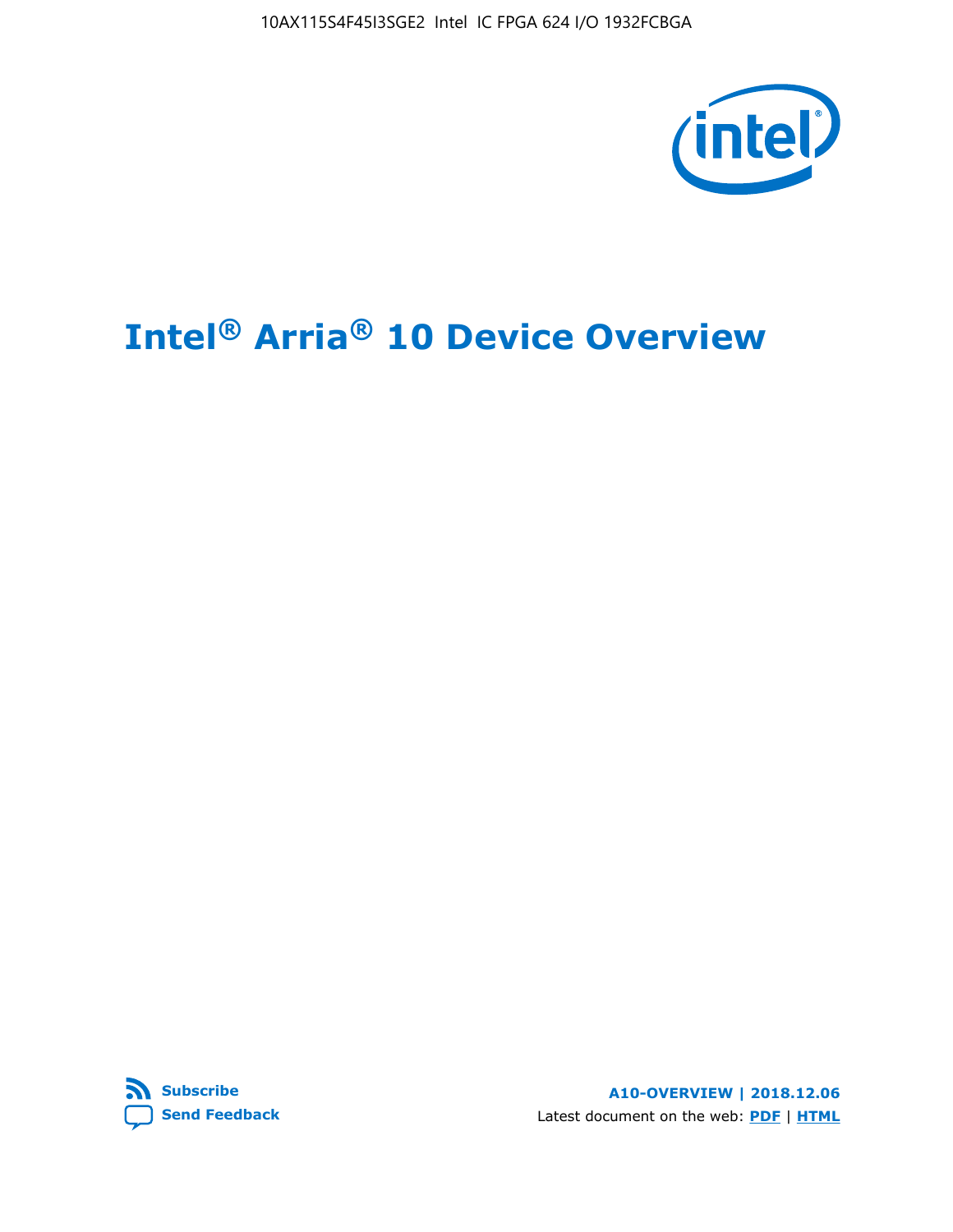

**Contents** 

# **Contents**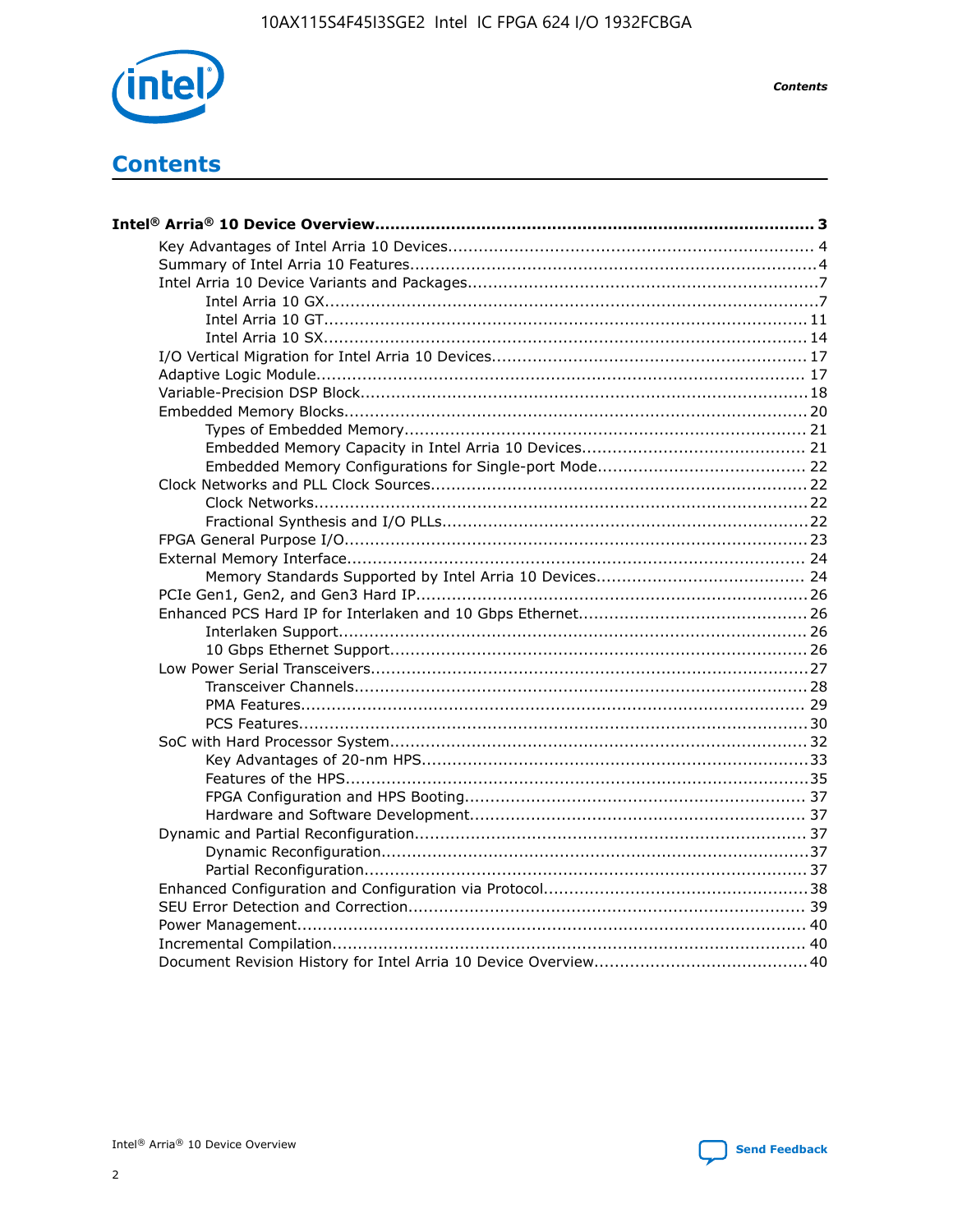**A10-OVERVIEW | 2018.12.06**

**[Send Feedback](mailto:FPGAtechdocfeedback@intel.com?subject=Feedback%20on%20Intel%20Arria%2010%20Device%20Overview%20(A10-OVERVIEW%202018.12.06)&body=We%20appreciate%20your%20feedback.%20In%20your%20comments,%20also%20specify%20the%20page%20number%20or%20paragraph.%20Thank%20you.)**



# **Intel® Arria® 10 Device Overview**

The Intel<sup>®</sup> Arria<sup>®</sup> 10 device family consists of high-performance and power-efficient 20 nm mid-range FPGAs and SoCs.

Intel Arria 10 device family delivers:

- Higher performance than the previous generation of mid-range and high-end FPGAs.
- Power efficiency attained through a comprehensive set of power-saving technologies.

The Intel Arria 10 devices are ideal for high performance, power-sensitive, midrange applications in diverse markets.

| <b>Market</b>         | <b>Applications</b>                                                                                               |
|-----------------------|-------------------------------------------------------------------------------------------------------------------|
| Wireless              | Channel and switch cards in remote radio heads<br>٠<br>Mobile backhaul<br>٠                                       |
| Wireline              | 40G/100G muxponders and transponders<br>٠<br>100G line cards<br>٠<br><b>Bridging</b><br>٠<br>Aggregation<br>٠     |
| <b>Broadcast</b>      | Studio switches<br>٠<br>Servers and transport<br>٠<br>Videoconferencing<br>٠<br>Professional audio and video<br>٠ |
| Computing and Storage | Flash cache<br>٠<br>Cloud computing servers<br>٠<br>Server acceleration<br>٠                                      |
| Medical               | Diagnostic scanners<br>٠<br>Diagnostic imaging<br>٠                                                               |
| Military              | Missile guidance and control<br>٠<br>Radar<br>٠<br>Electronic warfare<br>٠<br>Secure communications<br>٠          |

#### **Table 1. Sample Markets and Ideal Applications for Intel Arria 10 Devices**

#### **Related Information**

- [Intel Arria 10 Device Handbook: Known Issues](http://www.altera.com/support/kdb/solutions/rd07302013_646.html) Lists the planned updates to the *Intel Arria 10 Device Handbook* chapters.
- [Intel Arria 10 GX/GT Device Errata and Design Recommendations](https://www.intel.com/content/www/us/en/programmable/documentation/agz1493851706374.html#yqz1494433888646)
- [Intel Arria 10 SX Device Errata and Design Recommendations](https://www.intel.com/content/www/us/en/programmable/documentation/cru1462832385668.html#cru1462832558642)

Intel Corporation. All rights reserved. Intel, the Intel logo, Altera, Arria, Cyclone, Enpirion, MAX, Nios, Quartus and Stratix words and logos are trademarks of Intel Corporation or its subsidiaries in the U.S. and/or other countries. Intel warrants performance of its FPGA and semiconductor products to current specifications in accordance with Intel's standard warranty, but reserves the right to make changes to any products and services at any time without notice. Intel assumes no responsibility or liability arising out of the application or use of any information, product, or service described herein except as expressly agreed to in writing by Intel. Intel customers are advised to obtain the latest version of device specifications before relying on any published information and before placing orders for products or services. \*Other names and brands may be claimed as the property of others.

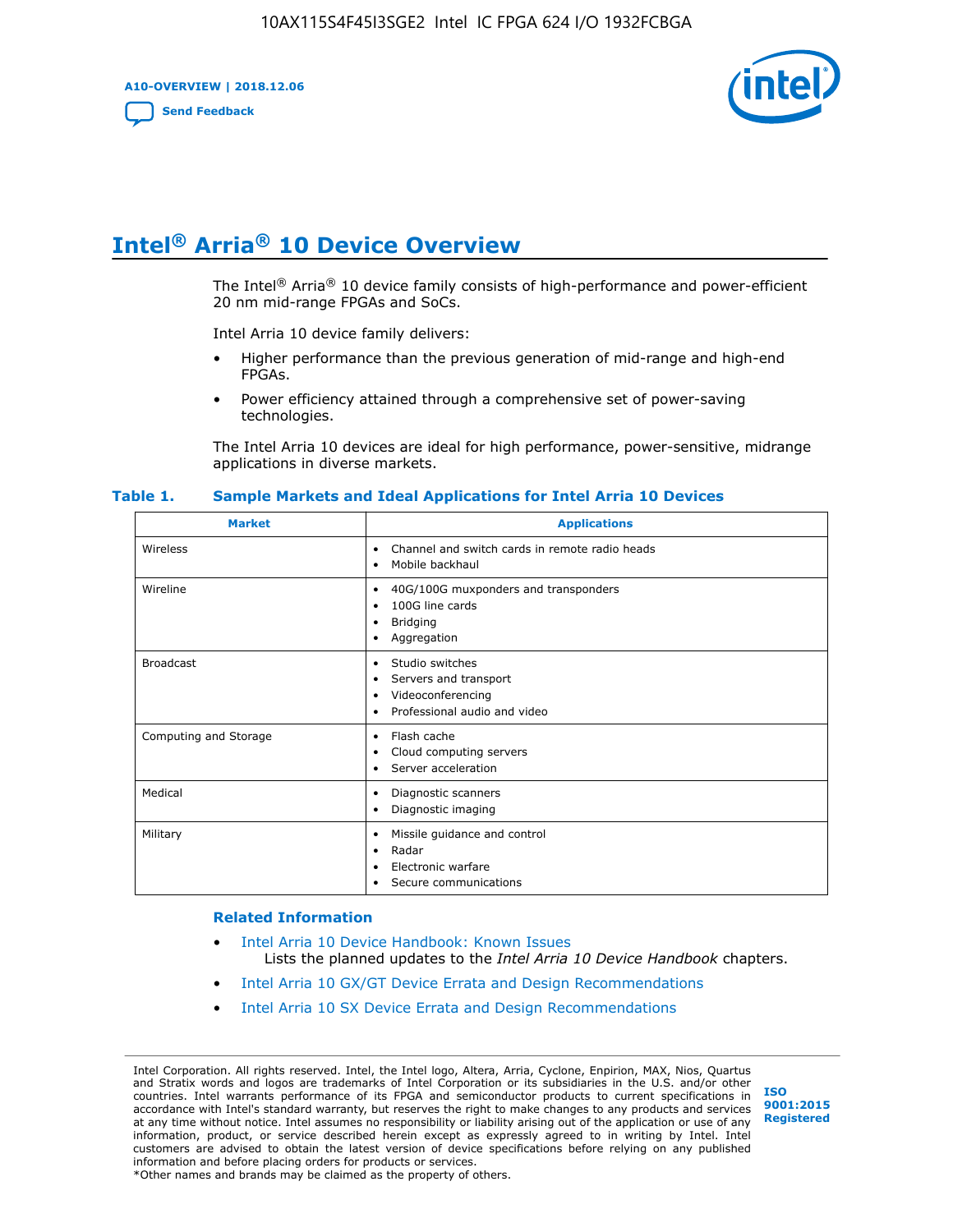

# **Key Advantages of Intel Arria 10 Devices**

## **Table 2. Key Advantages of the Intel Arria 10 Device Family**

| <b>Advantage</b>                                                                                          | <b>Supporting Feature</b>                                                                                                                                                                                                                                                                                                     |
|-----------------------------------------------------------------------------------------------------------|-------------------------------------------------------------------------------------------------------------------------------------------------------------------------------------------------------------------------------------------------------------------------------------------------------------------------------|
| Enhanced core architecture                                                                                | Built on TSMC's 20 nm process technology<br>٠<br>60% higher performance than the previous generation of mid-range FPGAs<br>٠<br>15% higher performance than the fastest previous-generation FPGA<br>٠                                                                                                                         |
| High-bandwidth integrated<br>transceivers                                                                 | Short-reach rates up to 25.8 Gigabits per second (Gbps)<br>٠<br>Backplane capability up to 12.5 Gbps<br>٠<br>Integrated 10GBASE-KR and 40GBASE-KR4 Forward Error Correction (FEC)<br>٠                                                                                                                                        |
| Improved logic integration and<br>hard IP blocks                                                          | 8-input adaptive logic module (ALM)<br>٠<br>Up to 65.6 megabits (Mb) of embedded memory<br>٠<br>Variable-precision digital signal processing (DSP) blocks<br>Fractional synthesis phase-locked loops (PLLs)<br>٠<br>Hard PCI Express Gen3 IP blocks<br>Hard memory controllers and PHY up to 2,400 Megabits per second (Mbps) |
| Second generation hard<br>processor system (HPS) with<br>integrated ARM* Cortex*-A9*<br>MPCore* processor | Tight integration of a dual-core ARM Cortex-A9 MPCore processor, hard IP, and an<br>٠<br>FPGA in a single Intel Arria 10 system-on-a-chip (SoC)<br>Supports over 128 Gbps peak bandwidth with integrated data coherency between<br>$\bullet$<br>the processor and the FPGA fabric                                             |
| Advanced power savings                                                                                    | Comprehensive set of advanced power saving features<br>٠<br>Power-optimized MultiTrack routing and core architecture<br>٠<br>Up to 40% lower power compared to previous generation of mid-range FPGAs<br>٠<br>Up to 60% lower power compared to previous generation of high-end FPGAs<br>٠                                    |

# **Summary of Intel Arria 10 Features**

## **Table 3. Summary of Features for Intel Arria 10 Devices**

| <b>Feature</b>                  | <b>Description</b>                                                                                                                                                                                                                                                                                                                                                                                       |
|---------------------------------|----------------------------------------------------------------------------------------------------------------------------------------------------------------------------------------------------------------------------------------------------------------------------------------------------------------------------------------------------------------------------------------------------------|
| Technology                      | TSMC's 20-nm SoC process technology<br>٠<br>Allows operation at a lower $V_{\text{CC}}$ level of 0.82 V instead of the 0.9 V standard $V_{\text{CC}}$ core voltage                                                                                                                                                                                                                                       |
| Packaging                       | 1.0 mm ball-pitch Fineline BGA packaging<br>0.8 mm ball-pitch Ultra Fineline BGA packaging<br>Multiple devices with identical package footprints for seamless migration between different<br><b>FPGA</b> densities<br>Devices with compatible package footprints allow migration to next generation high-end<br>Stratix $\mathcal{R}$ 10 devices<br>RoHS, leaded $(1)$ , and lead-free (Pb-free) options |
| High-performance<br>FPGA fabric | Enhanced 8-input ALM with four registers<br>٠<br>Improved multi-track routing architecture to reduce congestion and improve compilation time<br>Hierarchical core clocking architecture<br>Fine-grained partial reconfiguration                                                                                                                                                                          |
| Internal memory<br>blocks       | M20K-20-Kb memory blocks with hard error correction code (ECC)<br>Memory logic array block (MLAB)-640-bit memory                                                                                                                                                                                                                                                                                         |
|                                 | continued                                                                                                                                                                                                                                                                                                                                                                                                |



<sup>(1)</sup> Contact Intel for availability.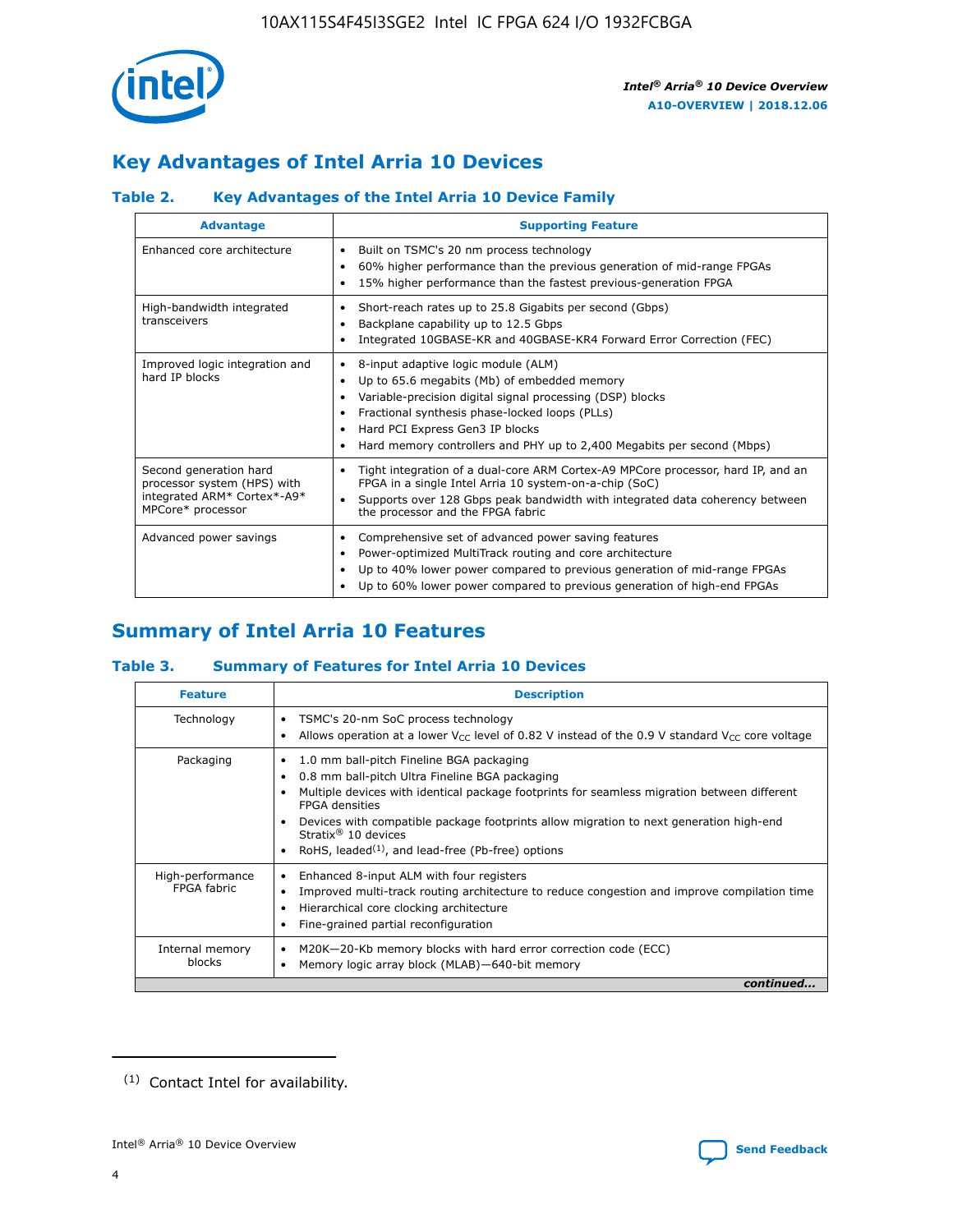r



| <b>Feature</b>                         | <b>Description</b>                                                                                             |                                                                                                                                                                                                                                                                                                                                                                                                                                                                                                                                                                                                                                                                                                                                                                                                                                        |  |  |  |  |  |
|----------------------------------------|----------------------------------------------------------------------------------------------------------------|----------------------------------------------------------------------------------------------------------------------------------------------------------------------------------------------------------------------------------------------------------------------------------------------------------------------------------------------------------------------------------------------------------------------------------------------------------------------------------------------------------------------------------------------------------------------------------------------------------------------------------------------------------------------------------------------------------------------------------------------------------------------------------------------------------------------------------------|--|--|--|--|--|
| Embedded Hard IP<br>blocks             | Variable-precision DSP                                                                                         | Native support for signal processing precision levels from $18 \times 19$ to<br>54 x 54<br>Native support for 27 x 27 multiplier mode<br>64-bit accumulator and cascade for systolic finite impulse responses<br>(FIRs)<br>Internal coefficient memory banks<br>$\bullet$<br>Preadder/subtractor for improved efficiency<br>Additional pipeline register to increase performance and reduce<br>power<br>Supports floating point arithmetic:<br>- Perform multiplication, addition, subtraction, multiply-add,<br>multiply-subtract, and complex multiplication.<br>- Supports multiplication with accumulation capability, cascade<br>summation, and cascade subtraction capability.<br>- Dynamic accumulator reset control.<br>- Support direct vector dot and complex multiplication chaining<br>multiply floating point DSP blocks. |  |  |  |  |  |
|                                        | Memory controller                                                                                              | DDR4, DDR3, and DDR3L                                                                                                                                                                                                                                                                                                                                                                                                                                                                                                                                                                                                                                                                                                                                                                                                                  |  |  |  |  |  |
|                                        | PCI Express*                                                                                                   | PCI Express (PCIe*) Gen3 (x1, x2, x4, or x8), Gen2 (x1, x2, x4, or x8)<br>and Gen1 (x1, x2, x4, or x8) hard IP with complete protocol stack,<br>endpoint, and root port                                                                                                                                                                                                                                                                                                                                                                                                                                                                                                                                                                                                                                                                |  |  |  |  |  |
|                                        | Transceiver I/O                                                                                                | 10GBASE-KR/40GBASE-KR4 Forward Error Correction (FEC)<br>PCS hard IPs that support:<br>$\bullet$<br>- 10-Gbps Ethernet (10GbE)<br>- PCIe PIPE interface<br>$-$ Interlaken<br>- Gbps Ethernet (GbE)<br>- Common Public Radio Interface (CPRI) with deterministic latency<br>support<br>- Gigabit-capable passive optical network (GPON) with fast lock-<br>time support<br>13.5G JESD204b<br>$\bullet$<br>8B/10B, 64B/66B, 64B/67B encoders and decoders<br>Custom mode support for proprietary protocols                                                                                                                                                                                                                                                                                                                               |  |  |  |  |  |
| Core clock networks                    | $\bullet$<br>$\bullet$                                                                                         | Up to 800 MHz fabric clocking, depending on the application:<br>- 667 MHz external memory interface clocking with 2,400 Mbps DDR4 interface<br>- 800 MHz LVDS interface clocking with 1,600 Mbps LVDS interface<br>Global, regional, and peripheral clock networks<br>Clock networks that are not used can be gated to reduce dynamic power                                                                                                                                                                                                                                                                                                                                                                                                                                                                                            |  |  |  |  |  |
| Phase-locked loops<br>(PLLs)           | High-resolution fractional synthesis PLLs:<br>$\bullet$<br>Integer PLLs:<br>- Adjacent to general purpose I/Os | - Precision clock synthesis, clock delay compensation, and zero delay buffering (ZDB)<br>- Support integer mode and fractional mode<br>- Fractional mode support with third-order delta-sigma modulation<br>- Support external memory and LVDS interfaces                                                                                                                                                                                                                                                                                                                                                                                                                                                                                                                                                                              |  |  |  |  |  |
| FPGA General-purpose<br>$I/Os$ (GPIOs) | On-chip termination (OCT)                                                                                      | 1.6 Gbps LVDS-every pair can be configured as receiver or transmitter<br>1.2 V to 3.0 V single-ended LVTTL/LVCMOS interfacing                                                                                                                                                                                                                                                                                                                                                                                                                                                                                                                                                                                                                                                                                                          |  |  |  |  |  |
| <b>External Memory</b><br>Interface    |                                                                                                                | Hard memory controller- DDR4, DDR3, and DDR3L support<br>$-$ DDR4-speeds up to 1,200 MHz/2,400 Mbps<br>- DDR3-speeds up to 1,067 MHz/2,133 Mbps<br>Soft memory controller—provides support for RLDRAM $3^{(2)}$ , QDR IV $^{(2)}$ , and QDR II+<br>continued                                                                                                                                                                                                                                                                                                                                                                                                                                                                                                                                                                           |  |  |  |  |  |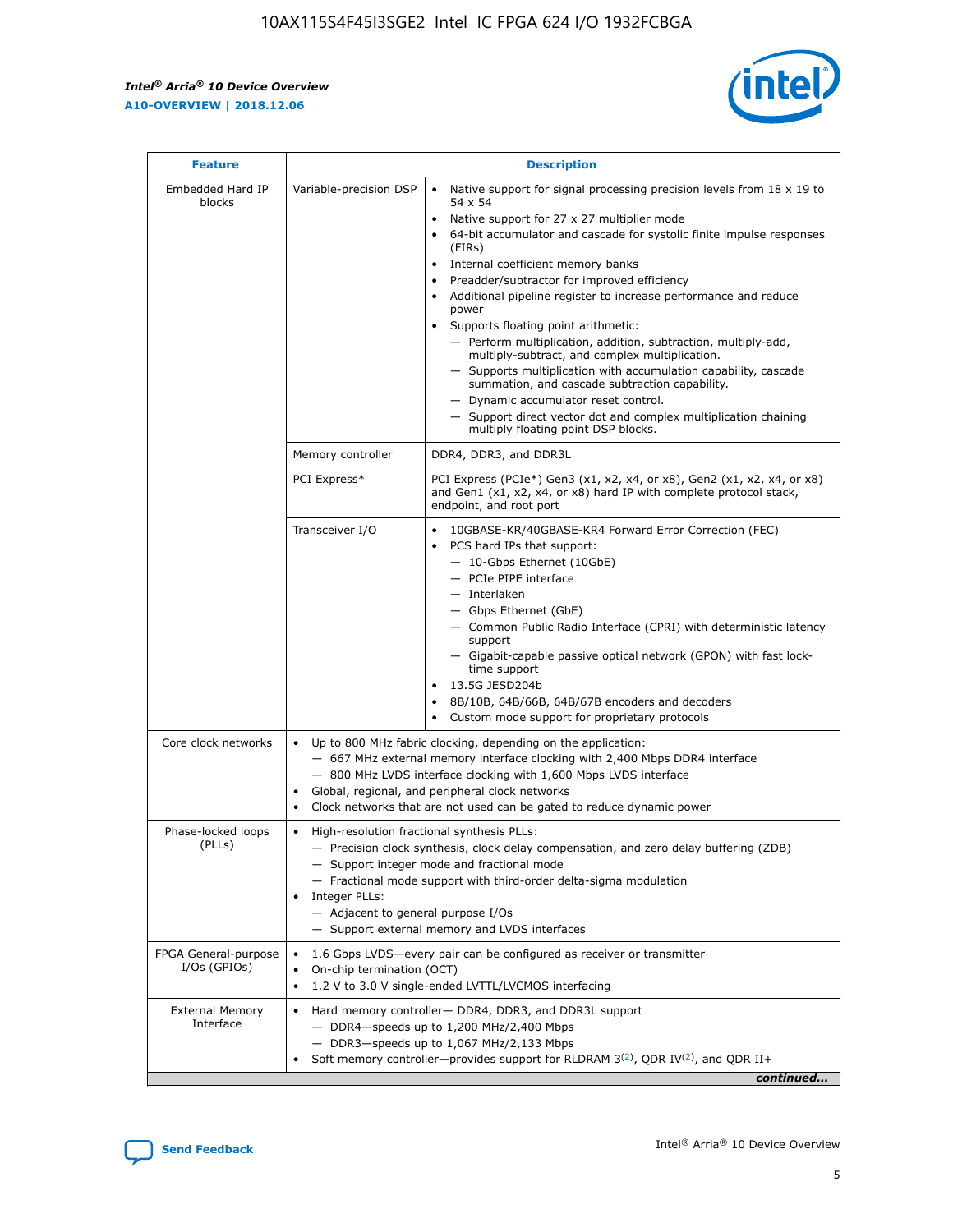

| <b>Feature</b>                                    | <b>Description</b>                                                                                                                                                                                                                                                                                                                                                                                                                                                                                                                                                                                                                           |
|---------------------------------------------------|----------------------------------------------------------------------------------------------------------------------------------------------------------------------------------------------------------------------------------------------------------------------------------------------------------------------------------------------------------------------------------------------------------------------------------------------------------------------------------------------------------------------------------------------------------------------------------------------------------------------------------------------|
| Low-power serial<br>transceivers                  | • Continuous operating range:<br>- Intel Arria 10 GX-1 Gbps to 17.4 Gbps<br>- Intel Arria 10 GT-1 Gbps to 25.8 Gbps<br>Backplane support:<br>$-$ Intel Arria 10 GX-up to 12.5<br>$-$ Intel Arria 10 GT-up to 12.5<br>Extended range down to 125 Mbps with oversampling<br>ATX transmit PLLs with user-configurable fractional synthesis capability<br>Electronic Dispersion Compensation (EDC) support for XFP, SFP+, QSFP, and CFP optical<br>module<br>• Adaptive linear and decision feedback equalization<br>Transmitter pre-emphasis and de-emphasis<br>$\bullet$<br>Dynamic partial reconfiguration of individual transceiver channels |
| <b>HPS</b><br>(Intel Arria 10 SX<br>devices only) | Dual-core ARM Cortex-A9 MPCore processor-1.2 GHz CPU with<br>Processor and system<br>$\bullet$<br>1.5 GHz overdrive capability<br>256 KB on-chip RAM and 64 KB on-chip ROM<br>System peripherals-general-purpose timers, watchdog timers, direct<br>memory access (DMA) controller, FPGA configuration manager, and<br>clock and reset managers<br>Security features-anti-tamper, secure boot, Advanced Encryption<br>$\bullet$<br>Standard (AES) and authentication (SHA)<br>ARM CoreSight* JTAG debug access port, trace port, and on-chip<br>trace storage                                                                                |
|                                                   | <b>External interfaces</b><br>Hard memory interface-Hard memory controller (2,400 Mbps DDR4,<br>$\bullet$<br>and 2,133 Mbps DDR3), Quad serial peripheral interface (QSPI) flash<br>controller, NAND flash controller, direct memory access (DMA)<br>controller, Secure Digital/MultiMediaCard (SD/MMC) controller<br>Communication interface-10/100/1000 Ethernet media access<br>$\bullet$<br>control (MAC), USB On-The-GO (OTG) controllers, I <sup>2</sup> C controllers,<br>UART 16550, serial peripheral interface (SPI), and up to 62<br>HPS GPIO interfaces (48 direct-share I/Os)                                                   |
|                                                   | High-performance ARM AMBA* AXI bus bridges that support<br>Interconnects to core<br>$\bullet$<br>simultaneous read and write<br>HPS-FPGA bridges-include the FPGA-to-HPS, HPS-to-FPGA, and<br>$\bullet$<br>lightweight HPS-to-FPGA bridges that allow the FPGA fabric to issue<br>transactions to slaves in the HPS, and vice versa<br>Configuration bridge that allows HPS configuration manager to<br>configure the core logic via dedicated 32-bit configuration port<br>FPGA-to-HPS SDRAM controller bridge-provides configuration<br>interfaces for the multiport front end (MPFE) of the HPS SDRAM<br>controller                       |
| Configuration                                     | Tamper protection—comprehensive design protection to protect your valuable IP investments<br>Enhanced 256-bit advanced encryption standard (AES) design security with authentication<br>٠<br>Configuration via protocol (CvP) using PCIe Gen1, Gen2, or Gen3<br>continued                                                                                                                                                                                                                                                                                                                                                                    |

<sup>(2)</sup> Intel Arria 10 devices support this external memory interface using hard PHY with soft memory controller.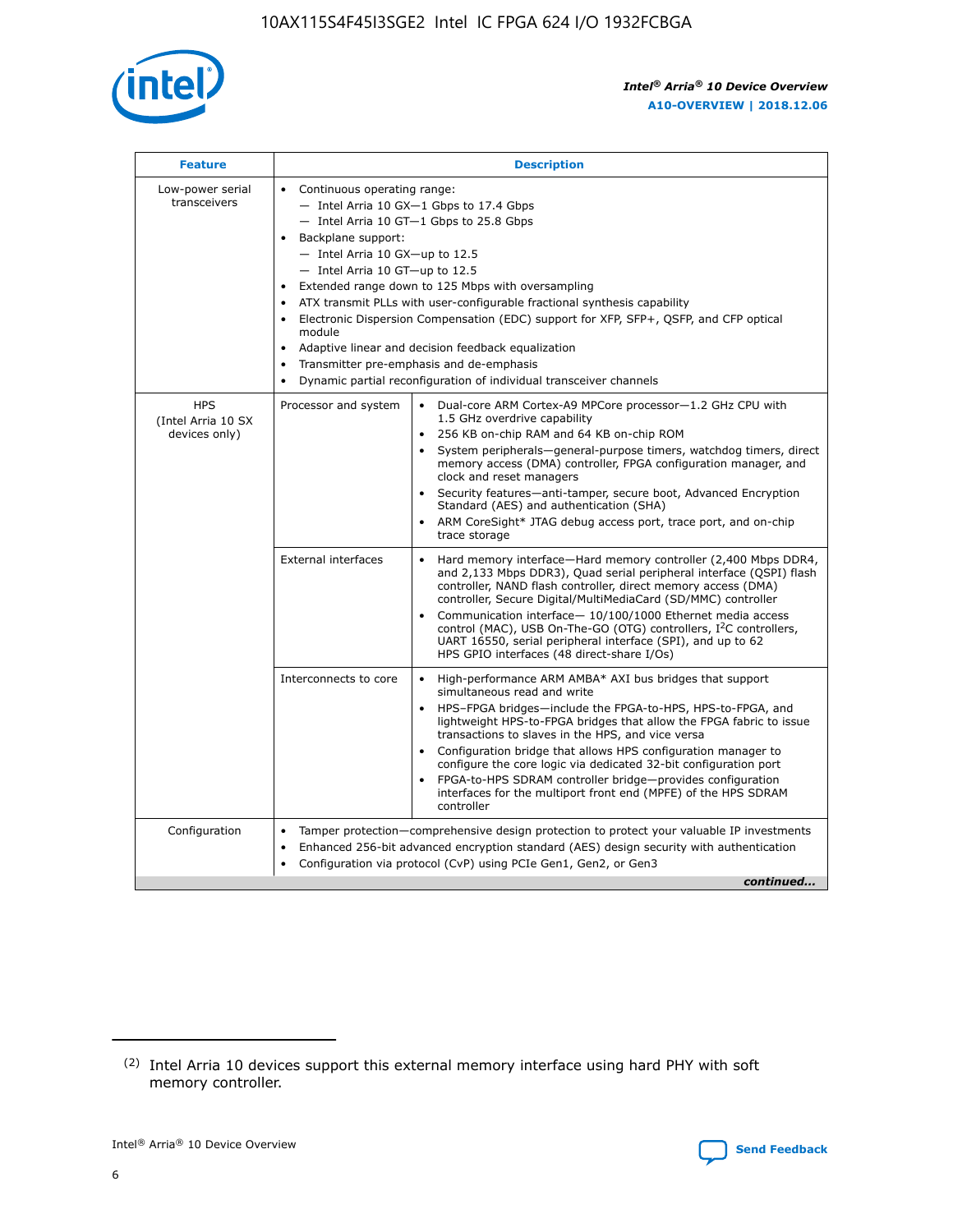

| <b>Feature</b>     | <b>Description</b>                                                                                                                                                                                               |
|--------------------|------------------------------------------------------------------------------------------------------------------------------------------------------------------------------------------------------------------|
|                    | Dynamic reconfiguration of the transceivers and PLLs<br>Fine-grained partial reconfiguration of the core fabric<br>Active Serial x4 Interface<br>$\bullet$                                                       |
| Power management   | SmartVID<br>Low static power device options<br>Programmable Power Technology<br>Intel Quartus <sup>®</sup> Prime integrated power analysis                                                                       |
| Software and tools | Intel Quartus Prime design suite<br>Transceiver toolkit<br>Platform Designer system integration tool<br>DSP Builder for Intel FPGAs<br>OpenCL <sup>™</sup> support<br>Intel SoC FPGA Embedded Design Suite (EDS) |

## **Related Information**

[Intel Arria 10 Transceiver PHY Overview](https://www.intel.com/content/www/us/en/programmable/documentation/nik1398707230472.html#nik1398706768037) Provides details on Intel Arria 10 transceivers.

## **Intel Arria 10 Device Variants and Packages**

#### **Table 4. Device Variants for the Intel Arria 10 Device Family**

| <b>Variant</b>    | <b>Description</b>                                                                                                                                                                                                     |
|-------------------|------------------------------------------------------------------------------------------------------------------------------------------------------------------------------------------------------------------------|
| Intel Arria 10 GX | FPGA featuring 17.4 Gbps transceivers for short reach applications with 12.5 backplane driving<br>capability.                                                                                                          |
| Intel Arria 10 GT | FPGA featuring:<br>17.4 Gbps transceivers for short reach applications with 12.5 backplane driving capability.<br>25.8 Gbps transceivers for supporting CAUI-4 and CEI-25G applications with CFP2 and CFP4<br>modules. |
| Intel Arria 10 SX | SoC integrating ARM-based HPS and FPGA featuring 17.4 Gbps transceivers for short reach<br>applications with 12.5 backplane driving capability.                                                                        |

## **Intel Arria 10 GX**

This section provides the available options, maximum resource counts, and package plan for the Intel Arria 10 GX devices.

The information in this section is correct at the time of publication. For the latest information and to get more details, refer to the Intel FPGA Product Selector.

#### **Related Information**

#### [Intel FPGA Product Selector](http://www.altera.com/products/selector/psg-selector.html) Provides the latest information on Intel products.

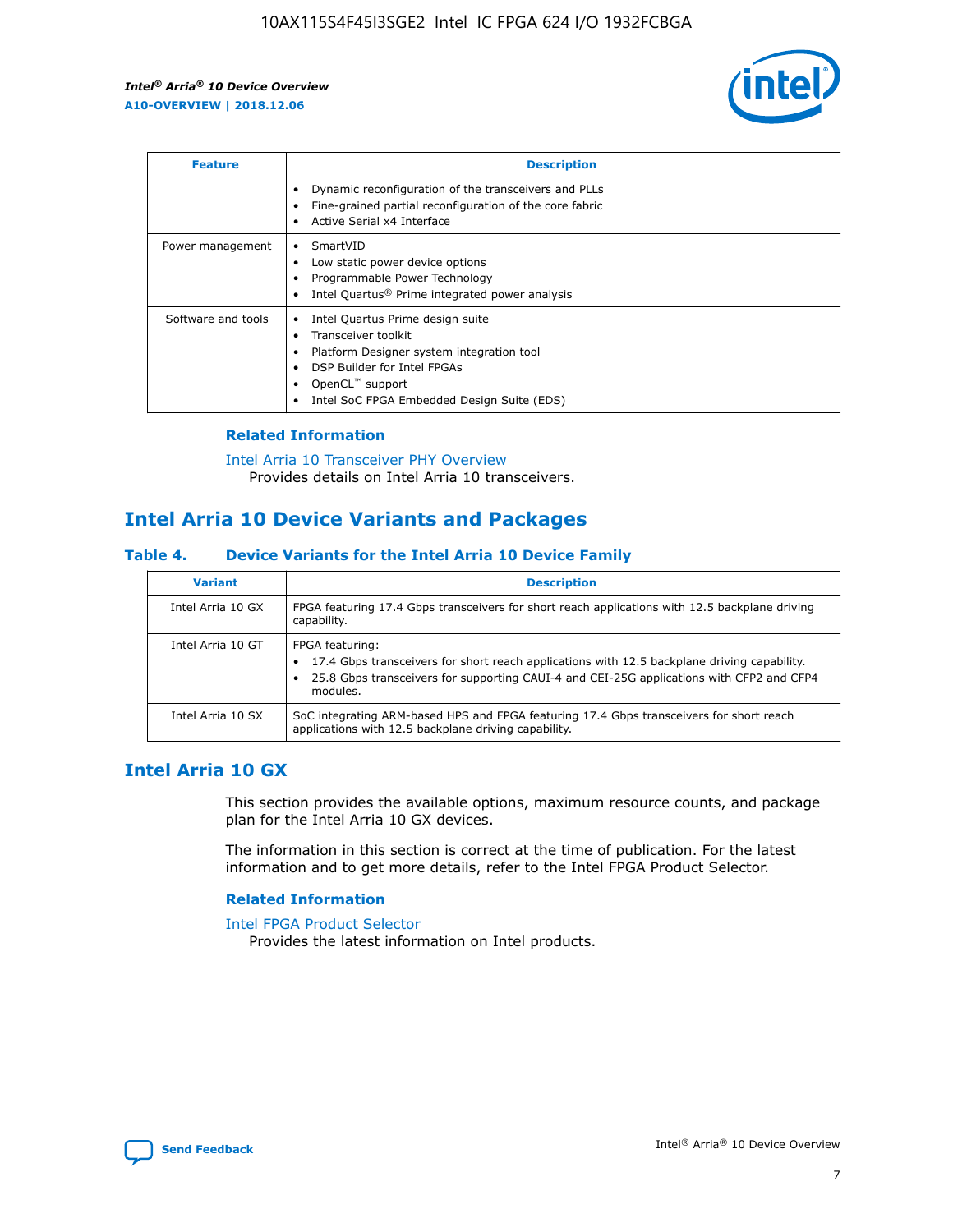

## **Available Options**





#### **Related Information**

[Transceiver Performance for Intel Arria 10 GX/SX Devices](https://www.intel.com/content/www/us/en/programmable/documentation/mcn1413182292568.html#mcn1413213965502) Provides more information about the transceiver speed grade.

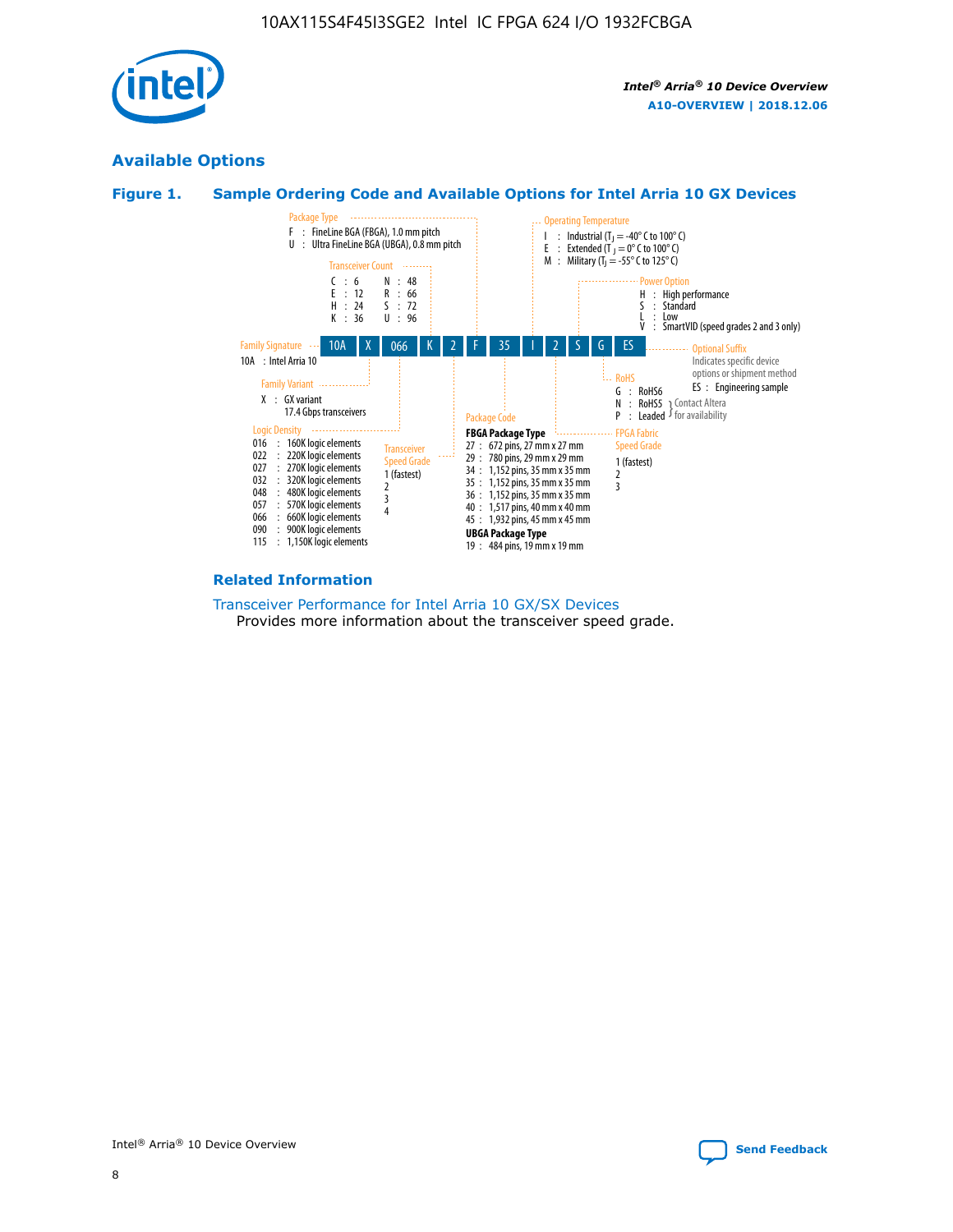

## **Maximum Resources**

#### **Table 5. Maximum Resource Counts for Intel Arria 10 GX Devices (GX 160, GX 220, GX 270, GX 320, and GX 480)**

| <b>Resource</b>         |                                                          | <b>Product Line</b> |                                |                |                |                |  |  |  |
|-------------------------|----------------------------------------------------------|---------------------|--------------------------------|----------------|----------------|----------------|--|--|--|
|                         |                                                          | <b>GX 160</b>       | <b>GX 220</b><br><b>GX 270</b> |                | <b>GX 320</b>  | <b>GX 480</b>  |  |  |  |
| Logic Elements (LE) (K) |                                                          | 160                 | 220                            | 270            | 320            | 480            |  |  |  |
| <b>ALM</b>              |                                                          | 61,510              | 80,330                         | 101,620        | 119,900        | 183,590        |  |  |  |
| Register                |                                                          | 246,040             | 321,320                        | 406,480        | 479,600        | 734,360        |  |  |  |
| Memory (Kb)             | M <sub>20</sub> K                                        | 8,800               | 11,740                         | 15,000         | 17,820         | 28,620         |  |  |  |
| <b>MLAB</b>             |                                                          | 1,050               | 1,690                          | 2,452          | 2,727          | 4,164          |  |  |  |
|                         | 192<br>830<br>985<br>Variable-precision DSP Block<br>156 |                     |                                |                | 1,368          |                |  |  |  |
| 18 x 19 Multiplier      |                                                          | 312                 | 384                            | 1,970<br>1,660 |                | 2,736          |  |  |  |
| PLL                     | Fractional<br>Synthesis                                  | 6                   | 6                              | 8              | 8              | 12             |  |  |  |
|                         | I/O                                                      | 6                   | 6                              | 8              | 8              | 12             |  |  |  |
| 17.4 Gbps Transceiver   |                                                          | 12                  | 12                             | 24             | 24             | 36             |  |  |  |
| GPIO <sup>(3)</sup>     |                                                          | 288                 | 288                            | 384<br>384     |                | 492            |  |  |  |
| LVDS Pair $(4)$         |                                                          | 120                 | 120                            | 168            | 168            | 222            |  |  |  |
| PCIe Hard IP Block      |                                                          | $\mathbf{1}$        | 1                              | $\overline{2}$ | $\overline{2}$ | $\overline{2}$ |  |  |  |
| Hard Memory Controller  |                                                          | 6                   | 6                              | 8              | 8              | 12             |  |  |  |

<sup>(4)</sup> Each LVDS I/O pair can be used as differential input or output.



<sup>(3)</sup> The number of GPIOs does not include transceiver I/Os. In the Intel Quartus Prime software, the number of user I/Os includes transceiver I/Os.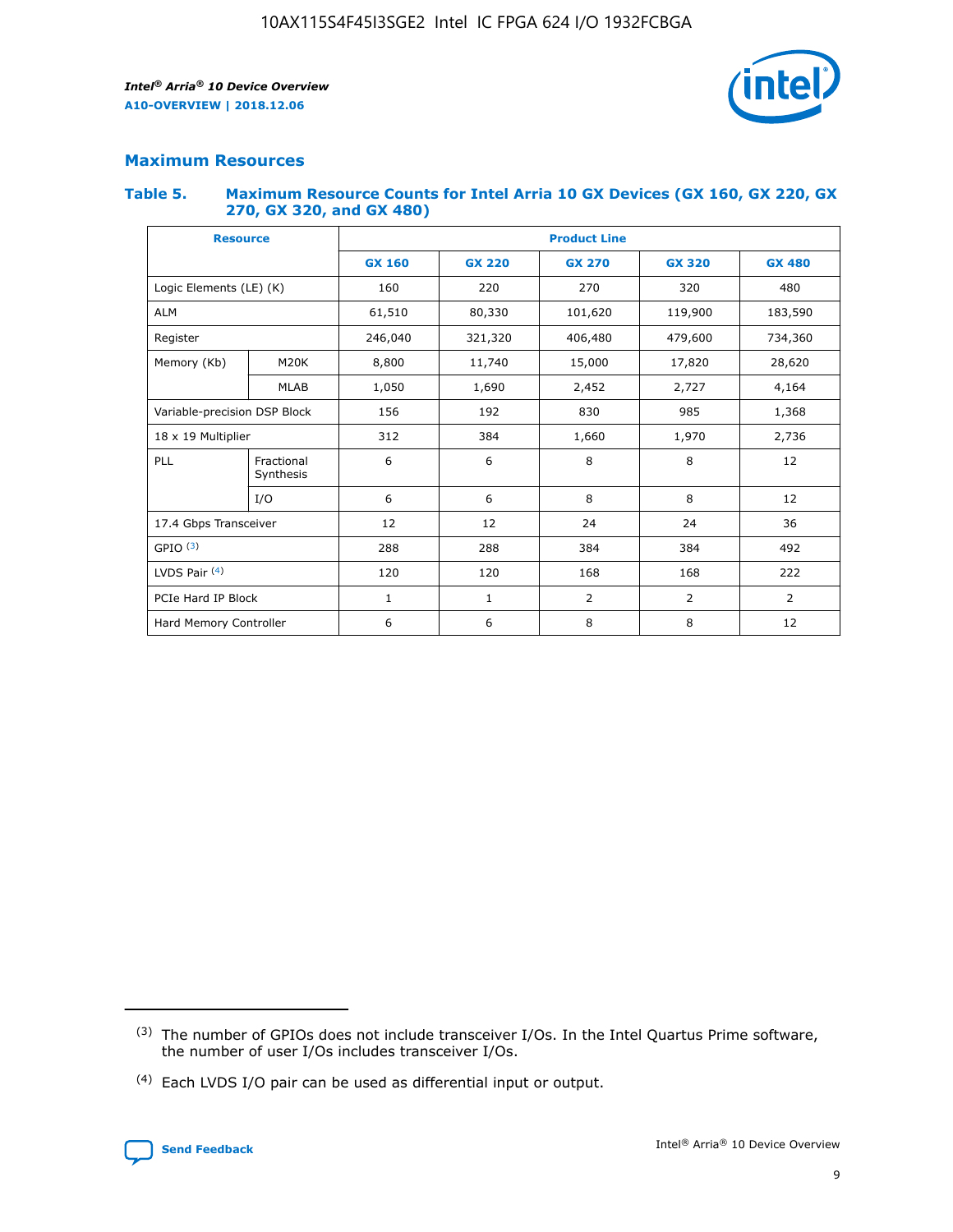

## **Table 6. Maximum Resource Counts for Intel Arria 10 GX Devices (GX 570, GX 660, GX 900, and GX 1150)**

|                              | <b>Resource</b>         | <b>Product Line</b> |               |                  |                |  |  |  |
|------------------------------|-------------------------|---------------------|---------------|------------------|----------------|--|--|--|
|                              |                         | <b>GX 570</b>       | <b>GX 660</b> | <b>GX 900</b>    | <b>GX 1150</b> |  |  |  |
| Logic Elements (LE) (K)      |                         | 570                 | 660           | 900              | 1,150          |  |  |  |
| <b>ALM</b>                   |                         | 217,080             | 251,680       | 339,620          | 427,200        |  |  |  |
| Register                     |                         | 868,320             | 1,006,720     | 1,358,480        | 1,708,800      |  |  |  |
| Memory (Kb)<br><b>M20K</b>   |                         | 36,000              | 42,620        | 48,460<br>54,260 |                |  |  |  |
|                              | <b>MLAB</b>             | 5,096               | 5,788         | 9,386            | 12,984         |  |  |  |
| Variable-precision DSP Block |                         | 1,523               | 1,687         | 1,518            | 1,518          |  |  |  |
| $18 \times 19$ Multiplier    |                         | 3,046               | 3,374         | 3,036            | 3,036          |  |  |  |
| PLL                          | Fractional<br>Synthesis | 16                  | 16            | 32               | 32             |  |  |  |
|                              | I/O                     | 16                  | 16            | 16               | 16             |  |  |  |
| 17.4 Gbps Transceiver        |                         | 48                  | 48            | 96               | 96             |  |  |  |
| GPIO <sup>(3)</sup>          |                         | 696                 | 696           | 768              | 768            |  |  |  |
| LVDS Pair $(4)$              |                         | 324                 | 324           | 384              | 384            |  |  |  |
| PCIe Hard IP Block           |                         | 2                   | 2             | $\overline{4}$   | $\overline{4}$ |  |  |  |
| Hard Memory Controller       |                         | 16                  | 16            | 16               | 16             |  |  |  |

## **Package Plan**

## **Table 7. Package Plan for Intel Arria 10 GX Devices (U19, F27, and F29)**

Refer to I/O and High Speed I/O in Intel Arria 10 Devices chapter for the number of 3 V I/O, LVDS I/O, and LVDS channels in each device package.

| <b>Product Line</b> | U <sub>19</sub><br>$(19 \text{ mm} \times 19 \text{ mm})$<br>484-pin UBGA) |          |             |         | <b>F27</b><br>(27 mm × 27 mm,<br>672-pin FBGA) |             | <b>F29</b><br>(29 mm × 29 mm,<br>780-pin FBGA) |          |             |  |
|---------------------|----------------------------------------------------------------------------|----------|-------------|---------|------------------------------------------------|-------------|------------------------------------------------|----------|-------------|--|
|                     | 3 V I/O                                                                    | LVDS I/O | <b>XCVR</b> | 3 V I/O | LVDS I/O                                       | <b>XCVR</b> | 3 V I/O                                        | LVDS I/O | <b>XCVR</b> |  |
| GX 160              | 48                                                                         | 192      | 6           | 48      | 192                                            | 12          | 48                                             | 240      | 12          |  |
| GX 220              | 48                                                                         | 192      | 6           | 48      | 192                                            | 12          | 48                                             | 240      | 12          |  |
| GX 270              |                                                                            |          |             | 48      | 192                                            | 12          | 48                                             | 312      | 12          |  |
| GX 320              |                                                                            |          |             | 48      | 192                                            | 12          | 48                                             | 312      | 12          |  |
| GX 480              |                                                                            |          |             |         |                                                |             | 48                                             | 312      | 12          |  |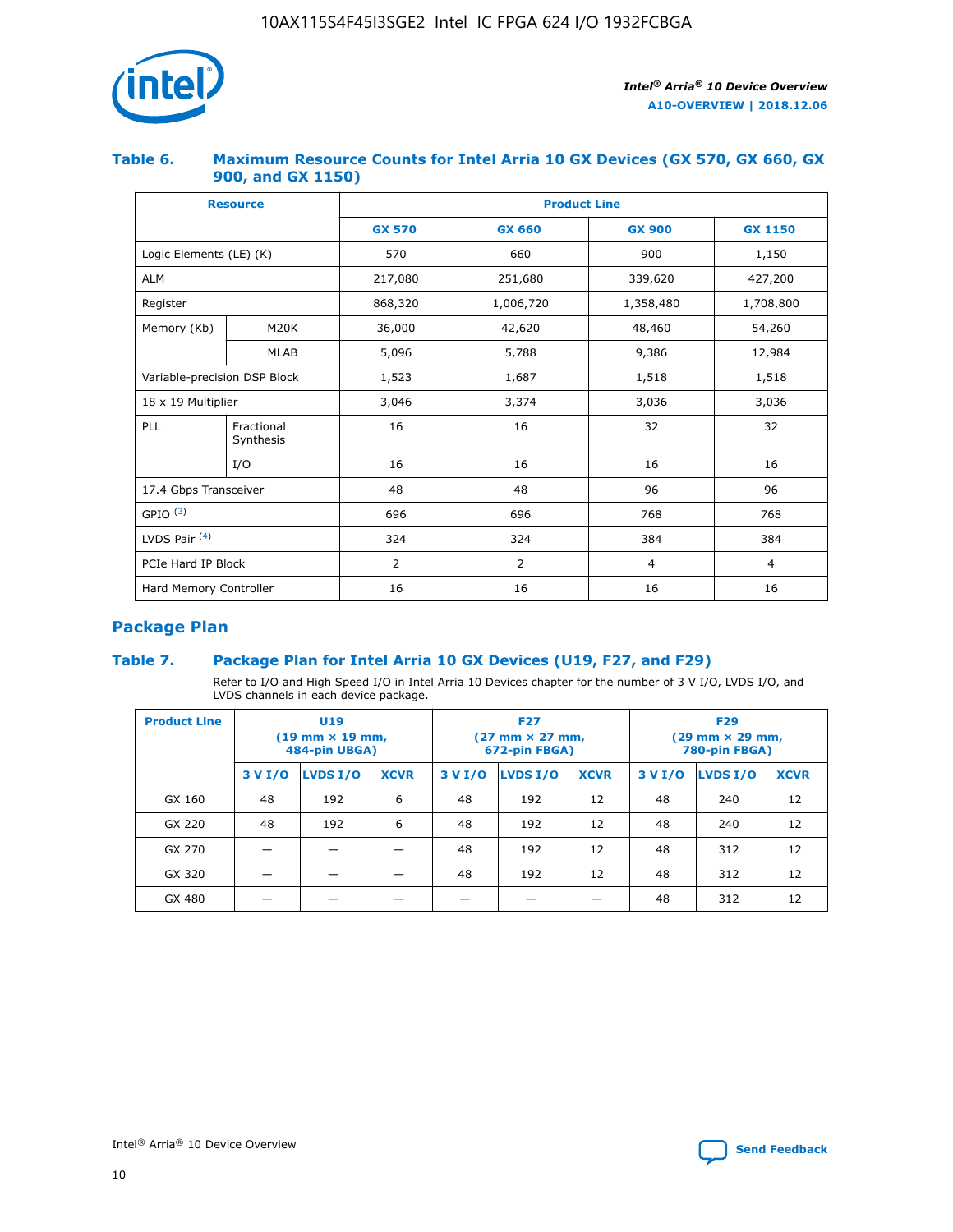

#### **Table 8. Package Plan for Intel Arria 10 GX Devices (F34, F35, NF40, and KF40)**

Refer to I/O and High Speed I/O in Intel Arria 10 Devices chapter for the number of 3 V I/O, LVDS I/O, and LVDS channels in each device package.

| <b>Product Line</b> | <b>F34</b><br>$(35 \text{ mm} \times 35 \text{ mm})$<br>1152-pin FBGA) |                    | <b>F35</b><br>$(35 \text{ mm} \times 35 \text{ mm})$<br><b>1152-pin FBGA)</b> |           | <b>KF40</b><br>$(40$ mm $\times$ 40 mm,<br>1517-pin FBGA) |             |           | <b>NF40</b><br>$(40$ mm $\times$ 40 mm,<br><b>1517-pin FBGA)</b> |             |            |                    |             |
|---------------------|------------------------------------------------------------------------|--------------------|-------------------------------------------------------------------------------|-----------|-----------------------------------------------------------|-------------|-----------|------------------------------------------------------------------|-------------|------------|--------------------|-------------|
|                     | 3V<br>I/O                                                              | <b>LVDS</b><br>I/O | <b>XCVR</b>                                                                   | 3V<br>I/O | <b>LVDS</b><br>I/O                                        | <b>XCVR</b> | 3V<br>I/O | <b>LVDS</b><br>I/O                                               | <b>XCVR</b> | 3 V<br>I/O | <b>LVDS</b><br>I/O | <b>XCVR</b> |
| GX 270              | 48                                                                     | 336                | 24                                                                            | 48        | 336                                                       | 24          |           |                                                                  |             |            |                    |             |
| GX 320              | 48                                                                     | 336                | 24                                                                            | 48        | 336                                                       | 24          |           |                                                                  |             |            |                    |             |
| GX 480              | 48                                                                     | 444                | 24                                                                            | 48        | 348                                                       | 36          |           |                                                                  |             |            |                    |             |
| GX 570              | 48                                                                     | 444                | 24                                                                            | 48        | 348                                                       | 36          | 96        | 600                                                              | 36          | 48         | 540                | 48          |
| GX 660              | 48                                                                     | 444                | 24                                                                            | 48        | 348                                                       | 36          | 96        | 600                                                              | 36          | 48         | 540                | 48          |
| GX 900              |                                                                        | 504                | 24                                                                            | -         |                                                           |             |           |                                                                  |             |            | 600                | 48          |
| GX 1150             |                                                                        | 504                | 24                                                                            |           |                                                           |             |           |                                                                  |             |            | 600                | 48          |

#### **Table 9. Package Plan for Intel Arria 10 GX Devices (RF40, NF45, SF45, and UF45)**

Refer to I/O and High Speed I/O in Intel Arria 10 Devices chapter for the number of 3 V I/O, LVDS I/O, and LVDS channels in each device package.

| <b>Product Line</b> | <b>RF40</b><br>$(40$ mm $\times$ 40 mm,<br>1517-pin FBGA) |                    | <b>NF45</b><br>$(45 \text{ mm} \times 45 \text{ mm})$<br><b>1932-pin FBGA)</b> |            |                    | <b>SF45</b><br>$(45 \text{ mm} \times 45 \text{ mm})$<br><b>1932-pin FBGA)</b> |            |                    | <b>UF45</b><br>$(45 \text{ mm} \times 45 \text{ mm})$<br><b>1932-pin FBGA)</b> |           |                    |             |
|---------------------|-----------------------------------------------------------|--------------------|--------------------------------------------------------------------------------|------------|--------------------|--------------------------------------------------------------------------------|------------|--------------------|--------------------------------------------------------------------------------|-----------|--------------------|-------------|
|                     | 3V<br>I/O                                                 | <b>LVDS</b><br>I/O | <b>XCVR</b>                                                                    | 3 V<br>I/O | <b>LVDS</b><br>I/O | <b>XCVR</b>                                                                    | 3 V<br>I/O | <b>LVDS</b><br>I/O | <b>XCVR</b>                                                                    | 3V<br>I/O | <b>LVDS</b><br>I/O | <b>XCVR</b> |
| GX 900              |                                                           | 342                | 66                                                                             | _          | 768                | 48                                                                             |            | 624                | 72                                                                             |           | 480                | 96          |
| GX 1150             |                                                           | 342                | 66                                                                             | _          | 768                | 48                                                                             |            | 624                | 72                                                                             |           | 480                | 96          |

### **Related Information**

[I/O and High-Speed Differential I/O Interfaces in Intel Arria 10 Devices chapter, Intel](https://www.intel.com/content/www/us/en/programmable/documentation/sam1403482614086.html#sam1403482030321) [Arria 10 Device Handbook](https://www.intel.com/content/www/us/en/programmable/documentation/sam1403482614086.html#sam1403482030321)

Provides the number of 3 V and LVDS I/Os, and LVDS channels for each Intel Arria 10 device package.

## **Intel Arria 10 GT**

This section provides the available options, maximum resource counts, and package plan for the Intel Arria 10 GT devices.

The information in this section is correct at the time of publication. For the latest information and to get more details, refer to the Intel FPGA Product Selector.

#### **Related Information**

#### [Intel FPGA Product Selector](http://www.altera.com/products/selector/psg-selector.html)

Provides the latest information on Intel products.

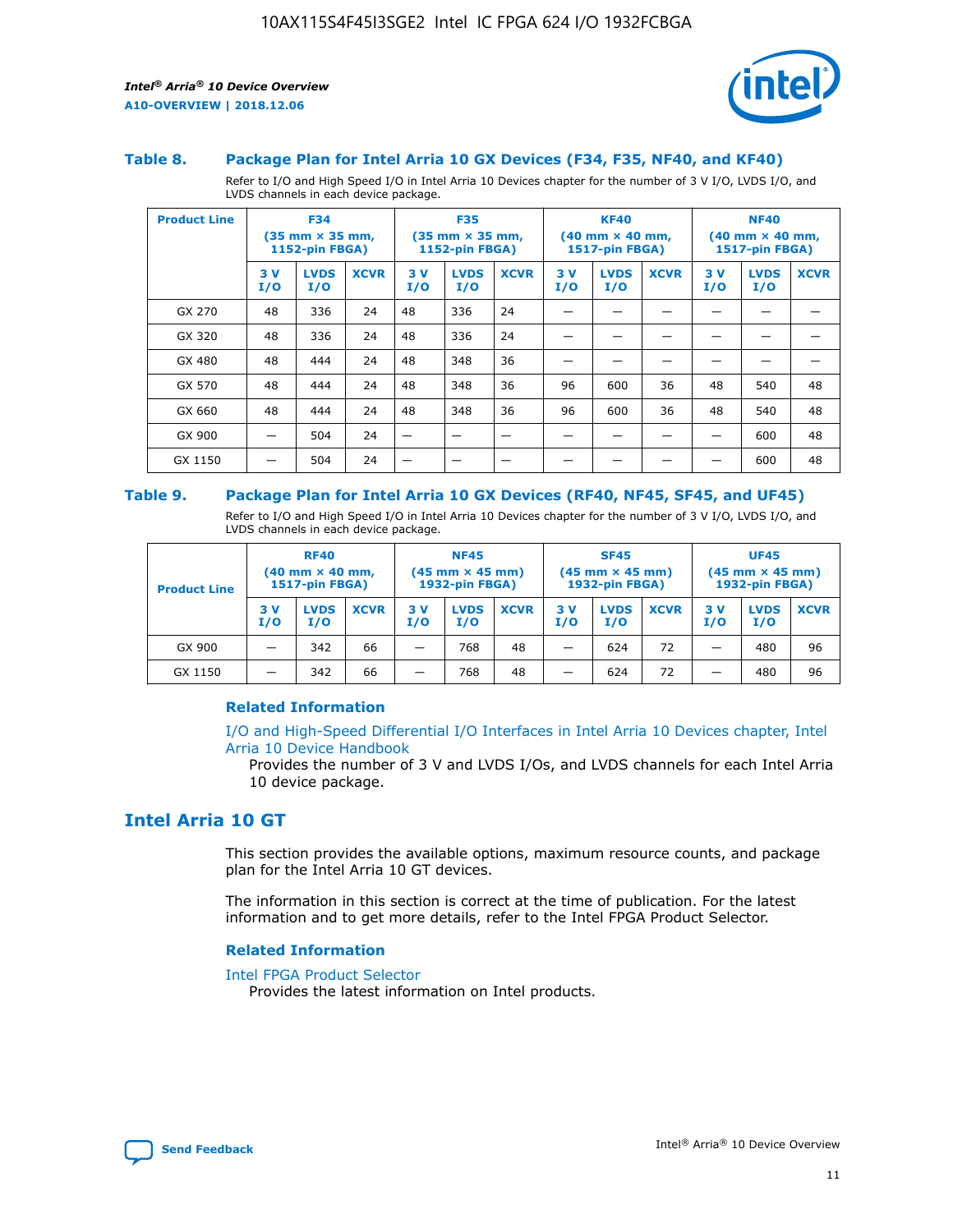

## **Available Options**

## **Figure 2. Sample Ordering Code and Available Options for Intel Arria 10 GT Devices**

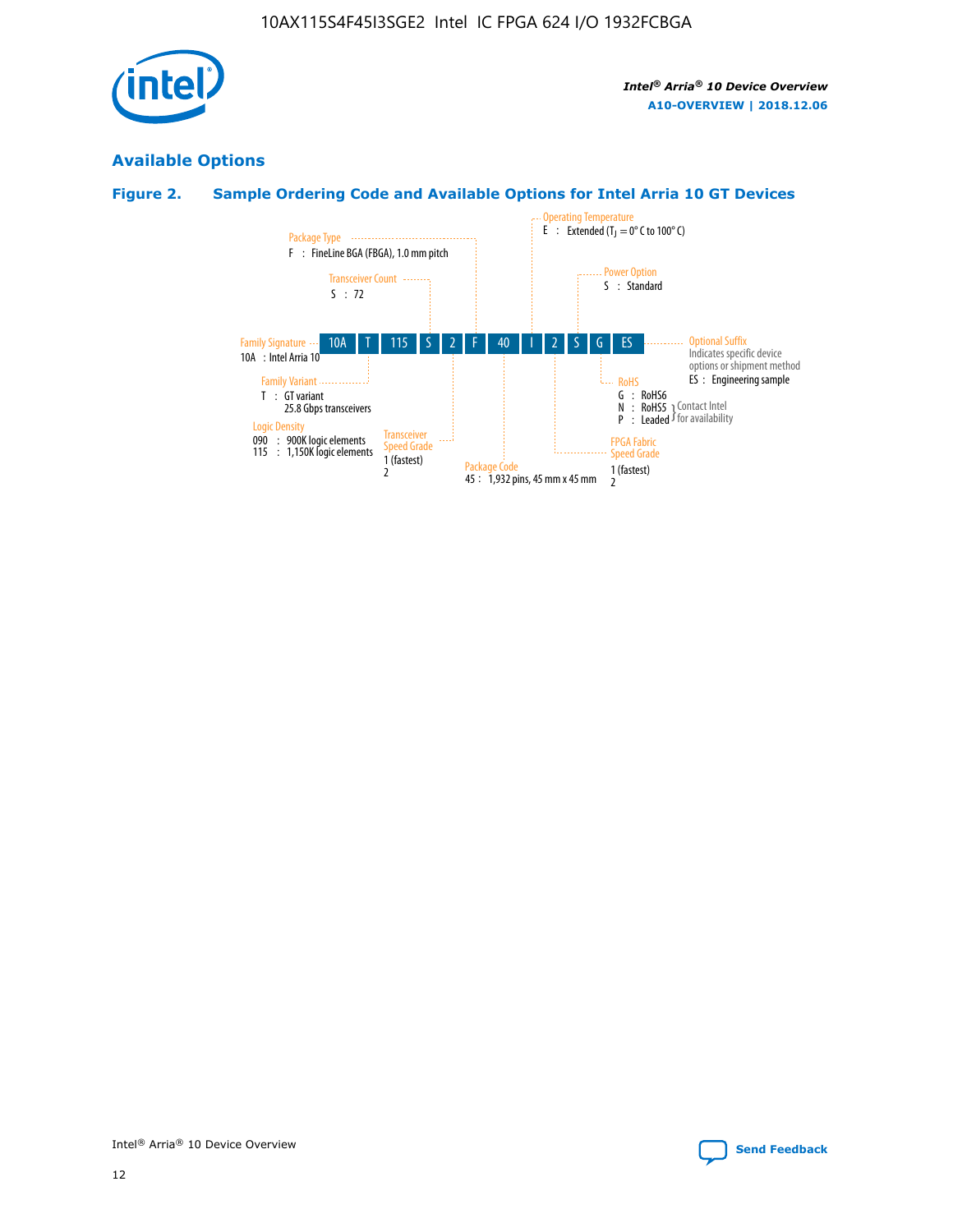

## **Maximum Resources**

#### **Table 10. Maximum Resource Counts for Intel Arria 10 GT Devices**

| <b>Resource</b>              |                      |                | <b>Product Line</b> |  |
|------------------------------|----------------------|----------------|---------------------|--|
|                              |                      | <b>GT 900</b>  | GT 1150             |  |
| Logic Elements (LE) (K)      |                      | 900            | 1,150               |  |
| <b>ALM</b>                   |                      | 339,620        | 427,200             |  |
| Register                     |                      | 1,358,480      | 1,708,800           |  |
| Memory (Kb)                  | M <sub>20</sub> K    | 48,460         | 54,260              |  |
|                              | <b>MLAB</b>          | 9,386          | 12,984              |  |
| Variable-precision DSP Block |                      | 1,518          | 1,518               |  |
| 18 x 19 Multiplier           |                      | 3,036          | 3,036               |  |
| PLL                          | Fractional Synthesis | 32             | 32                  |  |
|                              | I/O                  | 16             | 16                  |  |
| Transceiver                  | 17.4 Gbps            | 72(5)          | 72(5)               |  |
|                              | 25.8 Gbps            | 6              | 6                   |  |
| GPIO <sup>(6)</sup>          |                      | 624            | 624                 |  |
| LVDS Pair $(7)$              |                      | 312            | 312                 |  |
| PCIe Hard IP Block           |                      | $\overline{4}$ | $\overline{4}$      |  |
| Hard Memory Controller       |                      | 16             | 16                  |  |

### **Related Information**

#### [Intel Arria 10 GT Channel Usage](https://www.intel.com/content/www/us/en/programmable/documentation/nik1398707230472.html#nik1398707008178)

Configuring GT/GX channels in Intel Arria 10 GT devices.

## **Package Plan**

#### **Table 11. Package Plan for Intel Arria 10 GT Devices**

Refer to I/O and High Speed I/O in Intel Arria 10 Devices chapter for the number of 3 V I/O, LVDS I/O, and LVDS channels in each device package.

| <b>Product Line</b> | <b>SF45</b><br>(45 mm × 45 mm, 1932-pin FBGA) |                 |             |  |  |  |  |
|---------------------|-----------------------------------------------|-----------------|-------------|--|--|--|--|
|                     | 3 V I/O                                       | <b>LVDS I/O</b> | <b>XCVR</b> |  |  |  |  |
| GT 900              |                                               | 624             | 72          |  |  |  |  |
| GT 1150             |                                               | 624             | 72          |  |  |  |  |

<sup>(7)</sup> Each LVDS I/O pair can be used as differential input or output.



 $(5)$  If all 6 GT channels are in use, 12 of the GX channels are not usable.

<sup>(6)</sup> The number of GPIOs does not include transceiver I/Os. In the Intel Quartus Prime software, the number of user I/Os includes transceiver I/Os.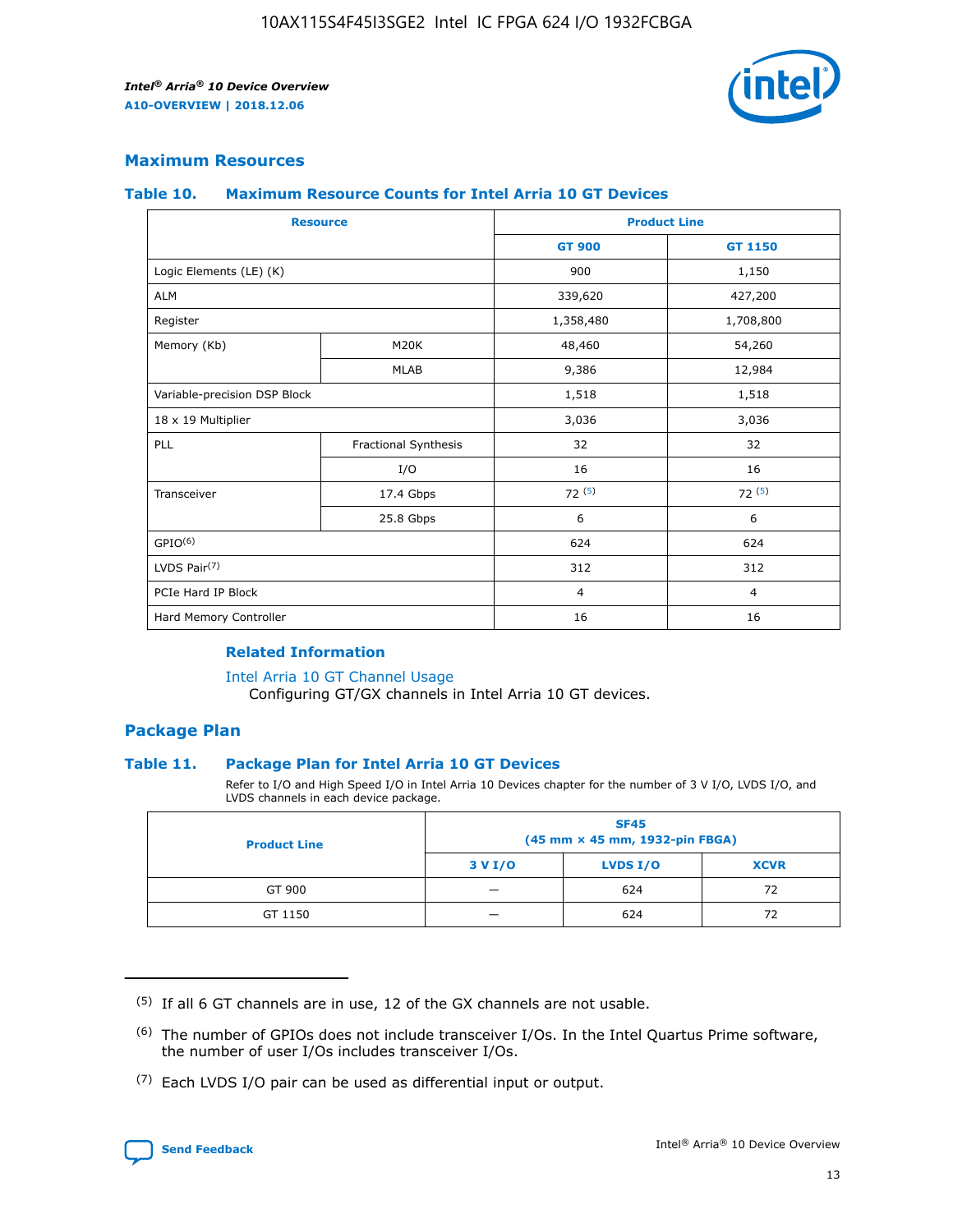

#### **Related Information**

[I/O and High-Speed Differential I/O Interfaces in Intel Arria 10 Devices chapter, Intel](https://www.intel.com/content/www/us/en/programmable/documentation/sam1403482614086.html#sam1403482030321) [Arria 10 Device Handbook](https://www.intel.com/content/www/us/en/programmable/documentation/sam1403482614086.html#sam1403482030321)

Provides the number of 3 V and LVDS I/Os, and LVDS channels for each Intel Arria 10 device package.

## **Intel Arria 10 SX**

This section provides the available options, maximum resource counts, and package plan for the Intel Arria 10 SX devices.

The information in this section is correct at the time of publication. For the latest information and to get more details, refer to the Intel FPGA Product Selector.

#### **Related Information**

[Intel FPGA Product Selector](http://www.altera.com/products/selector/psg-selector.html) Provides the latest information on Intel products.

#### **Available Options**

#### **Figure 3. Sample Ordering Code and Available Options for Intel Arria 10 SX Devices**



#### **Related Information**

[Transceiver Performance for Intel Arria 10 GX/SX Devices](https://www.intel.com/content/www/us/en/programmable/documentation/mcn1413182292568.html#mcn1413213965502) Provides more information about the transceiver speed grade.

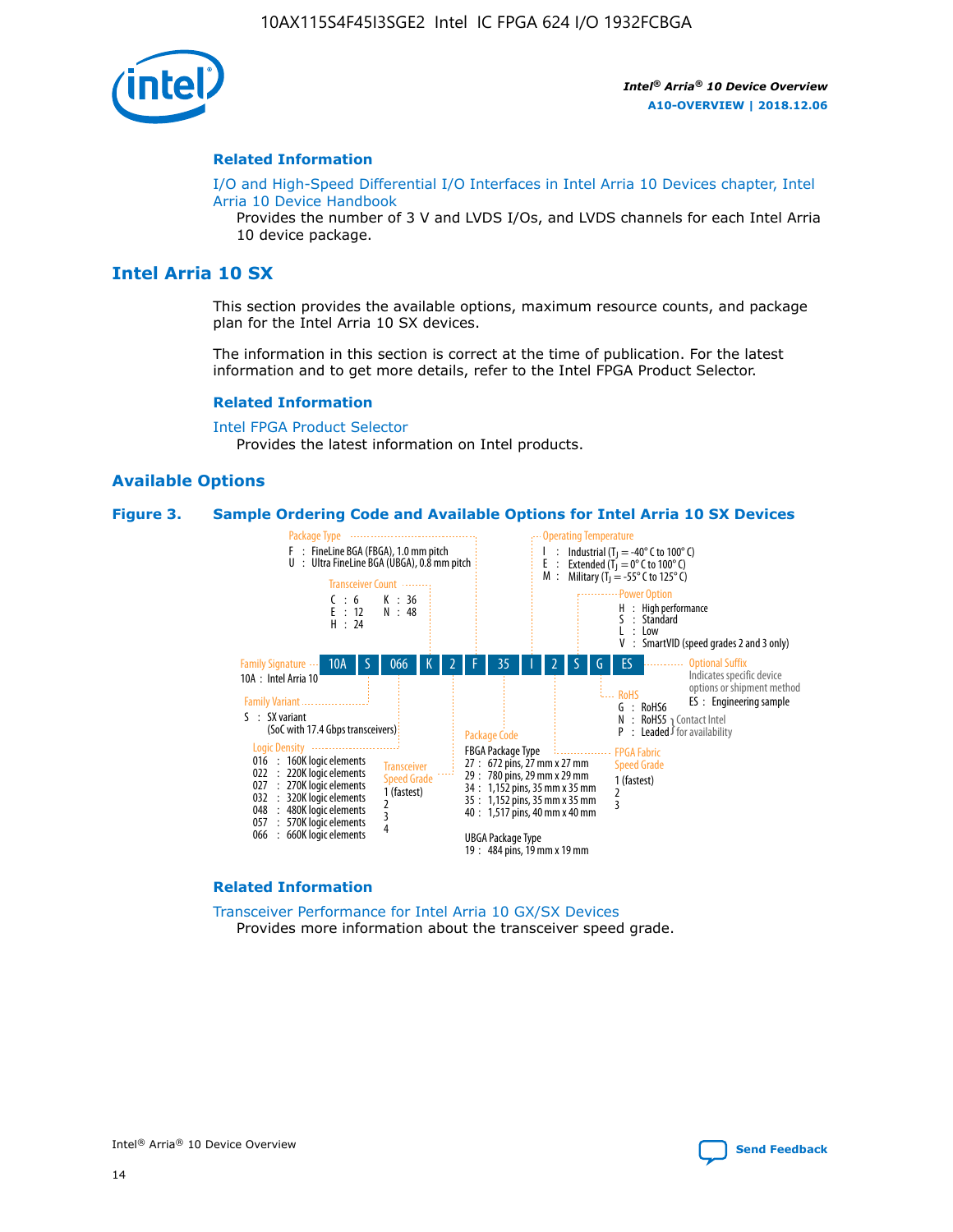

## **Maximum Resources**

#### **Table 12. Maximum Resource Counts for Intel Arria 10 SX Devices**

| <b>Resource</b>                   |                         |               |               |                | <b>Product Line</b> |                |                |               |
|-----------------------------------|-------------------------|---------------|---------------|----------------|---------------------|----------------|----------------|---------------|
|                                   |                         | <b>SX 160</b> | <b>SX 220</b> | <b>SX 270</b>  | <b>SX 320</b>       | <b>SX 480</b>  | <b>SX 570</b>  | <b>SX 660</b> |
| Logic Elements (LE) (K)           |                         | 160           | 220           | 270            | 320                 | 480            | 570            | 660           |
| <b>ALM</b>                        |                         | 61,510        | 80,330        | 101,620        | 119,900             | 183,590        | 217,080        | 251,680       |
| Register                          |                         | 246,040       | 321,320       | 406,480        | 479,600             | 734,360        | 868,320        | 1,006,720     |
| Memory (Kb)                       | M20K                    | 8,800         | 11,740        | 15,000         | 17,820              | 28,620         | 36,000         | 42,620        |
|                                   | <b>MLAB</b>             | 1,050         | 1,690         | 2,452          | 2,727               | 4,164          | 5,096          | 5,788         |
| Variable-precision DSP Block      |                         | 156           | 192           | 830            | 985                 | 1,368          | 1,523          | 1,687         |
| 18 x 19 Multiplier                |                         | 312           | 384           | 1,660          | 1,970               | 2,736          | 3,046          | 3,374         |
| PLL                               | Fractional<br>Synthesis | 6             | 6             | 8              | 8                   | 12             | 16             | 16            |
|                                   | I/O                     | 6             | 6             | 8              | 8                   | 12             | 16             | 16            |
| 17.4 Gbps Transceiver             |                         | 12            | 12            | 24             | 24                  | 36             | 48             | 48            |
| GPIO <sup>(8)</sup>               |                         | 288           | 288           | 384            | 384                 | 492            | 696            | 696           |
| LVDS Pair $(9)$                   |                         | 120           | 120           | 168            | 168                 | 174            | 324            | 324           |
| PCIe Hard IP Block                |                         | $\mathbf{1}$  | $\mathbf{1}$  | $\overline{2}$ | $\overline{2}$      | $\overline{2}$ | $\overline{2}$ | 2             |
| Hard Memory Controller            |                         | 6             | 6             | 8              | 8                   | 12             | 16             | 16            |
| ARM Cortex-A9 MPCore<br>Processor |                         | Yes           | Yes           | Yes            | Yes                 | Yes            | Yes            | <b>Yes</b>    |

## **Package Plan**

#### **Table 13. Package Plan for Intel Arria 10 SX Devices (U19, F27, F29, and F34)**

Refer to I/O and High Speed I/O in Intel Arria 10 Devices chapter for the number of 3 V I/O, LVDS I/O, and LVDS channels in each device package.

| <b>Product Line</b> | U19<br>$(19 \text{ mm} \times 19 \text{ mm})$<br>484-pin UBGA) |                    | <b>F27</b><br>$(27 \text{ mm} \times 27 \text{ mm})$<br>672-pin FBGA) |           | <b>F29</b><br>$(29 \text{ mm} \times 29 \text{ mm})$<br>780-pin FBGA) |             |            | <b>F34</b><br>$(35 \text{ mm} \times 35 \text{ mm})$<br><b>1152-pin FBGA)</b> |             |           |                    |             |
|---------------------|----------------------------------------------------------------|--------------------|-----------------------------------------------------------------------|-----------|-----------------------------------------------------------------------|-------------|------------|-------------------------------------------------------------------------------|-------------|-----------|--------------------|-------------|
|                     | 3V<br>I/O                                                      | <b>LVDS</b><br>I/O | <b>XCVR</b>                                                           | 3V<br>I/O | <b>LVDS</b><br>I/O                                                    | <b>XCVR</b> | 3 V<br>I/O | <b>LVDS</b><br>I/O                                                            | <b>XCVR</b> | 3V<br>I/O | <b>LVDS</b><br>I/O | <b>XCVR</b> |
| SX 160              | 48                                                             | 144                | 6                                                                     | 48        | 192                                                                   | 12          | 48         | 240                                                                           | 12          | –         |                    |             |
| SX 220              | 48                                                             | 144                | 6                                                                     | 48        | 192                                                                   | 12          | 48         | 240                                                                           | 12          |           |                    |             |
| SX 270              |                                                                |                    |                                                                       | 48        | 192                                                                   | 12          | 48         | 312                                                                           | 12          | 48        | 336                | 24          |
| SX 320              |                                                                |                    |                                                                       | 48        | 192                                                                   | 12          | 48         | 312                                                                           | 12          | 48        | 336                | 24          |
| continued           |                                                                |                    |                                                                       |           |                                                                       |             |            |                                                                               |             |           |                    |             |

 $(8)$  The number of GPIOs does not include transceiver I/Os. In the Intel Quartus Prime software, the number of user I/Os includes transceiver I/Os.

 $(9)$  Each LVDS I/O pair can be used as differential input or output.

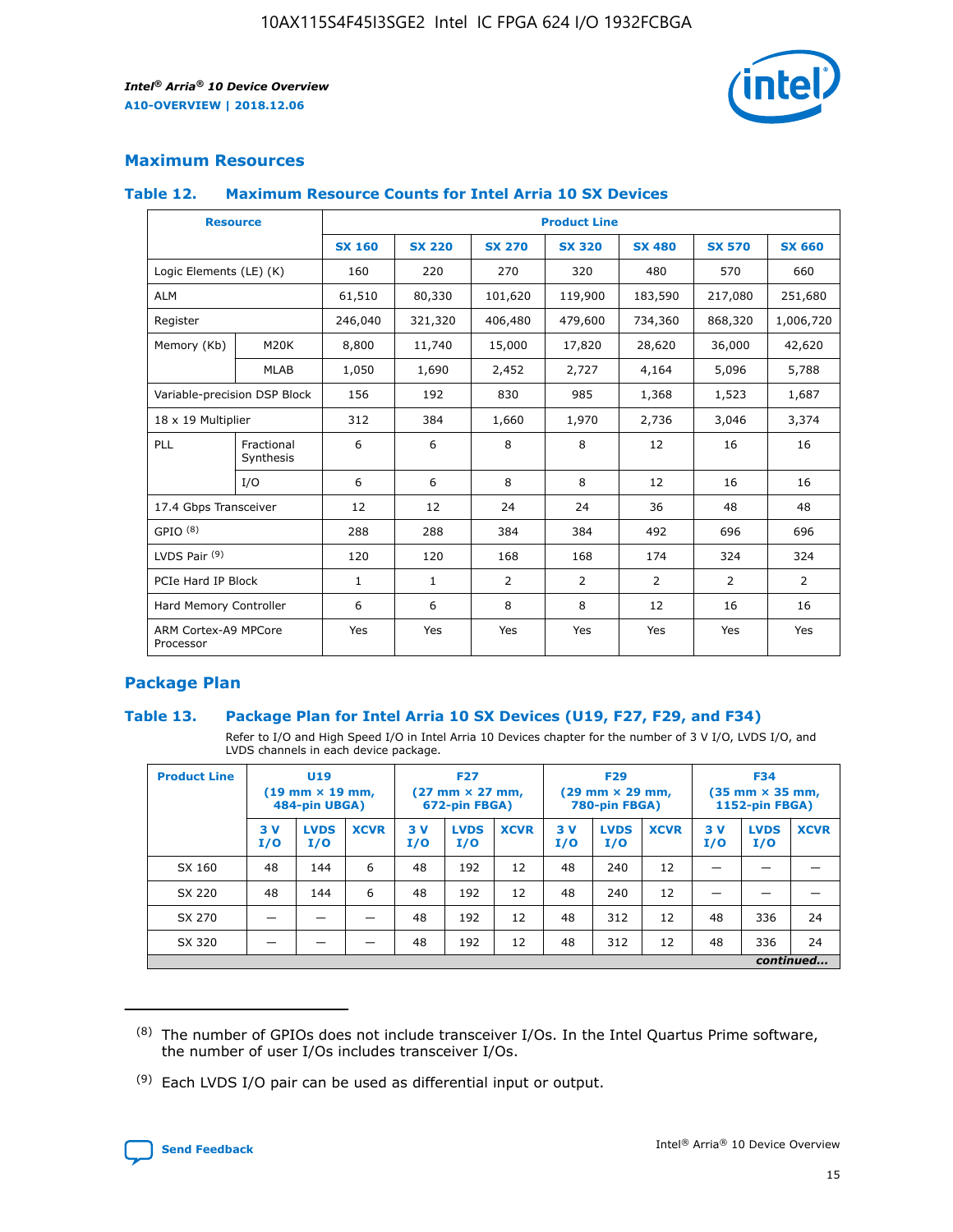

| <b>Product Line</b> | U <sub>19</sub><br>$(19 \text{ mm} \times 19 \text{ mm})$<br>484-pin UBGA) |                    | <b>F27</b><br>$(27 \text{ mm} \times 27 \text{ mm})$<br>672-pin FBGA) |           | <b>F29</b><br>$(29 \text{ mm} \times 29 \text{ mm})$<br>780-pin FBGA) |             |           | <b>F34</b><br>$(35 \text{ mm} \times 35 \text{ mm})$<br><b>1152-pin FBGA)</b> |             |           |                    |             |
|---------------------|----------------------------------------------------------------------------|--------------------|-----------------------------------------------------------------------|-----------|-----------------------------------------------------------------------|-------------|-----------|-------------------------------------------------------------------------------|-------------|-----------|--------------------|-------------|
|                     | 3 V<br>I/O                                                                 | <b>LVDS</b><br>I/O | <b>XCVR</b>                                                           | 3V<br>I/O | <b>LVDS</b><br>I/O                                                    | <b>XCVR</b> | 3V<br>I/O | <b>LVDS</b><br>I/O                                                            | <b>XCVR</b> | 3V<br>I/O | <b>LVDS</b><br>I/O | <b>XCVR</b> |
| SX 480              |                                                                            |                    |                                                                       |           |                                                                       |             | 48        | 312                                                                           | 12          | 48        | 444                | 24          |
| SX 570              |                                                                            |                    |                                                                       |           |                                                                       |             |           |                                                                               |             | 48        | 444                | 24          |
| SX 660              |                                                                            |                    |                                                                       |           |                                                                       |             |           |                                                                               |             | 48        | 444                | 24          |

## **Table 14. Package Plan for Intel Arria 10 SX Devices (F35, KF40, and NF40)**

Refer to I/O and High Speed I/O in Intel Arria 10 Devices chapter for the number of 3 V I/O, LVDS I/O, and LVDS channels in each device package.

| <b>Product Line</b> | <b>F35</b><br>$(35 \text{ mm} \times 35 \text{ mm})$<br><b>1152-pin FBGA)</b> |          |             |                                           | <b>KF40</b><br>(40 mm × 40 mm,<br>1517-pin FBGA) |    | <b>NF40</b><br>$(40 \text{ mm} \times 40 \text{ mm})$<br>1517-pin FBGA) |          |             |  |
|---------------------|-------------------------------------------------------------------------------|----------|-------------|-------------------------------------------|--------------------------------------------------|----|-------------------------------------------------------------------------|----------|-------------|--|
|                     | 3 V I/O                                                                       | LVDS I/O | <b>XCVR</b> | <b>LVDS I/O</b><br><b>XCVR</b><br>3 V I/O |                                                  |    | 3 V I/O                                                                 | LVDS I/O | <b>XCVR</b> |  |
| SX 270              | 48                                                                            | 336      | 24          |                                           |                                                  |    |                                                                         |          |             |  |
| SX 320              | 48                                                                            | 336      | 24          |                                           |                                                  |    |                                                                         |          |             |  |
| SX 480              | 48                                                                            | 348      | 36          |                                           |                                                  |    |                                                                         |          |             |  |
| SX 570              | 48                                                                            | 348      | 36          | 96                                        | 600                                              | 36 | 48                                                                      | 540      | 48          |  |
| SX 660              | 48                                                                            | 348      | 36          | 96                                        | 600                                              | 36 | 48                                                                      | 540      | 48          |  |

## **Related Information**

[I/O and High-Speed Differential I/O Interfaces in Intel Arria 10 Devices chapter, Intel](https://www.intel.com/content/www/us/en/programmable/documentation/sam1403482614086.html#sam1403482030321) [Arria 10 Device Handbook](https://www.intel.com/content/www/us/en/programmable/documentation/sam1403482614086.html#sam1403482030321)

Provides the number of 3 V and LVDS I/Os, and LVDS channels for each Intel Arria 10 device package.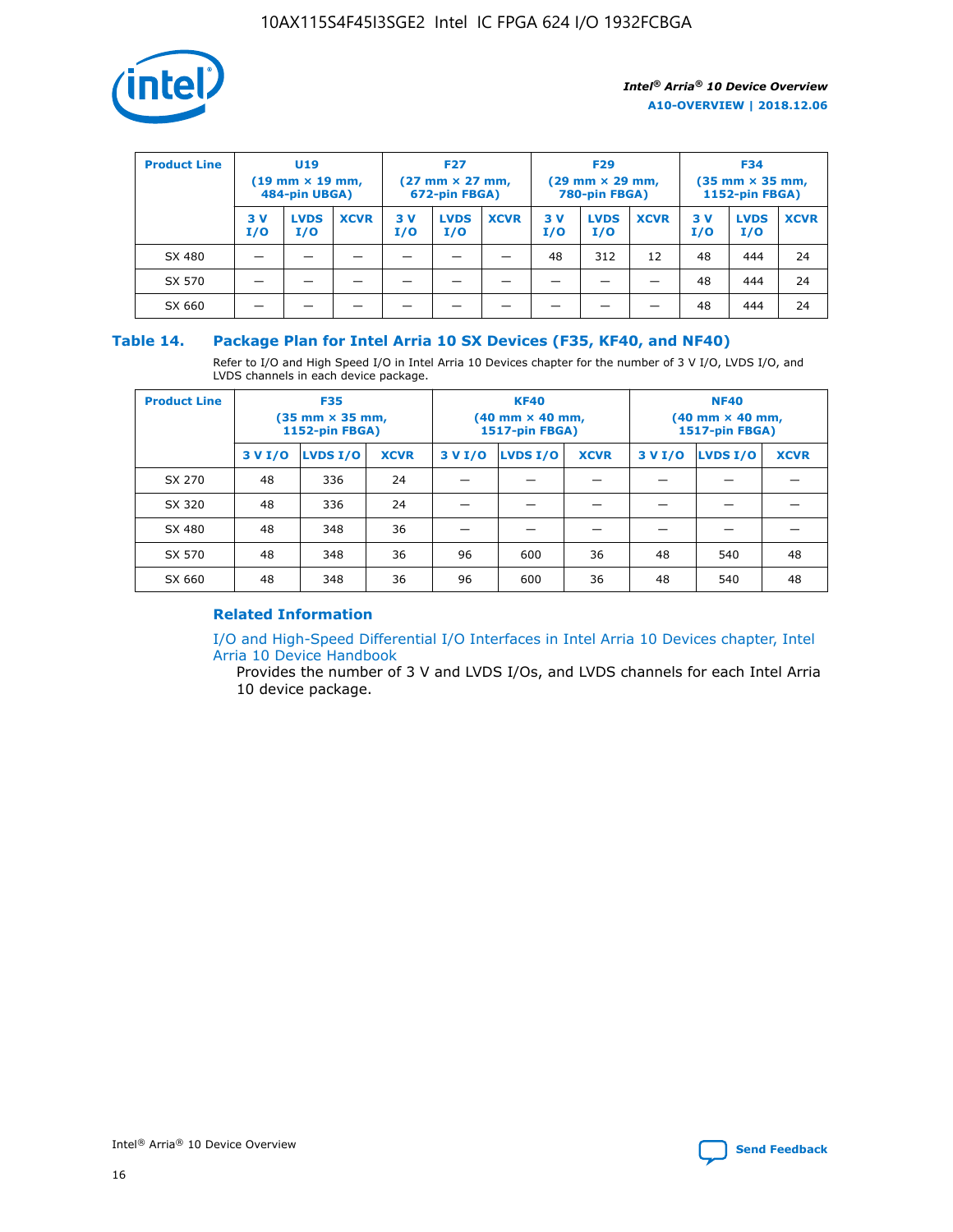

# **I/O Vertical Migration for Intel Arria 10 Devices**

#### **Figure 4. Migration Capability Across Intel Arria 10 Product Lines**

- The arrows indicate the migration paths. The devices included in each vertical migration path are shaded. Devices with fewer resources in the same path have lighter shades.
- To achieve the full I/O migration across product lines in the same migration path, restrict I/Os and transceivers usage to match the product line with the lowest I/O and transceiver counts.
- An LVDS I/O bank in the source device may be mapped to a 3 V I/O bank in the target device. To use memory interface clock frequency higher than 533 MHz, assign external memory interface pins only to banks that are LVDS I/O in both devices.
- There may be nominal 0.15 mm package height difference between some product lines in the same package type.
	- **Variant Product Line Package U19 F27 F29 F34 F35 KF40 NF40 RF40 NF45 SF45 UF45** Intel® Arria® 10 GX GX 160 GX 220 GX 270 GX 320 GX 480 GX 570 GX 660 GX 900 GX 1150 Intel Arria 10 GT GT 900 GT 1150 Intel Arria 10 SX SX 160 SX 220 SX 270 SX 320 SX 480 SX 570 SX 660
- Some migration paths are not shown in the Intel Quartus Prime software **Pin Migration View**.

*Note:* To verify the pin migration compatibility, use the **Pin Migration View** window in the Intel Quartus Prime software Pin Planner.

## **Adaptive Logic Module**

Intel Arria 10 devices use a 20 nm ALM as the basic building block of the logic fabric.

The ALM architecture is the same as the previous generation FPGAs, allowing for efficient implementation of logic functions and easy conversion of IP between the device generations.

The ALM, as shown in following figure, uses an 8-input fracturable look-up table (LUT) with four dedicated registers to help improve timing closure in register-rich designs and achieve an even higher design packing capability than the traditional two-register per LUT architecture.

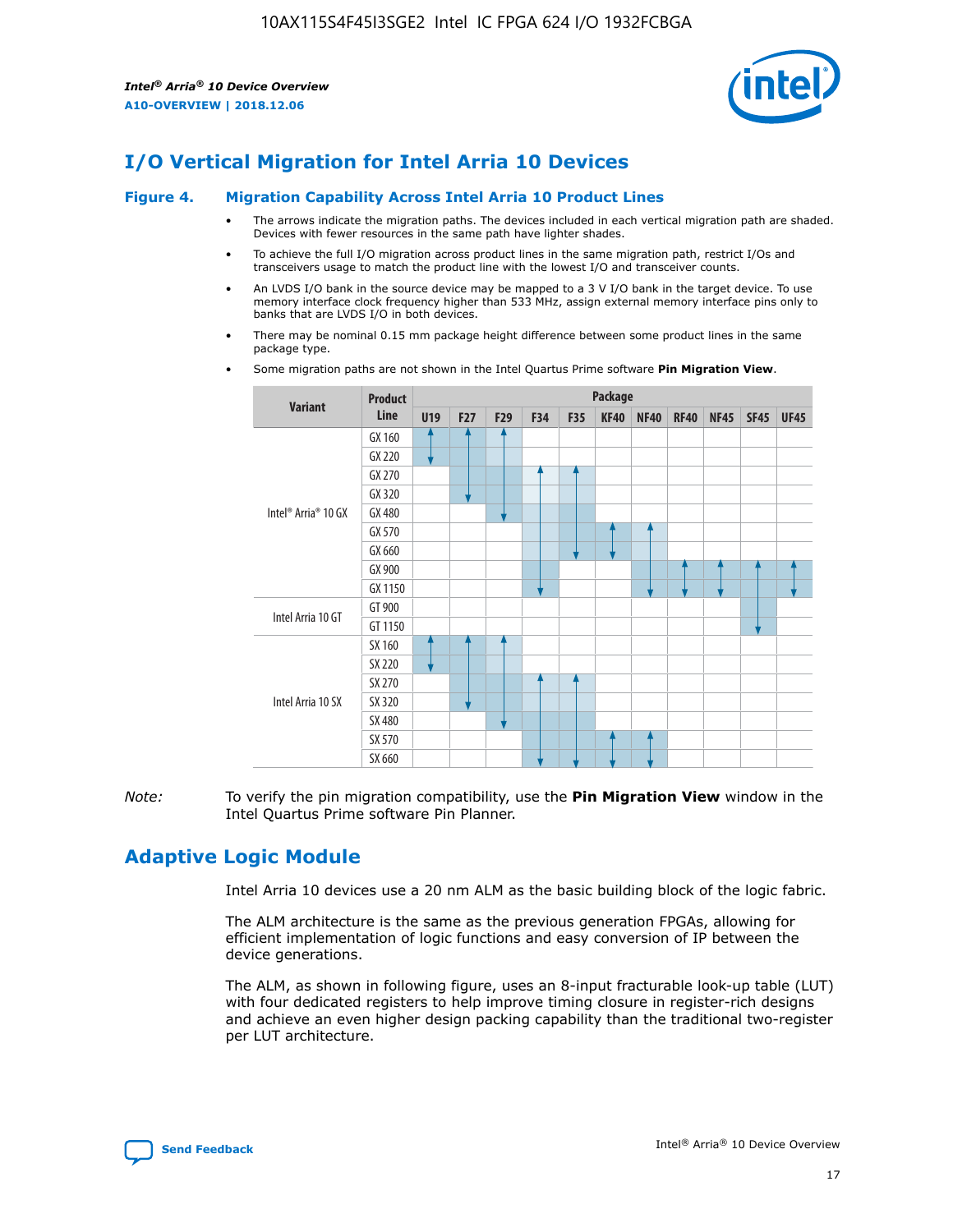

**Figure 5. ALM for Intel Arria 10 Devices**



The Intel Quartus Prime software optimizes your design according to the ALM logic structure and automatically maps legacy designs into the Intel Arria 10 ALM architecture.

## **Variable-Precision DSP Block**

The Intel Arria 10 variable precision DSP blocks support fixed-point arithmetic and floating-point arithmetic.

Features for fixed-point arithmetic:

- High-performance, power-optimized, and fully registered multiplication operations
- 18-bit and 27-bit word lengths
- Two 18 x 19 multipliers or one 27 x 27 multiplier per DSP block
- Built-in addition, subtraction, and 64-bit double accumulation register to combine multiplication results
- Cascading 19-bit or 27-bit when pre-adder is disabled and cascading 18-bit when pre-adder is used to form the tap-delay line for filtering applications
- Cascading 64-bit output bus to propagate output results from one block to the next block without external logic support
- Hard pre-adder supported in 19-bit and 27-bit modes for symmetric filters
- Internal coefficient register bank in both 18-bit and 27-bit modes for filter implementation
- 18-bit and 27-bit systolic finite impulse response (FIR) filters with distributed output adder
- Biased rounding support

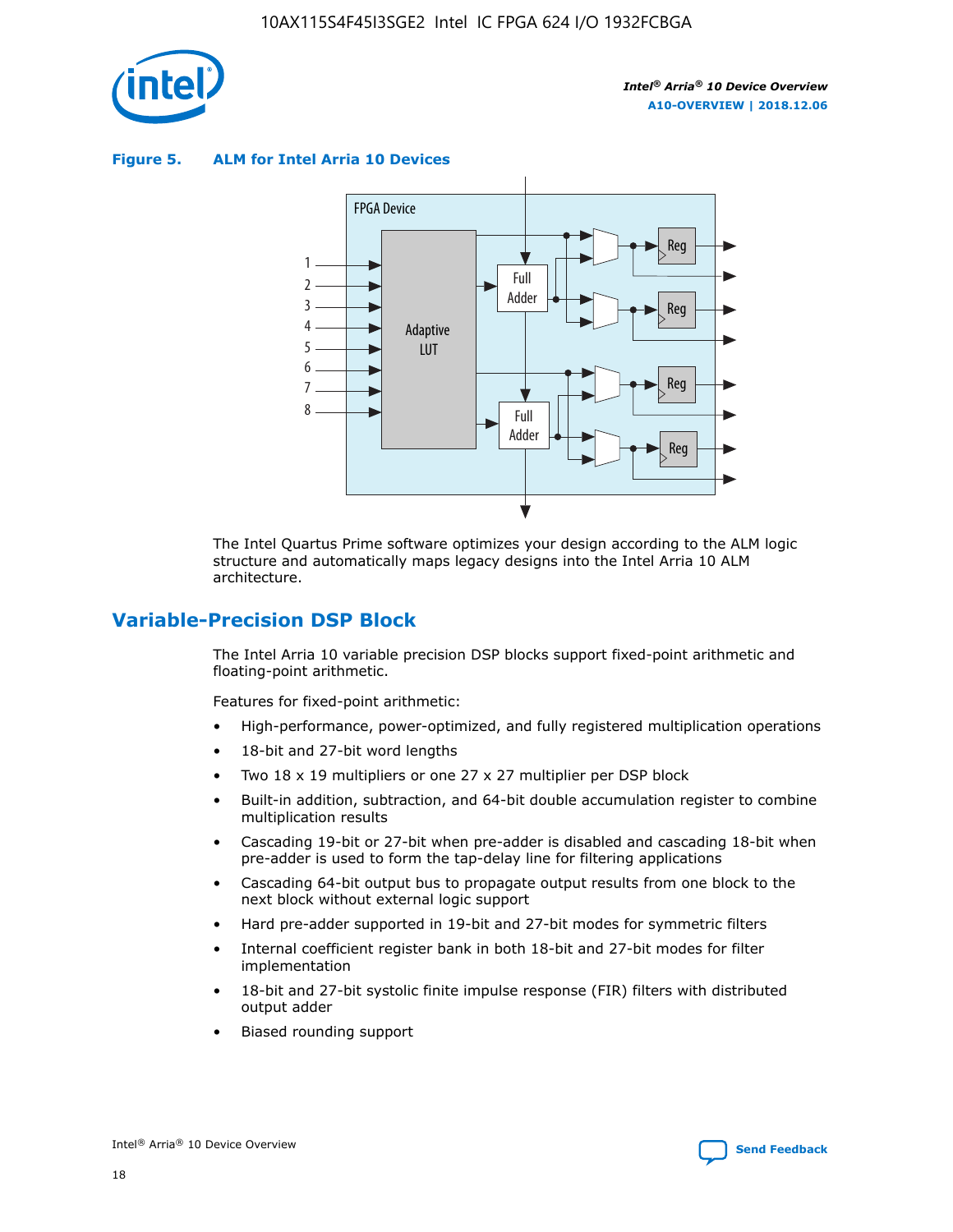

Features for floating-point arithmetic:

- A completely hardened architecture that supports multiplication, addition, subtraction, multiply-add, and multiply-subtract
- Multiplication with accumulation capability and a dynamic accumulator reset control
- Multiplication with cascade summation capability
- Multiplication with cascade subtraction capability
- Complex multiplication
- Direct vector dot product
- Systolic FIR filter

#### **Table 15. Variable-Precision DSP Block Configurations for Intel Arria 10 Devices**

| <b>Usage Example</b>                                       | <b>Multiplier Size (Bit)</b>    | <b>DSP Block Resources</b> |
|------------------------------------------------------------|---------------------------------|----------------------------|
| Medium precision fixed point                               | Two 18 x 19                     |                            |
| High precision fixed or Single precision<br>floating point | One 27 x 27                     |                            |
| Fixed point FFTs                                           | One 19 x 36 with external adder |                            |
| Very high precision fixed point                            | One 36 x 36 with external adder |                            |
| Double precision floating point                            | One 54 x 54 with external adder | 4                          |

#### **Table 16. Resources for Fixed-Point Arithmetic in Intel Arria 10 Devices**

The table lists the variable-precision DSP resources by bit precision for each Intel Arria 10 device.

| <b>Variant</b>  | <b>Product Line</b> | Variable-<br>precision<br><b>DSP Block</b> | <b>Independent Input and Output</b><br><b>Multiplications Operator</b> |                                     | 18 x 19<br><b>Multiplier</b><br><b>Adder Sum</b> | $18 \times 18$<br><b>Multiplier</b><br><b>Adder</b> |
|-----------------|---------------------|--------------------------------------------|------------------------------------------------------------------------|-------------------------------------|--------------------------------------------------|-----------------------------------------------------|
|                 |                     |                                            | 18 x 19<br><b>Multiplier</b>                                           | $27 \times 27$<br><b>Multiplier</b> | <b>Mode</b>                                      | <b>Summed with</b><br>36 bit Input                  |
| AIntel Arria 10 | GX 160              | 156                                        | 312                                                                    | 156                                 | 156                                              | 156                                                 |
| GX              | GX 220              | 192                                        | 384                                                                    | 192                                 | 192                                              | 192                                                 |
|                 | GX 270              | 830                                        | 1,660                                                                  | 830                                 | 830                                              | 830                                                 |
|                 | GX 320              | 984                                        | 1,968                                                                  | 984                                 | 984                                              | 984                                                 |
|                 | GX 480              | 1,368                                      | 2,736                                                                  | 1,368                               | 1,368                                            | 1,368                                               |
|                 | GX 570              | 1,523                                      | 3,046                                                                  | 1,523                               | 1,523                                            | 1,523                                               |
|                 | GX 660              | 1,687                                      | 3,374                                                                  | 1,687                               | 1,687                                            | 1,687                                               |
|                 | GX 900              | 1,518                                      | 3,036                                                                  | 1,518                               | 1,518                                            | 1,518                                               |
|                 | GX 1150             | 1,518                                      | 3,036                                                                  | 1,518                               | 1,518                                            | 1,518                                               |
| Intel Arria 10  | GT 900              | 1,518                                      | 3,036                                                                  | 1,518                               | 1,518                                            | 1,518                                               |
| GT              | GT 1150             | 1,518                                      | 3,036                                                                  | 1,518                               | 1,518                                            | 1,518                                               |
| Intel Arria 10  | SX 160              | 156                                        | 312                                                                    | 156                                 | 156                                              | 156                                                 |
| <b>SX</b>       | SX 220              | 192                                        | 384                                                                    | 192                                 | 192                                              | 192                                                 |
|                 | SX 270              | 830                                        | 1,660                                                                  | 830                                 | 830                                              | 830                                                 |
|                 |                     |                                            |                                                                        |                                     |                                                  | continued                                           |

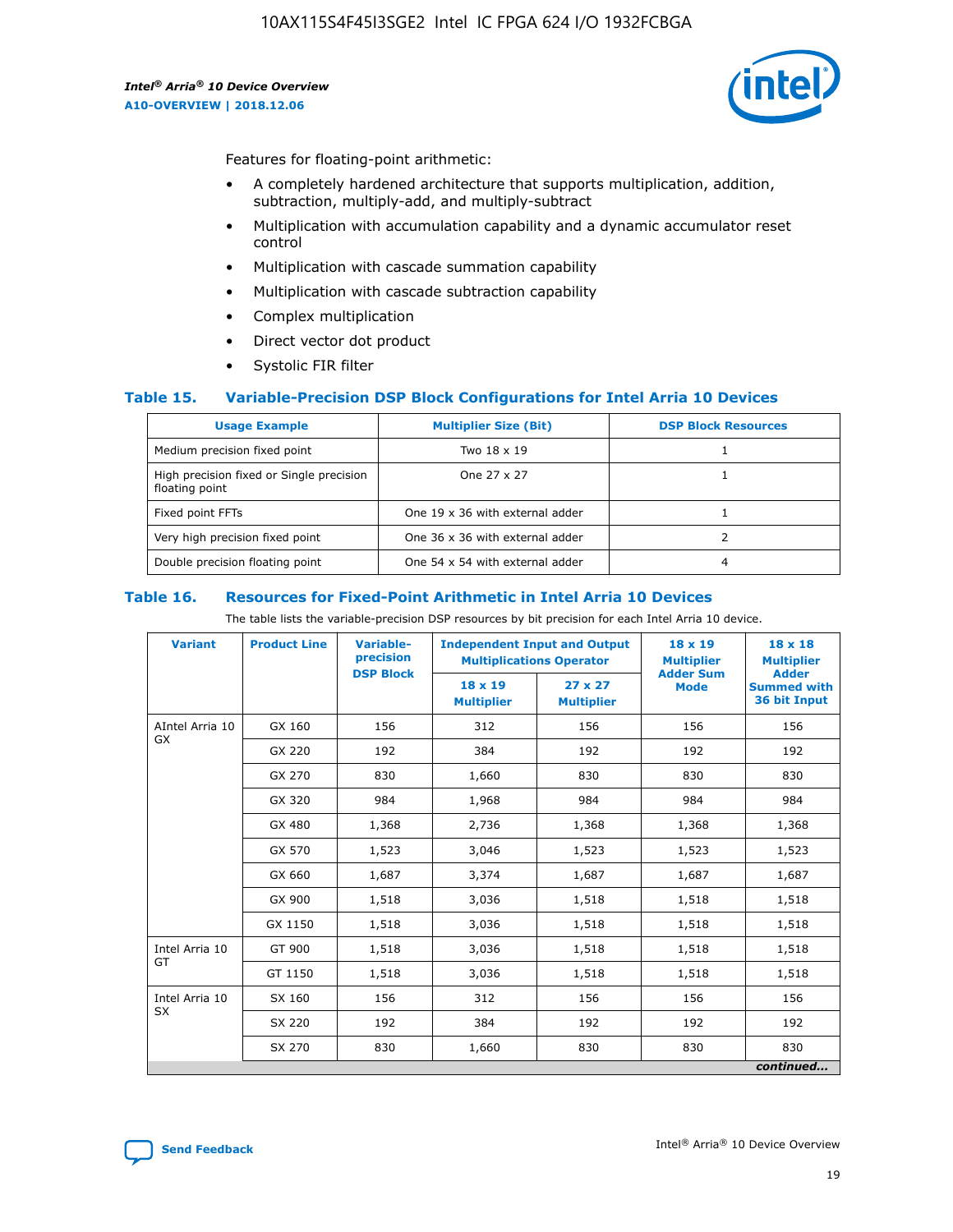

| <b>Variant</b> | <b>Product Line</b> | <b>Variable-</b><br>precision | <b>Multiplications Operator</b>     | <b>Independent Input and Output</b> | $18 \times 19$<br><b>Multiplier</b> | $18 \times 18$<br><b>Multiplier</b>                |
|----------------|---------------------|-------------------------------|-------------------------------------|-------------------------------------|-------------------------------------|----------------------------------------------------|
|                |                     | <b>DSP Block</b>              | $18 \times 19$<br><b>Multiplier</b> | $27 \times 27$<br><b>Multiplier</b> | <b>Adder Sum</b><br><b>Mode</b>     | <b>Adder</b><br><b>Summed with</b><br>36 bit Input |
|                | SX 320              | 984                           | 1,968                               | 984                                 | 984                                 | 984                                                |
|                | SX 480              | 1,368                         | 2,736                               | 1,368                               | 1,368                               | 1,368                                              |
|                | SX 570              | 1,523                         | 3,046                               | 1,523                               | 1,523                               | 1,523                                              |
|                | SX 660              | 1,687                         | 3,374                               | 1,687                               | 1,687                               | 1,687                                              |

## **Table 17. Resources for Floating-Point Arithmetic in Intel Arria 10 Devices**

The table lists the variable-precision DSP resources by bit precision for each Intel Arria 10 device.

| <b>Variant</b> | <b>Product Line</b> | <b>Variable-</b><br>precision<br><b>DSP Block</b> | <b>Single</b><br><b>Precision</b><br><b>Floating-Point</b><br><b>Multiplication</b><br><b>Mode</b> | <b>Single-Precision</b><br><b>Floating-Point</b><br><b>Adder Mode</b> | Single-<br><b>Precision</b><br><b>Floating-Point</b><br><b>Multiply</b><br><b>Accumulate</b><br><b>Mode</b> | <b>Peak</b><br><b>Giga Floating-</b><br><b>Point</b><br><b>Operations</b><br>per Second<br>(GFLOPs) |
|----------------|---------------------|---------------------------------------------------|----------------------------------------------------------------------------------------------------|-----------------------------------------------------------------------|-------------------------------------------------------------------------------------------------------------|-----------------------------------------------------------------------------------------------------|
| Intel Arria 10 | GX 160              | 156                                               | 156                                                                                                | 156                                                                   | 156                                                                                                         | 140                                                                                                 |
| GX             | GX 220              | 192                                               | 192                                                                                                | 192                                                                   | 192                                                                                                         | 173                                                                                                 |
|                | GX 270              | 830                                               | 830                                                                                                | 830                                                                   | 830                                                                                                         | 747                                                                                                 |
|                | GX 320              | 984                                               | 984                                                                                                | 984                                                                   | 984                                                                                                         | 886                                                                                                 |
|                | GX 480              | 1,369                                             | 1,368                                                                                              | 1,368                                                                 | 1,368                                                                                                       | 1,231                                                                                               |
|                | GX 570              | 1,523                                             | 1,523                                                                                              | 1,523                                                                 | 1,523                                                                                                       | 1,371                                                                                               |
|                | GX 660              | 1,687                                             | 1,687                                                                                              | 1,687                                                                 | 1,687                                                                                                       | 1,518                                                                                               |
|                | GX 900              | 1,518                                             | 1,518                                                                                              | 1,518                                                                 | 1,518                                                                                                       | 1,366                                                                                               |
|                | GX 1150             | 1,518                                             | 1,518                                                                                              | 1,518                                                                 | 1,518                                                                                                       | 1,366                                                                                               |
| Intel Arria 10 | GT 900              | 1,518                                             | 1,518                                                                                              | 1,518                                                                 | 1,518                                                                                                       | 1,366                                                                                               |
| GT             | GT 1150             | 1,518                                             | 1,518                                                                                              | 1,518                                                                 | 1,518                                                                                                       | 1,366                                                                                               |
| Intel Arria 10 | SX 160              | 156                                               | 156                                                                                                | 156                                                                   | 156                                                                                                         | 140                                                                                                 |
| SX             | SX 220              | 192                                               | 192                                                                                                | 192                                                                   | 192                                                                                                         | 173                                                                                                 |
|                | SX 270              | 830                                               | 830                                                                                                | 830                                                                   | 830                                                                                                         | 747                                                                                                 |
|                | SX 320              | 984                                               | 984                                                                                                | 984                                                                   | 984                                                                                                         | 886                                                                                                 |
|                | SX 480              | 1,369                                             | 1,368                                                                                              | 1,368                                                                 | 1,368                                                                                                       | 1,231                                                                                               |
|                | SX 570              | 1,523                                             | 1,523                                                                                              | 1,523                                                                 | 1,523                                                                                                       | 1,371                                                                                               |
|                | SX 660              | 1,687                                             | 1,687                                                                                              | 1,687                                                                 | 1,687                                                                                                       | 1,518                                                                                               |

# **Embedded Memory Blocks**

The embedded memory blocks in the devices are flexible and designed to provide an optimal amount of small- and large-sized memory arrays to fit your design requirements.

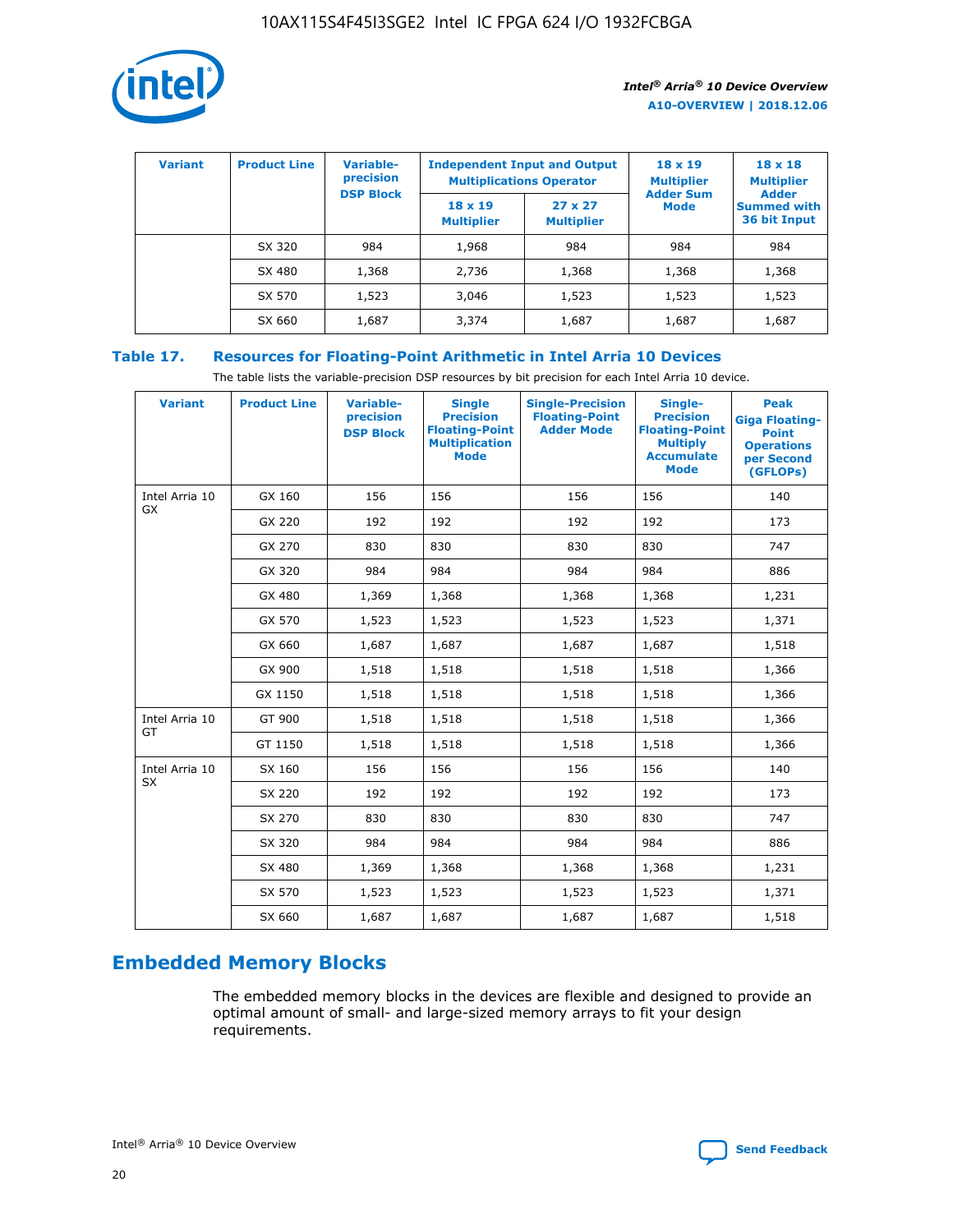

## **Types of Embedded Memory**

The Intel Arria 10 devices contain two types of memory blocks:

- 20 Kb M20K blocks—blocks of dedicated memory resources. The M20K blocks are ideal for larger memory arrays while still providing a large number of independent ports.
- 640 bit memory logic array blocks (MLABs)—enhanced memory blocks that are configured from dual-purpose logic array blocks (LABs). The MLABs are ideal for wide and shallow memory arrays. The MLABs are optimized for implementation of shift registers for digital signal processing (DSP) applications, wide and shallow FIFO buffers, and filter delay lines. Each MLAB is made up of ten adaptive logic modules (ALMs). In the Intel Arria 10 devices, you can configure these ALMs as ten 32 x 2 blocks, giving you one 32 x 20 simple dual-port SRAM block per MLAB.

## **Embedded Memory Capacity in Intel Arria 10 Devices**

|                   | <b>Product</b> |              | <b>M20K</b>         | <b>MLAB</b>  |                     | <b>Total RAM Bit</b> |
|-------------------|----------------|--------------|---------------------|--------------|---------------------|----------------------|
| <b>Variant</b>    | Line           | <b>Block</b> | <b>RAM Bit (Kb)</b> | <b>Block</b> | <b>RAM Bit (Kb)</b> | (Kb)                 |
| Intel Arria 10 GX | GX 160         | 440          | 8,800               | 1,680        | 1,050               | 9,850                |
|                   | GX 220         | 587          | 11,740              | 2,703        | 1,690               | 13,430               |
|                   | GX 270         | 750          | 15,000              | 3,922        | 2,452               | 17,452               |
|                   | GX 320         | 891          | 17,820              | 4,363        | 2,727               | 20,547               |
|                   | GX 480         | 1,431        | 28,620              | 6,662        | 4,164               | 32,784               |
|                   | GX 570         | 1,800        | 36,000              | 8,153        | 5,096               | 41,096               |
|                   | GX 660         | 2,131        | 42,620              | 9,260        | 5,788               | 48,408               |
|                   | GX 900         | 2,423        | 48,460              | 15,017       | 9,386               | 57,846               |
|                   | GX 1150        | 2,713        | 54,260              | 20,774       | 12,984              | 67,244               |
| Intel Arria 10 GT | GT 900         | 2,423        | 48,460              | 15,017       | 9,386               | 57,846               |
|                   | GT 1150        | 2,713        | 54,260              | 20,774       | 12,984              | 67,244               |
| Intel Arria 10 SX | SX 160         | 440          | 8,800               | 1,680        | 1,050               | 9,850                |
|                   | SX 220         | 587          | 11,740              | 2,703        | 1,690               | 13,430               |
|                   | SX 270         | 750          | 15,000              | 3,922        | 2,452               | 17,452               |
|                   | SX 320         | 891          | 17,820              | 4,363        | 2,727               | 20,547               |
|                   | SX 480         | 1,431        | 28,620              | 6,662        | 4,164               | 32,784               |
|                   | SX 570         | 1,800        | 36,000              | 8,153        | 5,096               | 41,096               |
|                   | SX 660         | 2,131        | 42,620              | 9,260        | 5,788               | 48,408               |

#### **Table 18. Embedded Memory Capacity and Distribution in Intel Arria 10 Devices**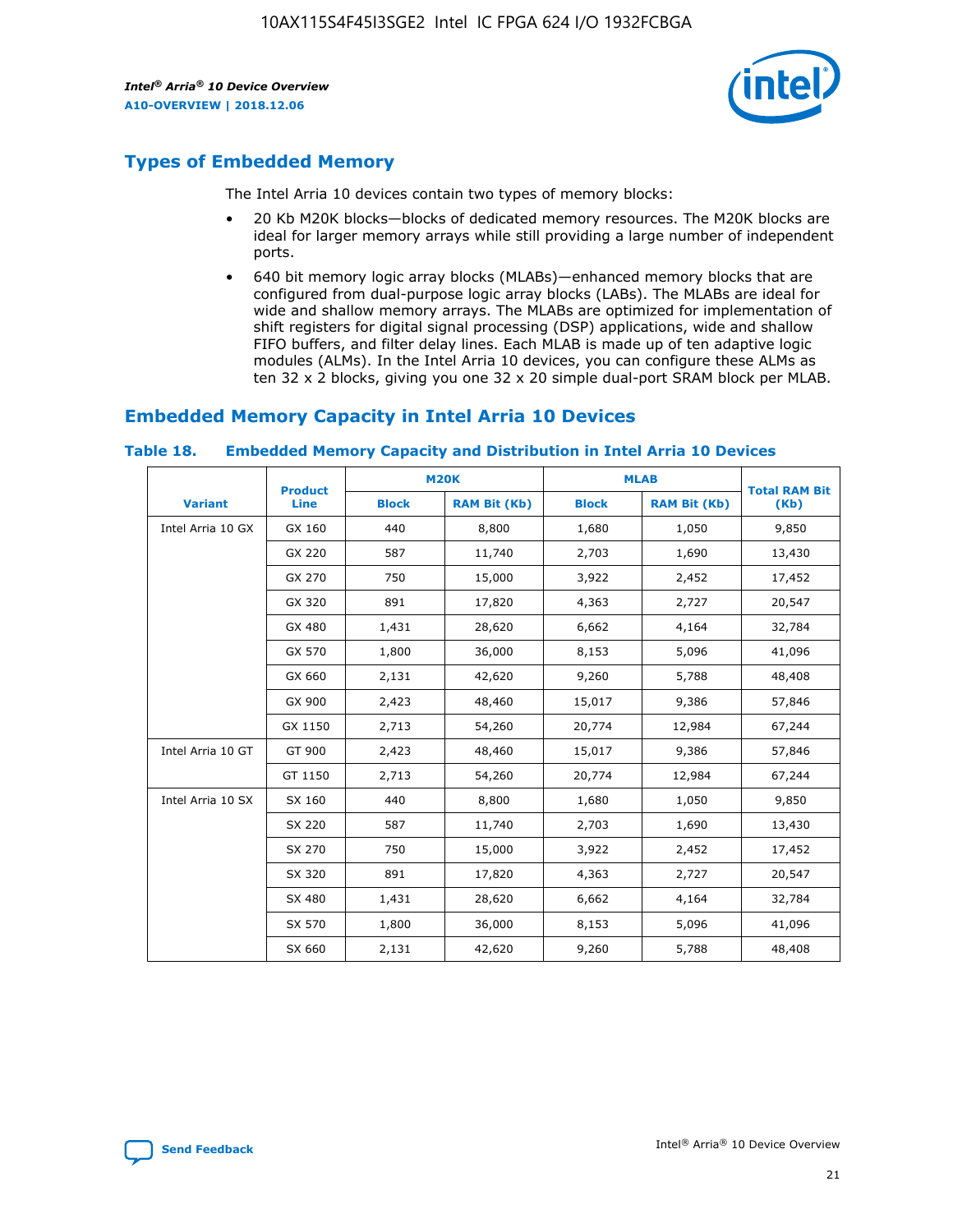

## **Embedded Memory Configurations for Single-port Mode**

#### **Table 19. Single-port Embedded Memory Configurations for Intel Arria 10 Devices**

This table lists the maximum configurations supported for single-port RAM and ROM modes.

| <b>Memory Block</b> | Depth (bits) | <b>Programmable Width</b> |
|---------------------|--------------|---------------------------|
| MLAB                | 32           | x16, x18, or x20          |
|                     | 64(10)       | x8, x9, x10               |
| M20K                | 512          | x40, x32                  |
|                     | 1K           | x20, x16                  |
|                     | 2K           | x10, x8                   |
|                     | 4K           | x5, x4                    |
|                     | 8K           | x2                        |
|                     | 16K          | x1                        |

## **Clock Networks and PLL Clock Sources**

The clock network architecture is based on Intel's global, regional, and peripheral clock structure. This clock structure is supported by dedicated clock input pins, fractional clock synthesis PLLs, and integer I/O PLLs.

## **Clock Networks**

The Intel Arria 10 core clock networks are capable of up to 800 MHz fabric operation across the full industrial temperature range. For the external memory interface, the clock network supports the hard memory controller with speeds up to 2,400 Mbps in a quarter-rate transfer.

To reduce power consumption, the Intel Quartus Prime software identifies all unused sections of the clock network and powers them down.

## **Fractional Synthesis and I/O PLLs**

Intel Arria 10 devices contain up to 32 fractional synthesis PLLs and up to 16 I/O PLLs that are available for both specific and general purpose uses in the core:

- Fractional synthesis PLLs—located in the column adjacent to the transceiver blocks
- I/O PLLs—located in each bank of the 48 I/Os

#### **Fractional Synthesis PLLs**

You can use the fractional synthesis PLLs to:

- Reduce the number of oscillators that are required on your board
- Reduce the number of clock pins that are used in the device by synthesizing multiple clock frequencies from a single reference clock source

<sup>(10)</sup> Supported through software emulation and consumes additional MLAB blocks.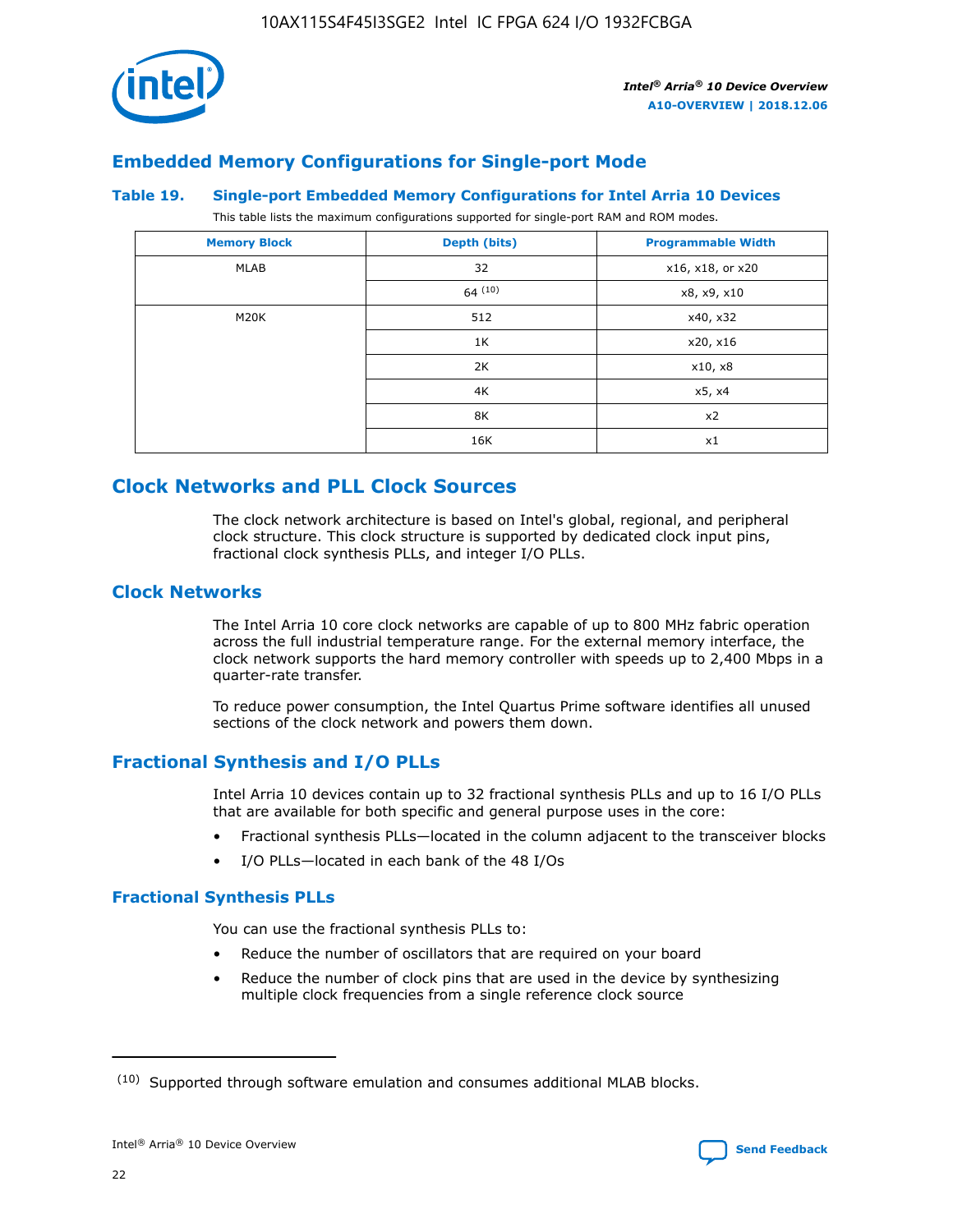

The fractional synthesis PLLs support the following features:

- Reference clock frequency synthesis for transceiver CMU and Advanced Transmit (ATX) PLLs
- Clock network delay compensation
- Zero-delay buffering
- Direct transmit clocking for transceivers
- Independently configurable into two modes:
	- Conventional integer mode equivalent to the general purpose PLL
	- Enhanced fractional mode with third order delta-sigma modulation
- PLL cascading

## **I/O PLLs**

The integer mode I/O PLLs are located in each bank of 48 I/Os. You can use the I/O PLLs to simplify the design of external memory and high-speed LVDS interfaces.

In each I/O bank, the I/O PLLs are adjacent to the hard memory controllers and LVDS SERDES. Because these PLLs are tightly coupled with the I/Os that need to use them, it makes it easier to close timing.

You can use the I/O PLLs for general purpose applications in the core such as clock network delay compensation and zero-delay buffering.

Intel Arria 10 devices support PLL-to-PLL cascading.

## **FPGA General Purpose I/O**

Intel Arria 10 devices offer highly configurable GPIOs. Each I/O bank contains 48 general purpose I/Os and a high-efficiency hard memory controller.

The following list describes the features of the GPIOs:

- Consist of 3 V I/Os for high-voltage application and LVDS I/Os for differential signaling
	- Up to two 3 V I/O banks, available in some devices, that support up to 3 V I/O standards
	- LVDS I/O banks that support up to 1.8 V I/O standards
- Support a wide range of single-ended and differential I/O interfaces
- LVDS speeds up to 1.6 Gbps
- Each LVDS pair of pins has differential input and output buffers, allowing you to configure the LVDS direction for each pair.
- Programmable bus hold and weak pull-up
- Programmable differential output voltage  $(V_{OD})$  and programmable pre-emphasis

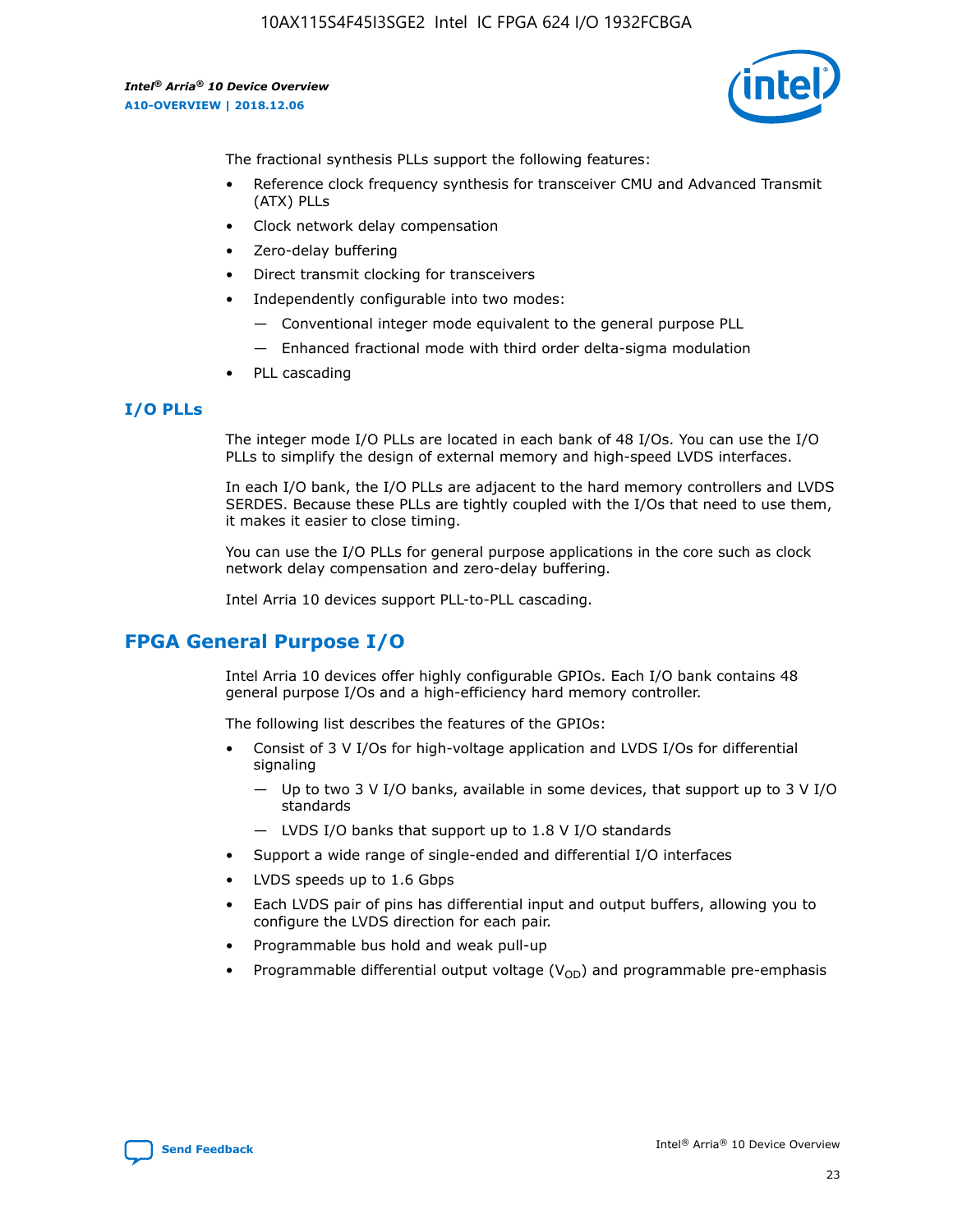

- Series (R<sub>S</sub>) and parallel (R<sub>T</sub>) on-chip termination (OCT) for all I/O banks with OCT calibration to limit the termination impedance variation
- On-chip dynamic termination that has the ability to swap between series and parallel termination, depending on whether there is read or write on a common bus for signal integrity
- Easy timing closure support using the hard read FIFO in the input register path, and delay-locked loop (DLL) delay chain with fine and coarse architecture

## **External Memory Interface**

Intel Arria 10 devices offer massive external memory bandwidth, with up to seven 32 bit DDR4 memory interfaces running at up to 2,400 Mbps. This bandwidth provides additional ease of design, lower power, and resource efficiencies of hardened highperformance memory controllers.

The memory interface within Intel Arria 10 FPGAs and SoCs delivers the highest performance and ease of use. You can configure up to a maximum width of 144 bits when using the hard or soft memory controllers. If required, you can bypass the hard memory controller and use a soft controller implemented in the user logic.

Each I/O contains a hardened DDR read/write path (PHY) capable of performing key memory interface functionality such as read/write leveling, FIFO buffering to lower latency and improve margin, timing calibration, and on-chip termination.

The timing calibration is aided by the inclusion of hard microcontrollers based on Intel's Nios® II technology, specifically tailored to control the calibration of multiple memory interfaces. This calibration allows the Intel Arria 10 device to compensate for any changes in process, voltage, or temperature either within the Intel Arria 10 device itself, or within the external memory device. The advanced calibration algorithms ensure maximum bandwidth and robust timing margin across all operating conditions.

In addition to parallel memory interfaces, Intel Arria 10 devices support serial memory technologies such as the Hybrid Memory Cube (HMC). The HMC is supported by the Intel Arria 10 high-speed serial transceivers which connect up to four HMC links, with each link running at data rates up to 15 Gbps.

#### **Related Information**

#### [External Memory Interface Spec Estimator](http://www.altera.com/technology/memory/estimator/mem-emif-index.html)

Provides a parametric tool that allows you to find and compare the performance of the supported external memory interfaces in IntelFPGAs.

## **Memory Standards Supported by Intel Arria 10 Devices**

The I/Os are designed to provide high performance support for existing and emerging external memory standards.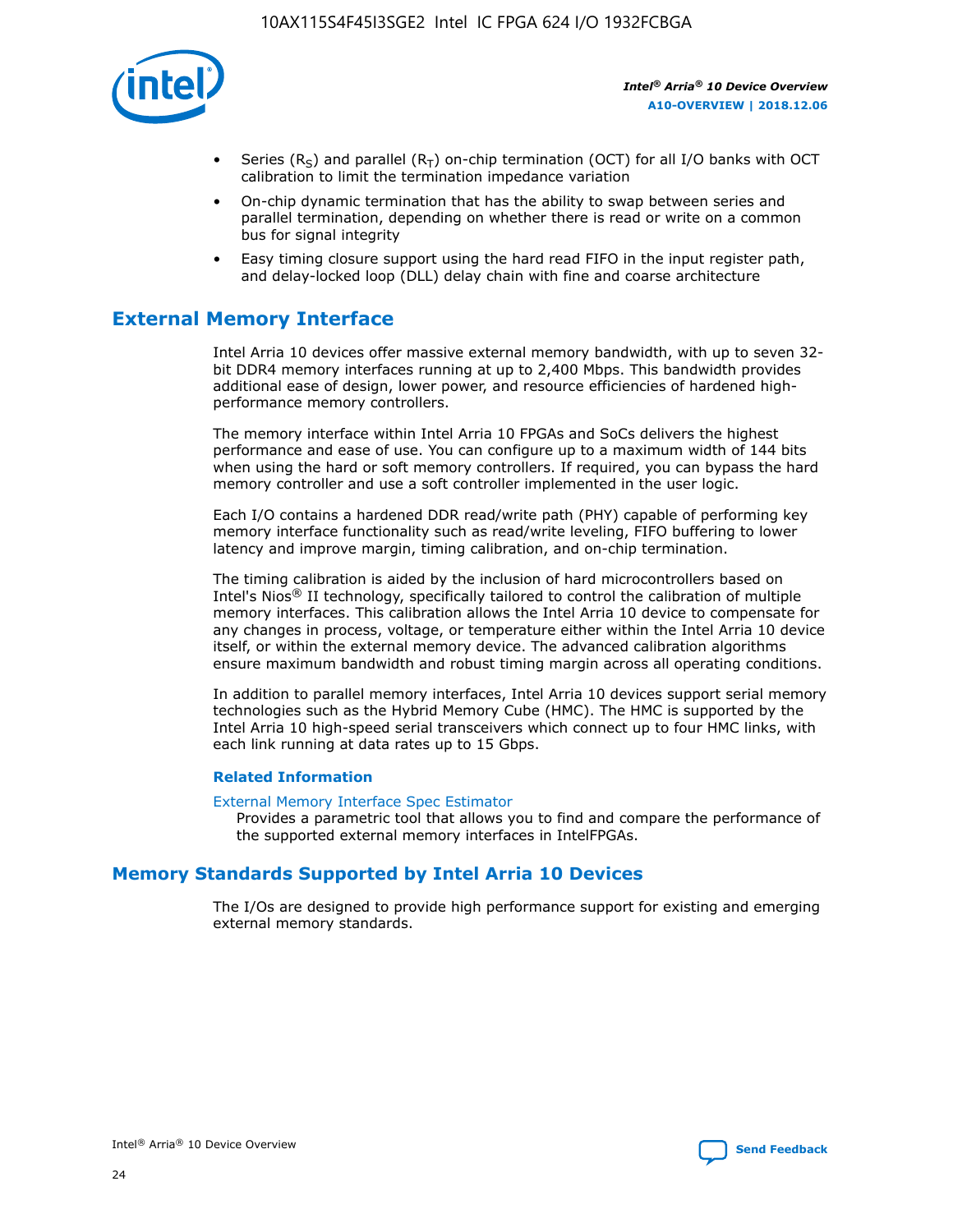

#### **Table 20. Memory Standards Supported by the Hard Memory Controller**

This table lists the overall capability of the hard memory controller. For specific details, refer to the External Memory Interface Spec Estimator and Intel Arria 10 Device Datasheet.

| <b>Memory Standard</b> | <b>Rate Support</b> | <b>Ping Pong PHY Support</b> | <b>Maximum Frequency</b><br>(MHz) |
|------------------------|---------------------|------------------------------|-----------------------------------|
| <b>DDR4 SDRAM</b>      | Quarter rate        | Yes                          | 1,067                             |
|                        |                     |                              | 1,200                             |
| <b>DDR3 SDRAM</b>      | Half rate           | Yes                          | 533                               |
|                        |                     |                              | 667                               |
|                        | Quarter rate        | Yes                          | 1,067                             |
|                        |                     |                              | 1,067                             |
| <b>DDR3L SDRAM</b>     | Half rate           | Yes                          | 533                               |
|                        |                     |                              | 667                               |
|                        | Quarter rate        | Yes                          | 933                               |
|                        |                     |                              | 933                               |
| LPDDR3 SDRAM           | Half rate           |                              | 533                               |
|                        | Quarter rate        |                              | 800                               |

#### **Table 21. Memory Standards Supported by the Soft Memory Controller**

| <b>Memory Standard</b>      | <b>Rate Support</b> | <b>Maximum Frequency</b><br>(MHz) |
|-----------------------------|---------------------|-----------------------------------|
| <b>RLDRAM 3 (11)</b>        | Quarter rate        | 1,200                             |
| ODR IV SRAM <sup>(11)</sup> | Quarter rate        | 1,067                             |
| <b>ODR II SRAM</b>          | Full rate           | 333                               |
|                             | Half rate           | 633                               |
| <b>ODR II+ SRAM</b>         | Full rate           | 333                               |
|                             | Half rate           | 633                               |
| <b>ODR II+ Xtreme SRAM</b>  | Full rate           | 333                               |
|                             | Half rate           | 633                               |

#### **Table 22. Memory Standards Supported by the HPS Hard Memory Controller**

The hard processor system (HPS) is available in Intel Arria 10 SoC devices only.

| <b>Memory Standard</b> | <b>Rate Support</b> | <b>Maximum Frequency</b><br>(MHz) |
|------------------------|---------------------|-----------------------------------|
| <b>DDR4 SDRAM</b>      | Half rate           | 1,200                             |
| <b>DDR3 SDRAM</b>      | Half rate           | 1,067                             |
| <b>DDR3L SDRAM</b>     | Half rate           | 933                               |

<sup>(11)</sup> Intel Arria 10 devices support this external memory interface using hard PHY with soft memory controller.

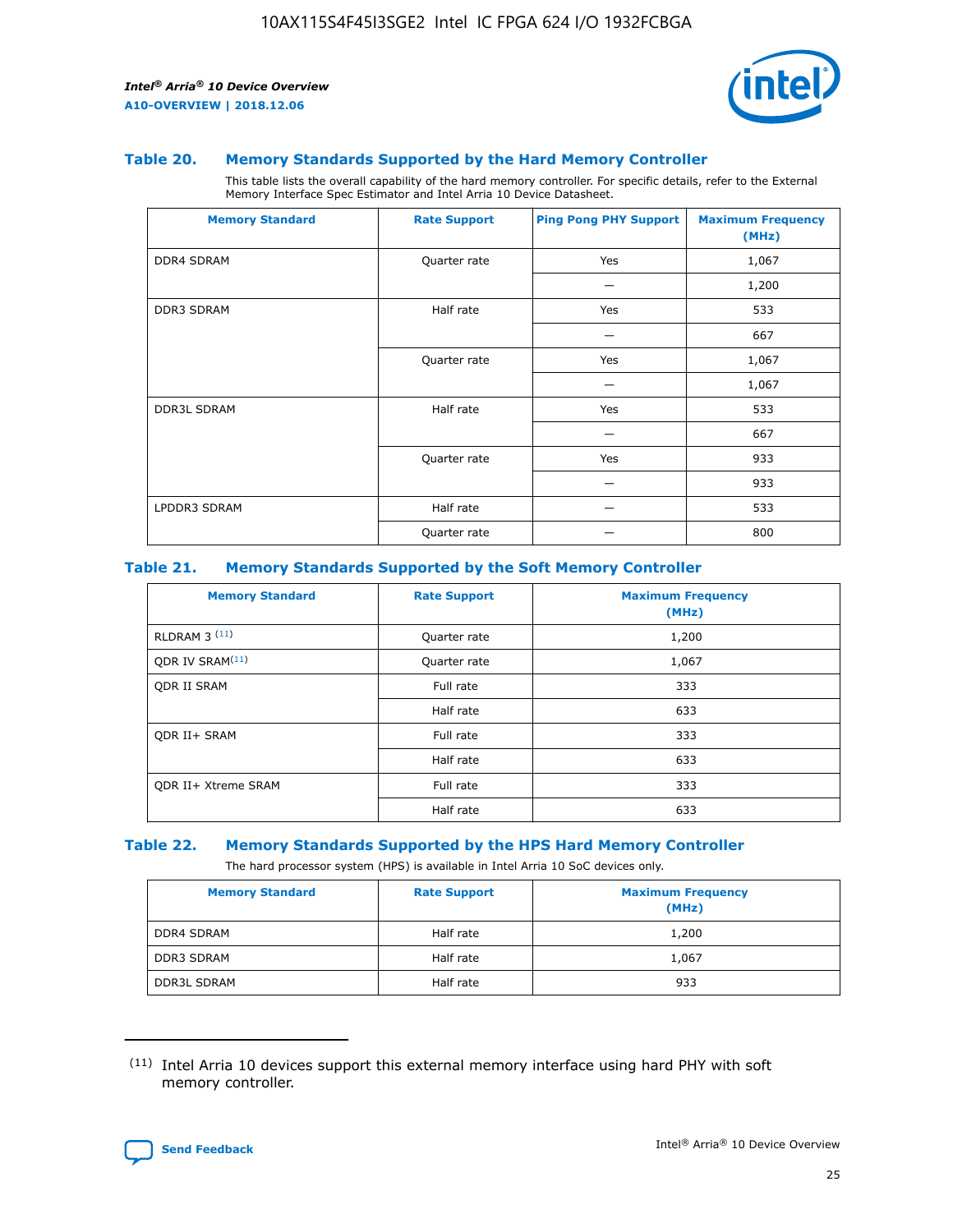

#### **Related Information**

#### [Intel Arria 10 Device Datasheet](https://www.intel.com/content/www/us/en/programmable/documentation/mcn1413182292568.html#mcn1413182153340)

Lists the memory interface performance according to memory interface standards, rank or chip select configurations, and Intel Arria 10 device speed grades.

## **PCIe Gen1, Gen2, and Gen3 Hard IP**

Intel Arria 10 devices contain PCIe hard IP that is designed for performance and ease-of-use:

- Includes all layers of the PCIe stack—transaction, data link and physical layers.
- Supports PCIe Gen3, Gen2, and Gen1 Endpoint and Root Port in x1, x2, x4, or x8 lane configuration.
- Operates independently from the core logic—optional configuration via protocol (CvP) allows the PCIe link to power up and complete link training in less than 100 ms while the Intel Arria 10 device completes loading the programming file for the rest of the FPGA.
- Provides added functionality that makes it easier to support emerging features such as Single Root I/O Virtualization (SR-IOV) and optional protocol extensions.
- Provides improved end-to-end datapath protection using ECC.
- Supports FPGA configuration via protocol (CvP) using PCIe at Gen3, Gen2, or Gen1 speed.

#### **Related Information**

PCS Features on page 30

## **Enhanced PCS Hard IP for Interlaken and 10 Gbps Ethernet**

## **Interlaken Support**

The Intel Arria 10 enhanced PCS hard IP provides integrated Interlaken PCS supporting rates up to 25.8 Gbps per lane.

The Interlaken PCS is based on the proven functionality of the PCS developed for Intel's previous generation FPGAs, which demonstrated interoperability with Interlaken ASSP vendors and third-party IP suppliers. The Interlaken PCS is present in every transceiver channel in Intel Arria 10 devices.

#### **Related Information**

PCS Features on page 30

## **10 Gbps Ethernet Support**

The Intel Arria 10 enhanced PCS hard IP supports 10GBASE-R PCS compliant with IEEE 802.3 10 Gbps Ethernet (10GbE). The integrated hard IP support for 10GbE and the 10 Gbps transceivers save external PHY cost, board space, and system power.

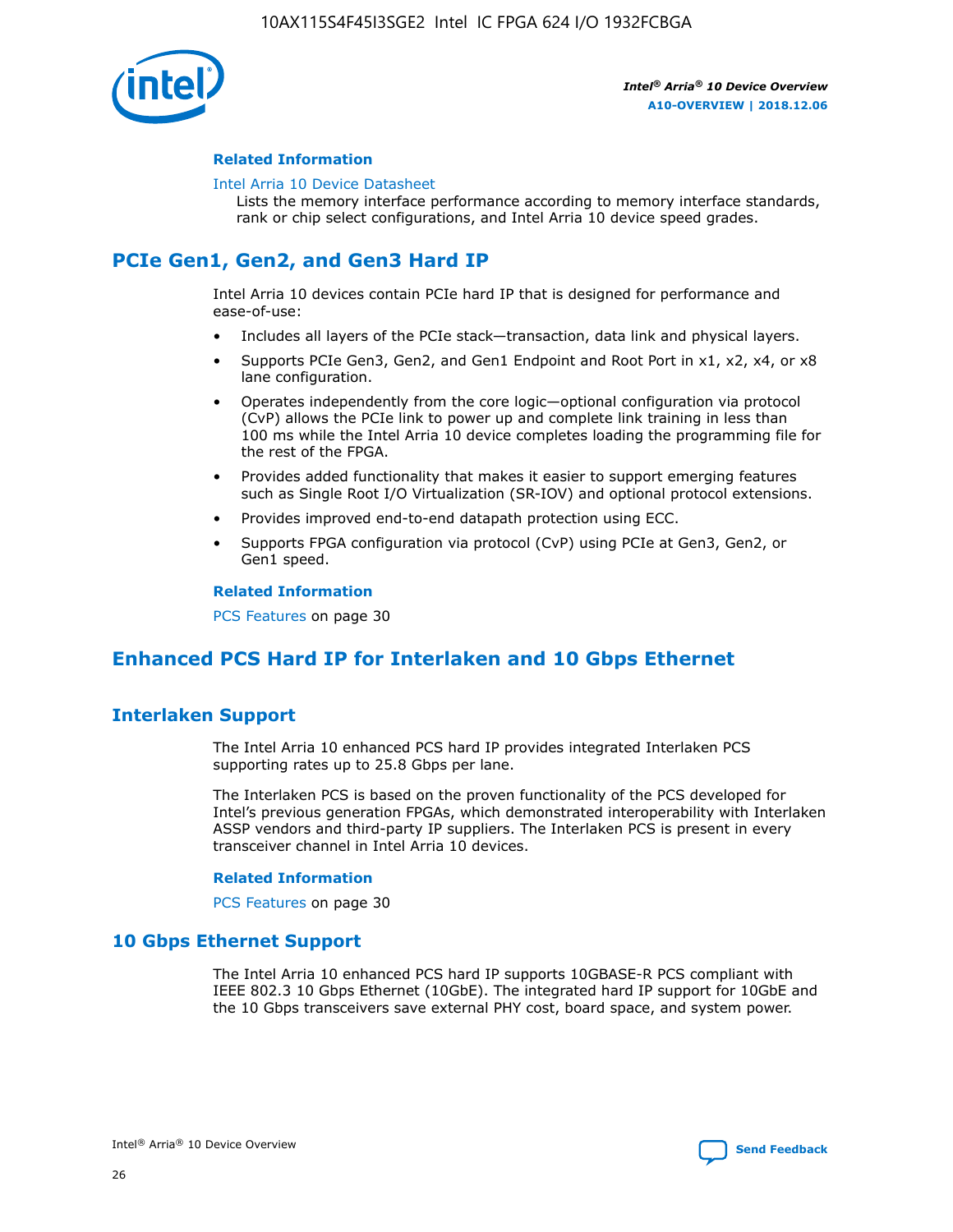

The scalable hard IP supports multiple independent 10GbE ports while using a single PLL for all the 10GBASE-R PCS instantiations, which saves on core logic resources and clock networks:

- Simplifies multiport 10GbE systems compared to XAUI interfaces that require an external XAUI-to-10G PHY.
- Incorporates Electronic Dispersion Compensation (EDC), which enables direct connection to standard 10 Gbps XFP and SFP+ pluggable optical modules.
- Supports backplane Ethernet applications and includes a hard 10GBASE-KR Forward Error Correction (FEC) circuit that you can use for 10 Gbps and 40 Gbps applications.

The 10 Gbps Ethernet PCS hard IP and 10GBASE-KR FEC are present in every transceiver channel.

#### **Related Information**

PCS Features on page 30

## **Low Power Serial Transceivers**

Intel Arria 10 FPGAs and SoCs include lowest power transceivers that deliver high bandwidth, throughput and low latency.

Intel Arria 10 devices deliver the industry's lowest power consumption per transceiver channel:

- 12.5 Gbps transceivers at as low as 242 mW
- 10 Gbps transceivers at as low as 168 mW
- 6 Gbps transceivers at as low as 117 mW

Intel Arria 10 transceivers support various data rates according to application:

- Chip-to-chip and chip-to-module applications—from 1 Gbps up to 25.8 Gbps
- Long reach and backplane applications—from 1 Gbps up to 12.5 with advanced adaptive equalization
- Critical power sensitive applications—from 1 Gbps up to 11.3 Gbps using lower power modes

The combination of 20 nm process technology and architectural advances provide the following benefits:

- Significant reduction in die area and power consumption
- Increase of up to two times in transceiver I/O density compared to previous generation devices while maintaining optimal signal integrity
- Up to 72 total transceiver channels—you can configure up to 6 of these channels to run as fast as 25.8 Gbps
- All channels feature continuous data rate support up to the maximum rated speed

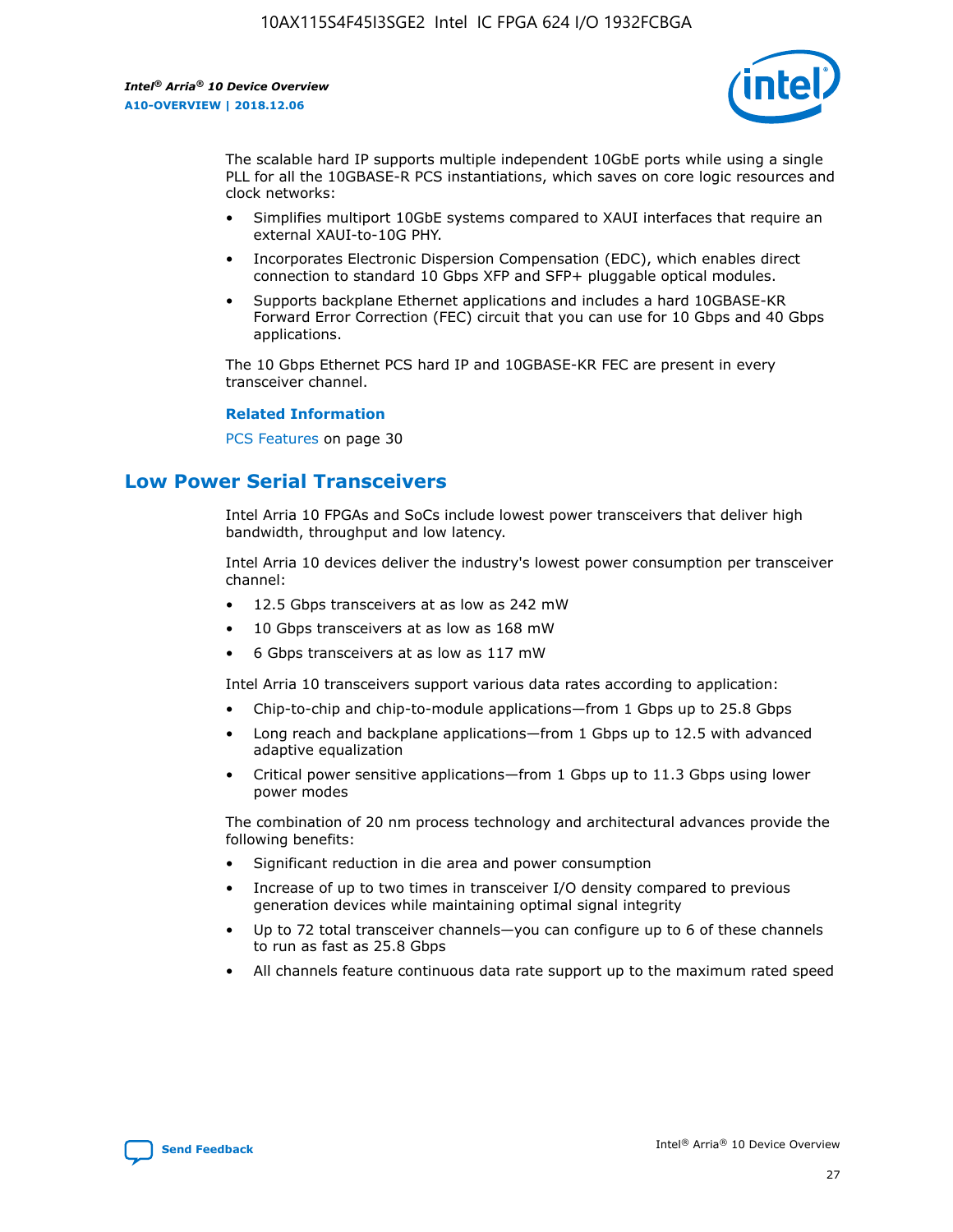

## Transceiver PMA TX/RX PCS ATX PLL Transceiver PMA TX/RX PCS fPLL Network Flexible Clock Distribution Network PCS Transceiver PMA TX/RX FPGA **Clock Distribution** Fabric PCS Transceiver PMA TX/RX ATX Flexible PLL PCS Transceiver PMA TX/RX ▲ fPLL Transceiver PMA TX/RX PCS 4

## **Figure 6. Intel Arria 10 Transceiver Block Architecture**

## **Transceiver Channels**

All transceiver channels feature a dedicated Physical Medium Attachment (PMA) and a hardened Physical Coding Sublayer (PCS).

- The PMA provides primary interfacing capabilities to physical channels.
- The PCS typically handles encoding/decoding, word alignment, and other preprocessing functions before transferring data to the FPGA core fabric.

A transceiver channel consists of a PMA and a PCS block. Most transceiver banks have 6 channels. There are some transceiver banks that contain only 3 channels.

A wide variety of bonded and non-bonded data rate configurations is possible using a highly configurable clock distribution network. Up to 80 independent transceiver data rates can be configured.

The following figures are graphical representations of top views of the silicon die, which correspond to reverse views for flip chip packages. Different Intel Arria 10 devices may have different floorplans than the ones shown in the figures.

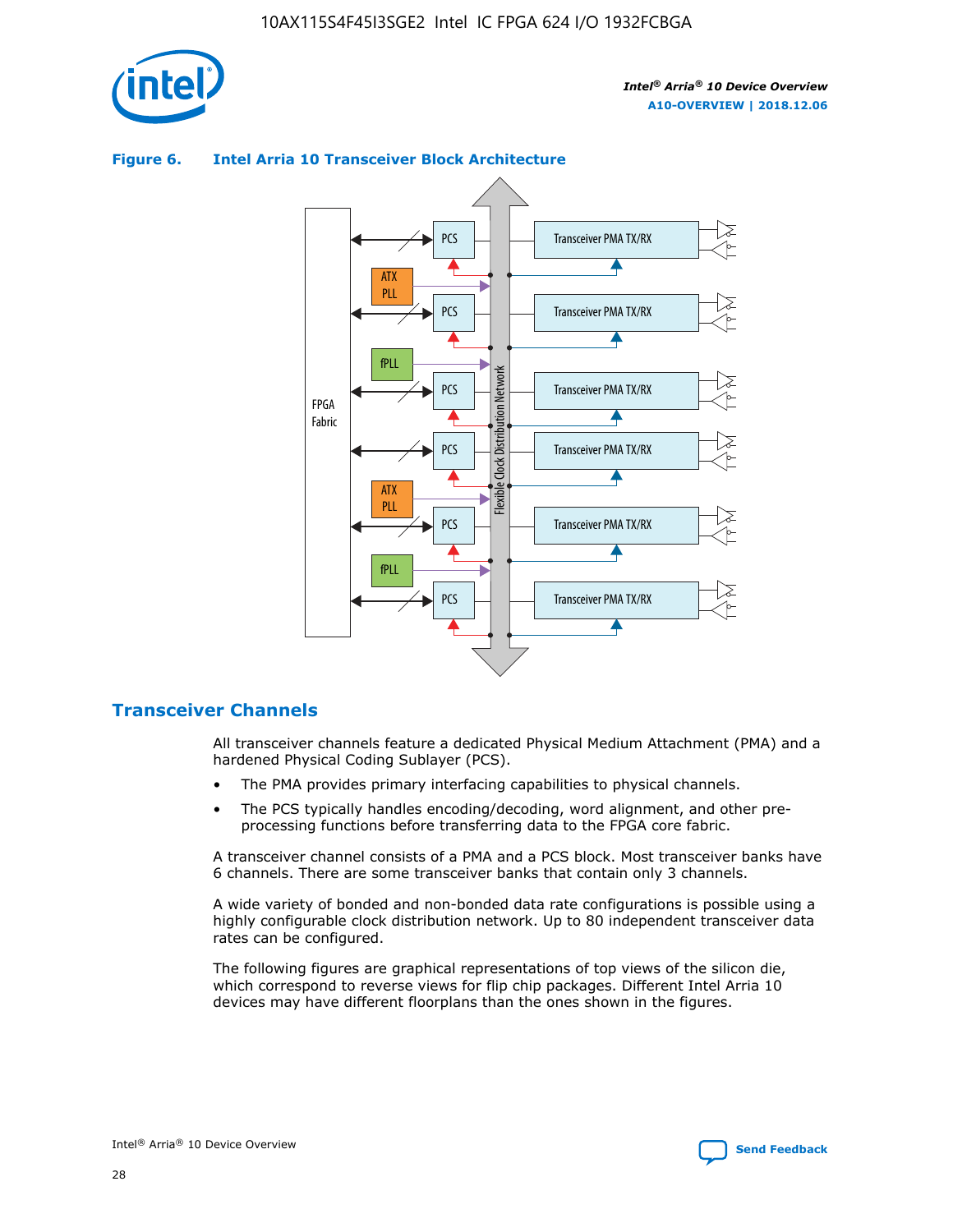

### **Figure 7. Device Chip Overview for Intel Arria 10 GX and GT Devices**





## **PMA Features**

Intel Arria 10 transceivers provide exceptional signal integrity at data rates up to 25.8 Gbps. Clocking options include ultra-low jitter ATX PLLs (LC tank based), clock multiplier unit (CMU) PLLs, and fractional PLLs.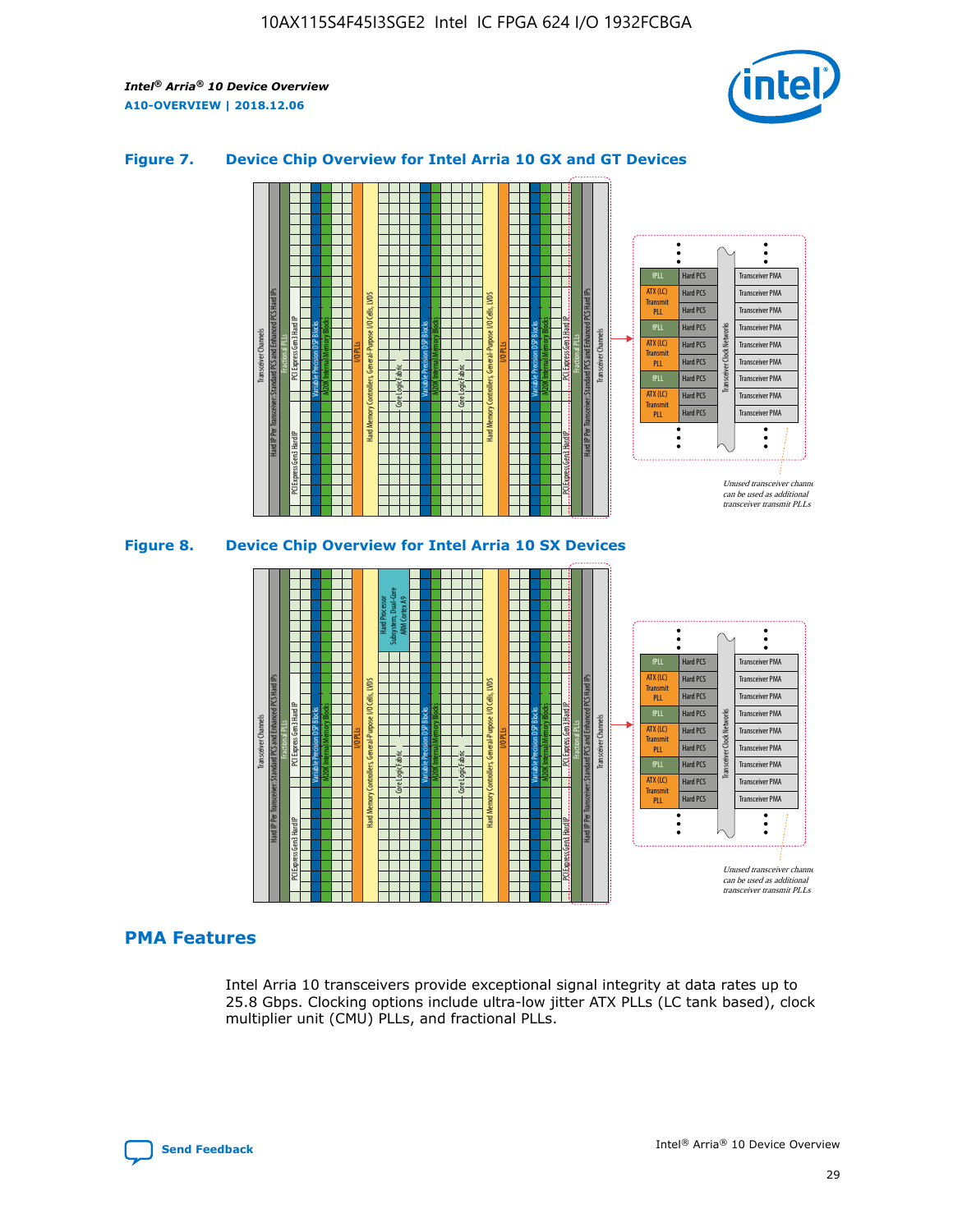

Each transceiver channel contains a channel PLL that can be used as the CMU PLL or clock data recovery (CDR) PLL. In CDR mode, the channel PLL recovers the receiver clock and data in the transceiver channel. Up to 80 independent data rates can be configured on a single Intel Arria 10 device.

### **Table 23. PMA Features of the Transceivers in Intel Arria 10 Devices**

| <b>Feature</b>                                             | <b>Capability</b>                                                                                                                                                                                                             |
|------------------------------------------------------------|-------------------------------------------------------------------------------------------------------------------------------------------------------------------------------------------------------------------------------|
| Chip-to-Chip Data Rates                                    | 1 Gbps to 17.4 Gbps (Intel Arria 10 GX devices)<br>1 Gbps to 25.8 Gbps (Intel Arria 10 GT devices)                                                                                                                            |
| <b>Backplane Support</b>                                   | Drive backplanes at data rates up to 12.5 Gbps                                                                                                                                                                                |
| <b>Optical Module Support</b>                              | SFP+/SFP, XFP, CXP, QSFP/QSFP28, CFP/CFP2/CFP4                                                                                                                                                                                |
| Cable Driving Support                                      | SFP+ Direct Attach, PCI Express over cable, eSATA                                                                                                                                                                             |
| Transmit Pre-Emphasis                                      | 4-tap transmit pre-emphasis and de-emphasis to compensate for system channel loss                                                                                                                                             |
| Continuous Time Linear<br>Equalizer (CTLE)                 | Dual mode, high-gain, and high-data rate, linear receive equalization to compensate for<br>system channel loss                                                                                                                |
| Decision Feedback Equalizer<br>(DFE)                       | 7-fixed and 4-floating tap DFE to equalize backplane channel loss in the presence of<br>crosstalk and noisy environments                                                                                                      |
| Variable Gain Amplifier                                    | Optimizes the signal amplitude prior to the CDR sampling and operates in fixed and<br>adaptive modes                                                                                                                          |
| Altera Digital Adaptive<br>Parametric Tuning (ADAPT)       | Fully digital adaptation engine to automatically adjust all link equalization parameters-<br>including CTLE, DFE, and variable gain amplifier blocks—that provide optimal link margin<br>without intervention from user logic |
| Precision Signal Integrity<br>Calibration Engine (PreSICE) | Hardened calibration controller to quickly calibrate all transceiver control parameters on<br>power-up, which provides the optimal signal integrity and jitter performance                                                    |
| Advanced Transmit (ATX)<br><b>PLL</b>                      | Low jitter ATX (LC tank based) PLLs with continuous tuning range to cover a wide range of<br>standard and proprietary protocols                                                                                               |
| <b>Fractional PLLs</b>                                     | On-chip fractional frequency synthesizers to replace on-board crystal oscillators and reduce<br>system cost                                                                                                                   |
| Digitally Assisted Analog<br><b>CDR</b>                    | Superior jitter tolerance with fast lock time                                                                                                                                                                                 |
| Dynamic Partial<br>Reconfiguration                         | Allows independent control of the Avalon memory-mapped interface of each transceiver<br>channel for the highest transceiver flexibility                                                                                       |
| Multiple PCS-PMA and PCS-<br>PLD interface widths          | 8-, 10-, 16-, 20-, 32-, 40-, or 64-bit interface widths for flexibility of deserialization width,<br>encoding, and reduced latency                                                                                            |

## **PCS Features**

This table summarizes the Intel Arria 10 transceiver PCS features. You can use the transceiver PCS to support a wide range of protocols ranging from 1 Gbps to 25.8 Gbps.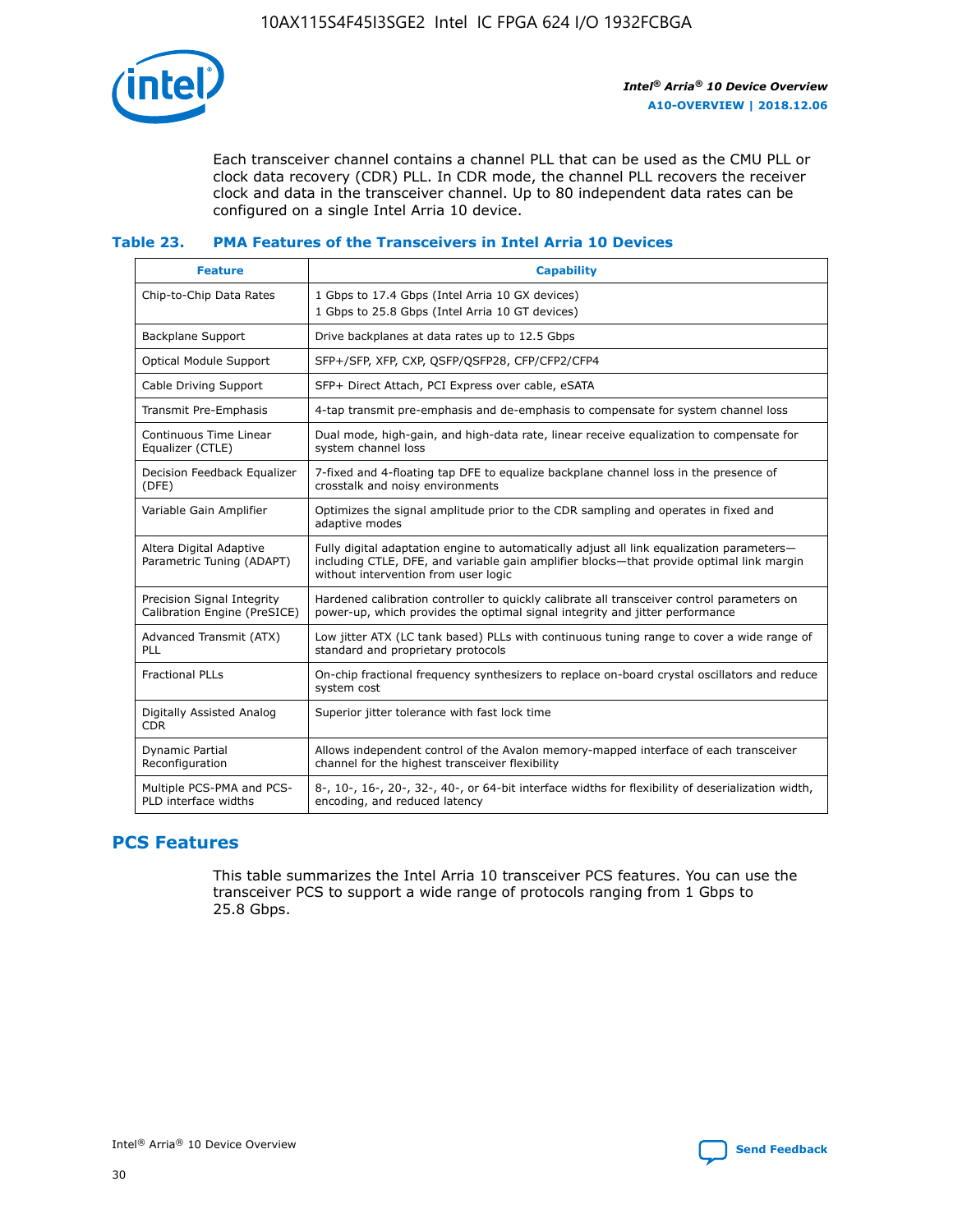

| <b>PCS</b>    | <b>Description</b>                                                                                                                                                                                                                                                                                                                                                                                             |
|---------------|----------------------------------------------------------------------------------------------------------------------------------------------------------------------------------------------------------------------------------------------------------------------------------------------------------------------------------------------------------------------------------------------------------------|
| Standard PCS  | Operates at a data rate up to 12 Gbps<br>Supports protocols such as PCI-Express, CPRI 4.2+, GigE, IEEE 1588 in Hard PCS<br>Implements other protocols using Basic/Custom (Standard PCS) transceiver<br>configuration rules.                                                                                                                                                                                    |
| Enhanced PCS  | Performs functions common to most serial data industry standards, such as word<br>alignment, encoding/decoding, and framing, before data is sent or received off-chip<br>through the PMA<br>• Handles data transfer to and from the FPGA fabric<br>Handles data transfer internally to and from the PMA<br>Provides frequency compensation<br>Performs channel bonding for multi-channel low skew applications |
| PCIe Gen3 PCS | Supports the seamless switching of Data and Clock between the Gen1, Gen2, and Gen3<br>data rates<br>Provides support for PIPE 3.0 features<br>Supports the PIPE interface with the Hard IP enabled, as well as with the Hard IP<br>bypassed                                                                                                                                                                    |

#### **Related Information**

- PCIe Gen1, Gen2, and Gen3 Hard IP on page 26
- Interlaken Support on page 26
- 10 Gbps Ethernet Support on page 26

## **PCS Protocol Support**

This table lists some of the protocols supported by the Intel Arria 10 transceiver PCS. For more information about the blocks in the transmitter and receiver data paths, refer to the related information.

| <b>Protocol</b>                                 | <b>Data Rate</b><br>(Gbps) | <b>Transceiver IP</b>       | <b>PCS Support</b>                      |
|-------------------------------------------------|----------------------------|-----------------------------|-----------------------------------------|
| PCIe Gen3 x1, x2, x4, x8                        | 8.0                        | Native PHY (PIPE)           | Standard PCS and PCIe<br>Gen3 PCS       |
| PCIe Gen2 x1, x2, x4, x8                        | 5.0                        | Native PHY (PIPE)           | <b>Standard PCS</b>                     |
| PCIe Gen1 x1, x2, x4, x8                        | 2.5                        | Native PHY (PIPE)           | Standard PCS                            |
| 1000BASE-X Gigabit Ethernet                     | 1.25                       | Native PHY                  | <b>Standard PCS</b>                     |
| 1000BASE-X Gigabit Ethernet with<br>IEEE 1588v2 | 1.25                       | Native PHY                  | Standard PCS                            |
| 10GBASE-R                                       | 10.3125                    | Native PHY                  | <b>Enhanced PCS</b>                     |
| 10GBASE-R with IEEE 1588v2                      | 10.3125                    | Native PHY                  | <b>Enhanced PCS</b>                     |
| 10GBASE-R with KR FEC                           | 10.3125                    | Native PHY                  | <b>Enhanced PCS</b>                     |
| 10GBASE-KR and 1000BASE-X                       | 10.3125                    | 1G/10GbE and 10GBASE-KR PHY | Standard PCS and<br><b>Enhanced PCS</b> |
| Interlaken (CEI-6G/11G)                         | 3.125 to 17.4              | Native PHY                  | <b>Enhanced PCS</b>                     |
| SFI-S/SFI-5.2                                   | 11.2                       | Native PHY                  | <b>Enhanced PCS</b>                     |
| $10G$ SDI                                       | 10.692                     | Native PHY                  | <b>Enhanced PCS</b>                     |
|                                                 |                            |                             | continued                               |

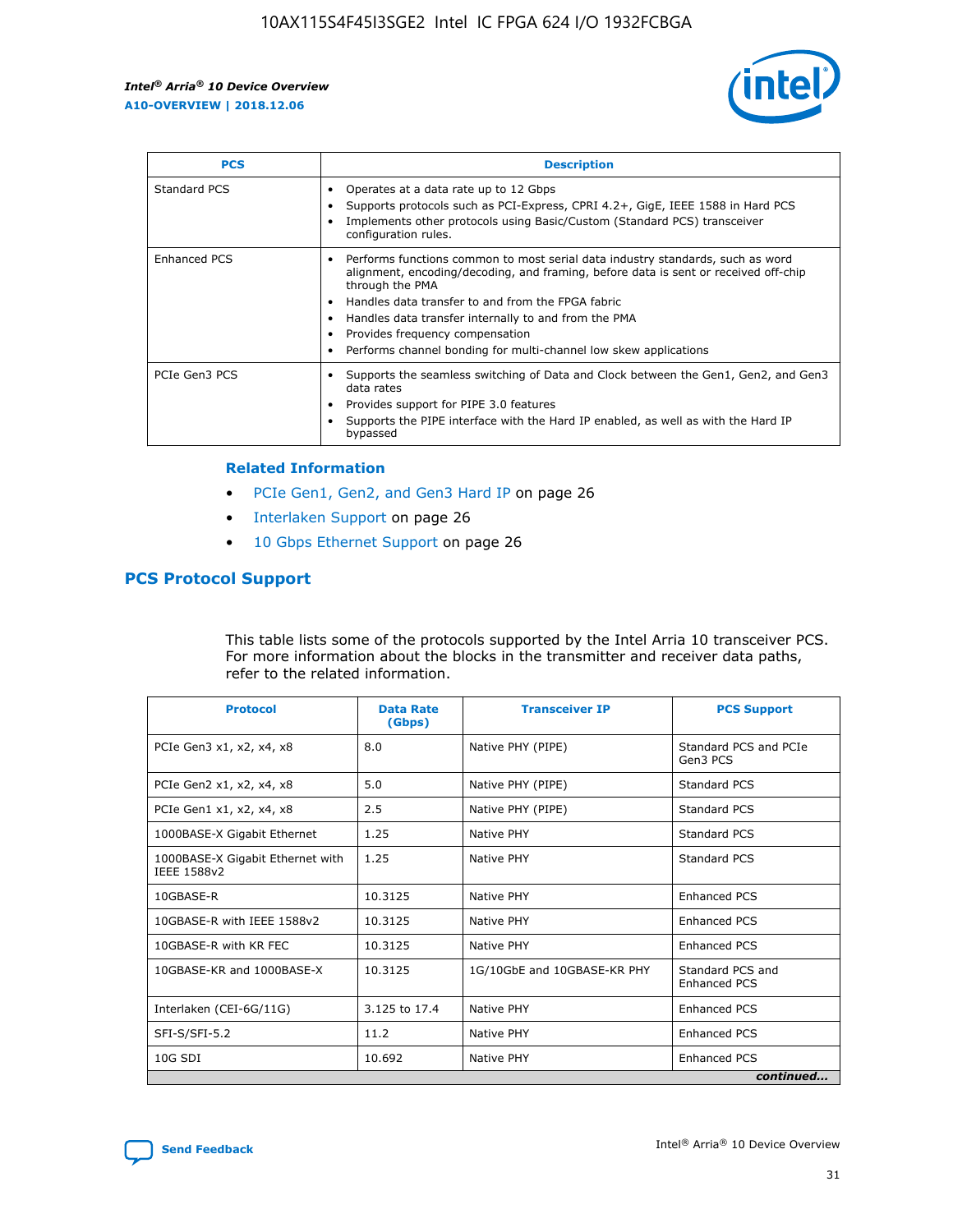

| <b>Protocol</b>      | <b>Data Rate</b><br>(Gbps) | <b>Transceiver IP</b> | <b>PCS Support</b> |
|----------------------|----------------------------|-----------------------|--------------------|
| CPRI 6.0 (64B/66B)   | 0.6144 to<br>10.1376       | Native PHY            | Enhanced PCS       |
| CPRI 4.2 (8B/10B)    | 0.6144 to<br>9.8304        | Native PHY            | Standard PCS       |
| OBSAI RP3 v4.2       | 0.6144 to 6.144            | Native PHY            | Standard PCS       |
| SD-SDI/HD-SDI/3G-SDI | $0.143(12)$ to<br>2.97     | Native PHY            | Standard PCS       |

## **Related Information**

#### [Intel Arria 10 Transceiver PHY User Guide](https://www.intel.com/content/www/us/en/programmable/documentation/nik1398707230472.html#nik1398707091164)

Provides more information about the supported transceiver protocols and PHY IP, the PMA architecture, and the standard, enhanced, and PCIe Gen3 PCS architecture.

## **SoC with Hard Processor System**

Each SoC device combines an FPGA fabric and a hard processor system (HPS) in a single device. This combination delivers the flexibility of programmable logic with the power and cost savings of hard IP in these ways:

- Reduces board space, system power, and bill of materials cost by eliminating a discrete embedded processor
- Allows you to differentiate the end product in both hardware and software, and to support virtually any interface standard
- Extends the product life and revenue through in-field hardware and software updates

 $(12)$  The 0.143 Gbps data rate is supported using oversampling of user logic that you must implement in the FPGA fabric.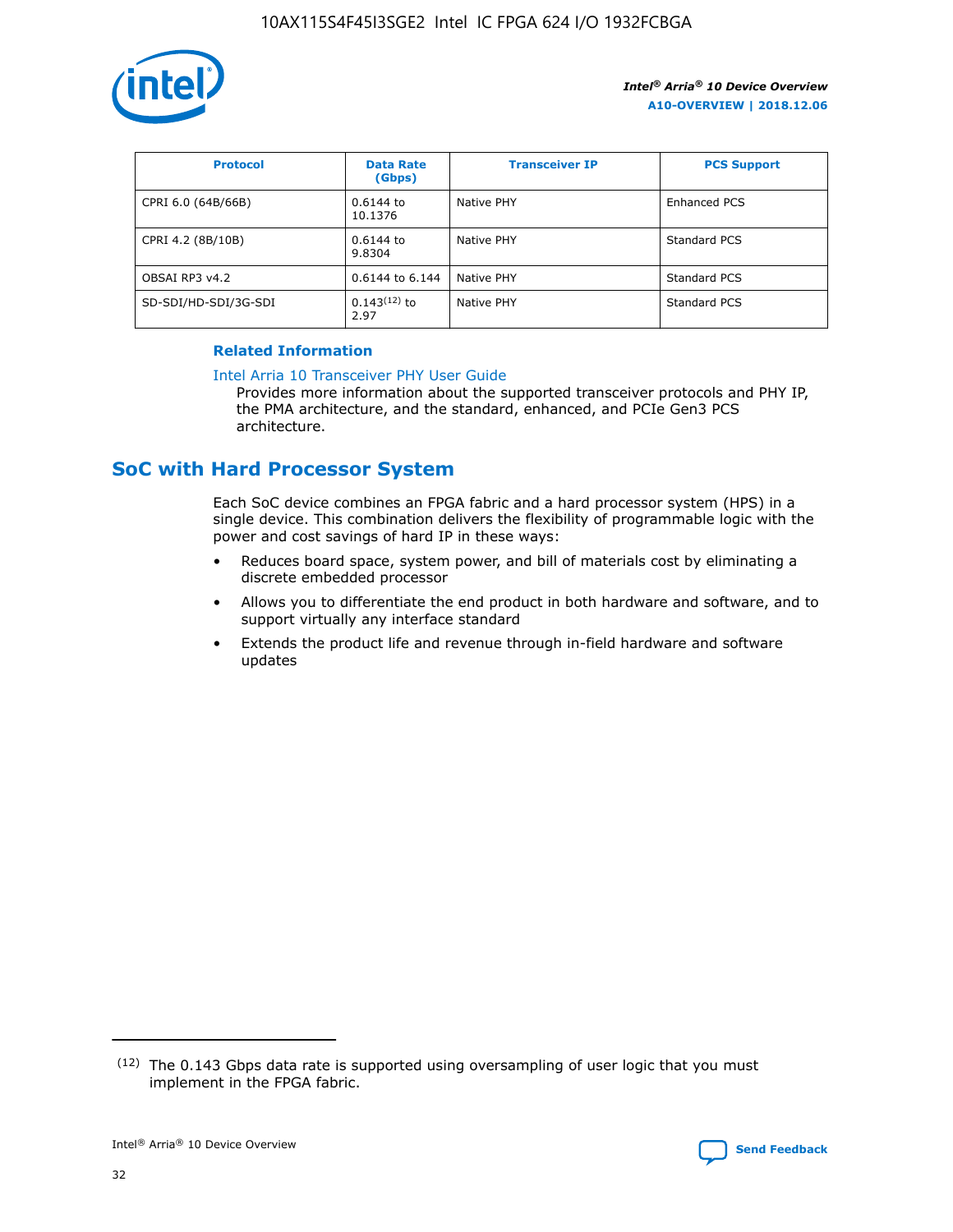

#### **Figure 9. HPS Block Diagram**

This figure shows a block diagram of the HPS with the dual ARM Cortex-A9 MPCore processor.



## **Key Advantages of 20-nm HPS**

The 20-nm HPS strikes a balance between enabling maximum software compatibility with 28-nm SoCs while still improving upon the 28-nm HPS architecture. These improvements address the requirements of the next generation target markets such as wireless and wireline communications, compute and storage equipment, broadcast and military in terms of performance, memory bandwidth, connectivity via backplane and security.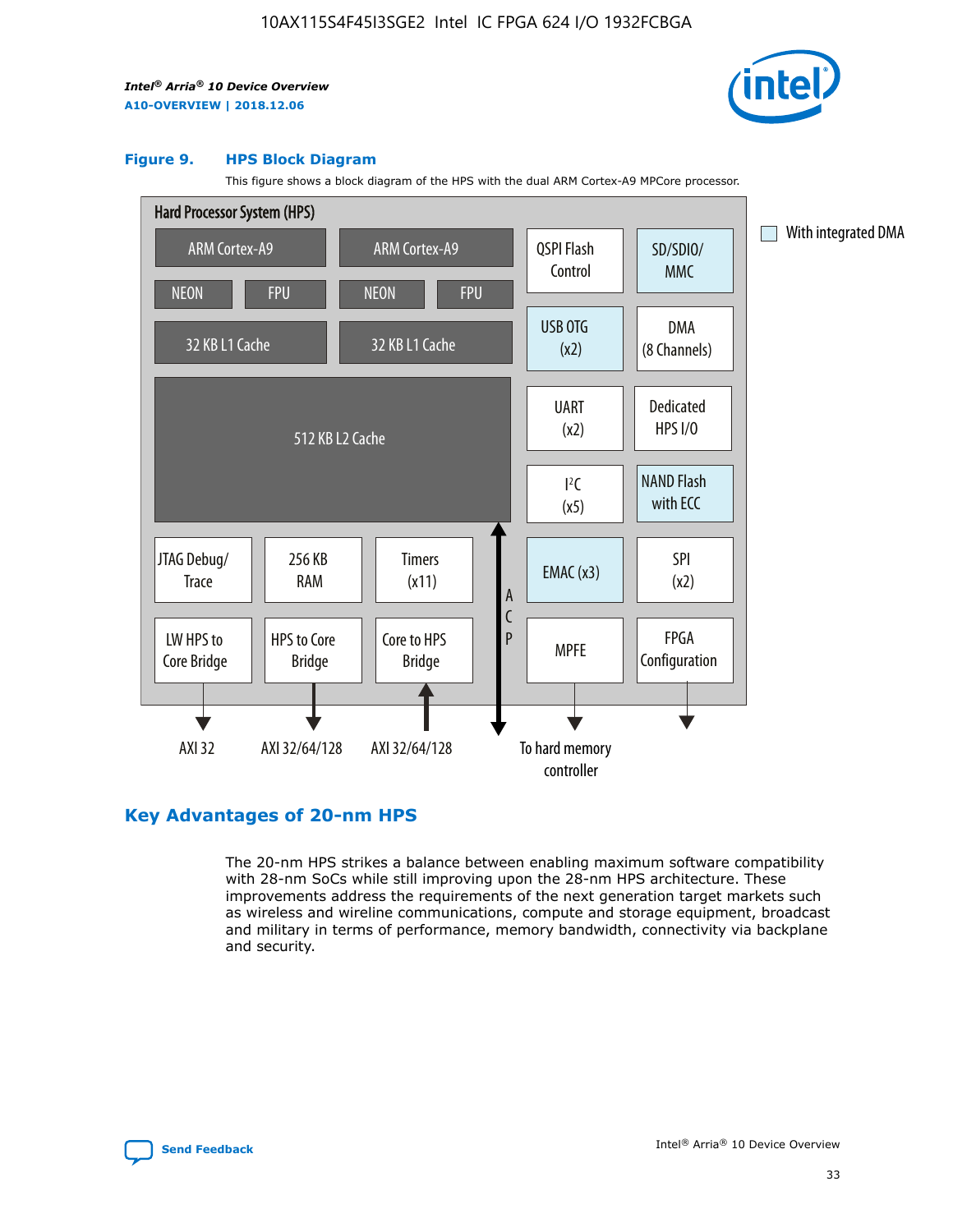

## **Table 24. Improvements in 20 nm HPS**

This table lists the key improvements of the 20 nm HPS compared to the 28 nm HPS.

| Advantages/<br><b>Improvements</b>                          | <b>Description</b>                                                                                                                                                                                                                                                                                                                                                                                                                                                                                                                                                                                                                                                                                                                                                                                                                                                                                                      |
|-------------------------------------------------------------|-------------------------------------------------------------------------------------------------------------------------------------------------------------------------------------------------------------------------------------------------------------------------------------------------------------------------------------------------------------------------------------------------------------------------------------------------------------------------------------------------------------------------------------------------------------------------------------------------------------------------------------------------------------------------------------------------------------------------------------------------------------------------------------------------------------------------------------------------------------------------------------------------------------------------|
| Increased performance and<br>overdrive capability           | While the nominal processor frequency is 1.2 GHz, the 20 nm HPS offers an "overdrive"<br>feature which enables a higher processor operating frequency. This requires a higher supply<br>voltage value that is unique to the HPS and may require a separate regulator.                                                                                                                                                                                                                                                                                                                                                                                                                                                                                                                                                                                                                                                   |
| Increased processor memory<br>bandwidth and DDR4<br>support | Up to 64-bit DDR4 memory at 2,400 Mbps support is available for the processor. The hard<br>memory controller for the HPS comprises a multi-port front end that manages connections<br>to a single port memory controller. The multi-port front end allows logic core and the HPS<br>to share ports and thereby the available bandwidth of the memory controller.                                                                                                                                                                                                                                                                                                                                                                                                                                                                                                                                                        |
| Flexible I/O sharing                                        | An advanced I/O pin muxing scheme allows improved sharing of I/O between the HPS and<br>the core logic. The following types of I/O are available for SoC:<br>17 dedicated I/Os-physically located inside the HPS block and are not accessible to<br>logic within the core. The 17 dedicated I/Os are used for HPS clock, resets, and<br>interfacing with boot devices, QSPI, and SD/MMC.<br>48 direct shared I/O-located closest to the HPS block and are ideal for high speed HPS<br>peripherals such as EMAC, USB, and others. There is one bank of 48 I/Os that supports<br>direct sharing where the 48 I/Os can be shared 12 I/Os at a time.<br>Standard (shared) I/O-all standard I/Os can be shared by the HPS peripherals and any<br>logic within the core. For designs where more than 48 I/Os are required to fully use all<br>the peripherals in the HPS, these I/Os can be connected through the core logic. |
| <b>EMAC</b> core                                            | Three EMAC cores are available in the HPS. The EMAC cores enable an application to<br>support two redundant Ethernet connections; for example, backplane, or two EMAC cores<br>for managing IEEE 1588 time stamp information while allowing a third EMAC core for debug<br>and configuration. All three EMACs can potentially share the same time stamps, simplifying<br>the 1588 time stamping implementation. A new serial time stamp interface allows core<br>logic to access and read the time stamp values. The integrated EMAC controllers can be<br>connected to external Ethernet PHY through the provided MDIO or I <sup>2</sup> C interface.                                                                                                                                                                                                                                                                  |
| On-chip memory                                              | The on-chip memory is updated to 256 KB support and can support larger data sets and<br>real time algorithms.                                                                                                                                                                                                                                                                                                                                                                                                                                                                                                                                                                                                                                                                                                                                                                                                           |
| <b>ECC</b> enhancements                                     | Improvements in L2 Cache ECC management allow identification of errors down to the<br>address level. ECC enhancements also enable improved error injection and status reporting<br>via the introduction of new memory mapped access to syndrome and data signals.                                                                                                                                                                                                                                                                                                                                                                                                                                                                                                                                                                                                                                                       |
| HPS to FPGA Interconnect<br><b>Backbone</b>                 | Although the HPS and the Logic Core can operate independently, they are tightly coupled<br>via a high-bandwidth system interconnect built from high-performance ARM AMBA AXI bus<br>bridges. IP bus masters in the FPGA fabric have access to HPS bus slaves via the FPGA-to-<br>HPS interconnect. Similarly, HPS bus masters have access to bus slaves in the core fabric<br>via the HPS-to-FPGA bridge. Both bridges are AMBA AXI-3 compliant and support<br>simultaneous read and write transactions. Up to three masters within the core fabric can<br>share the HPS SDRAM controller with the processor. Additionally, the processor can be used<br>to configure the core fabric under program control via a dedicated 32-bit configuration port.                                                                                                                                                                  |
| FPGA configuration and HPS<br>booting                       | The FPGA fabric and HPS in the SoCs are powered independently. You can reduce the clock<br>frequencies or gate the clocks to reduce dynamic power.<br>You can configure the FPGA fabric and boot the HPS independently, in any order, providing<br>you with more design flexibility.                                                                                                                                                                                                                                                                                                                                                                                                                                                                                                                                                                                                                                    |
| Security                                                    | New security features have been introduced for anti-tamper management, secure boot,<br>encryption (AES), and authentication (SHA).                                                                                                                                                                                                                                                                                                                                                                                                                                                                                                                                                                                                                                                                                                                                                                                      |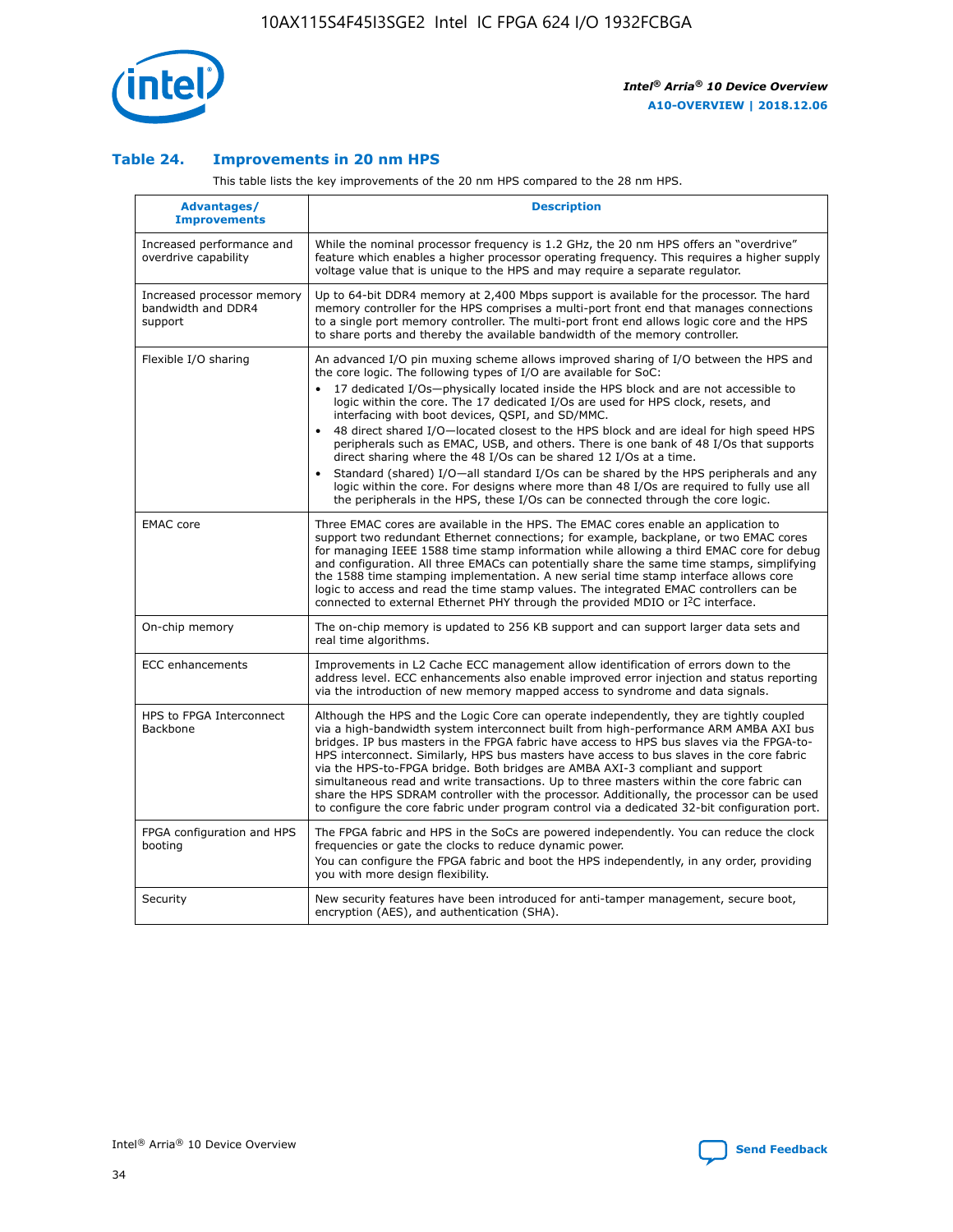

## **Features of the HPS**

The HPS has the following features:

- 1.2-GHz, dual-core ARM Cortex-A9 MPCore processor with up to 1.5-GHz via overdrive
	- ARMv7-A architecture that runs 32-bit ARM instructions, 16-bit and 32-bit Thumb instructions, and 8-bit Java byte codes in Jazelle style
	- Superscalar, variable length, out-of-order pipeline with dynamic branch prediction
	- Instruction Efficiency 2.5 MIPS/MHz, which provides total performance of 7500 MIPS at 1.5 GHz
- Each processor core includes:
	- 32 KB of L1 instruction cache, 32 KB of L1 data cache
	- Single- and double-precision floating-point unit and NEON media engine
	- CoreSight debug and trace technology
	- Snoop Control Unit (SCU) and Acceleration Coherency Port (ACP)
- 512 KB of shared L2 cache
- 256 KB of scratch RAM
- Hard memory controller with support for DDR3, DDR4 and optional error correction code (ECC) support
- Multiport Front End (MPFE) Scheduler interface to the hard memory controller
- 8-channel direct memory access (DMA) controller
- QSPI flash controller with SIO, DIO, QIO SPI Flash support
- NAND flash controller (ONFI 1.0 or later) with DMA and ECC support, updated to support 8 and 16-bit Flash devices and new command DMA to offload CPU for fast power down recovery
- Updated SD/SDIO/MMC controller to eMMC 4.5 with DMA with CE-ATA digital command support
- 3 10/100/1000 Ethernet media access control (MAC) with DMA
- 2 USB On-the-Go (OTG) controllers with DMA
- $\bullet$  5 I<sup>2</sup>C controllers (3 can be used by EMAC for MIO to external PHY)
- 2 UART 16550 Compatible controllers
- 4 serial peripheral interfaces (SPI) (2 Master, 2 Slaves)
- 62 programmable general-purpose I/Os, which includes 48 direct share I/Os that allows the HPS peripherals to connect directly to the FPGA I/Os
- 7 general-purpose timers
- 4 watchdog timers
- Anti-tamper, Secure Boot, Encryption (AES) and Authentication (SHA)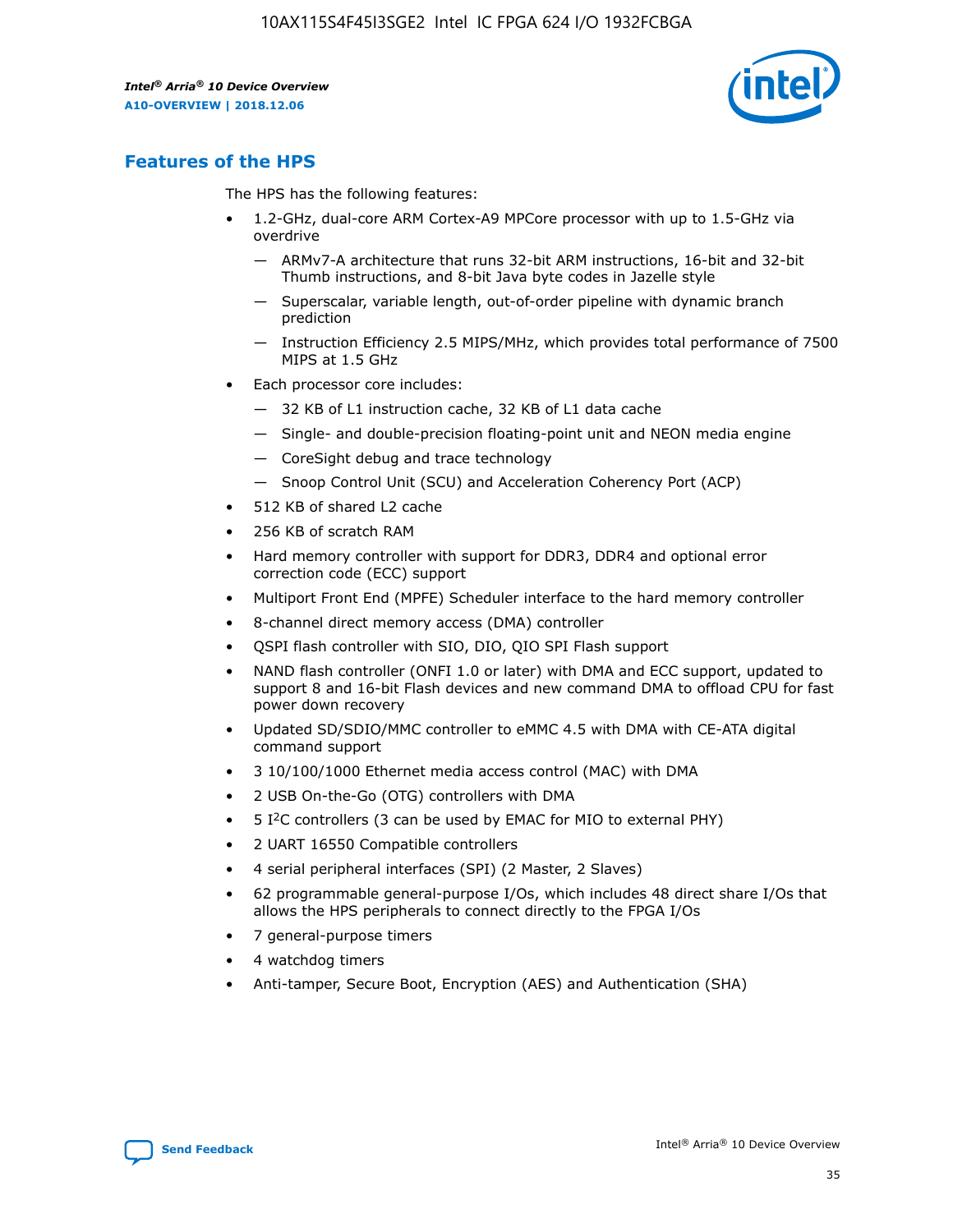

## **System Peripherals and Debug Access Port**

Each Ethernet MAC, USB OTG, NAND flash controller, and SD/MMC controller module has an integrated DMA controller. For modules without an integrated DMA controller, an additional DMA controller module provides up to eight channels of high-bandwidth data transfers. Peripherals that communicate off-chip are multiplexed with other peripherals at the HPS pin level. This allows you to choose which peripherals interface with other devices on your PCB.

The debug access port provides interfaces to industry standard JTAG debug probes and supports ARM CoreSight debug and core traces to facilitate software development.

## **HPS–FPGA AXI Bridges**

The HPS–FPGA bridges, which support the Advanced Microcontroller Bus Architecture (AMBA) Advanced eXtensible Interface (AXI™) specifications, consist of the following bridges:

- FPGA-to-HPS AMBA AXI bridge—a high-performance bus supporting 32, 64, and 128 bit data widths that allows the FPGA fabric to issue transactions to slaves in the HPS.
- HPS-to-FPGA Avalon/AMBA AXI bridge—a high-performance bus supporting 32, 64, and 128 bit data widths that allows the HPS to issue transactions to slaves in the FPGA fabric.
- Lightweight HPS-to-FPGA AXI bridge—a lower latency 32 bit width bus that allows the HPS to issue transactions to soft peripherals in the FPGA fabric. This bridge is primarily used for control and status register (CSR) accesses to peripherals in the FPGA fabric.

The HPS–FPGA AXI bridges allow masters in the FPGA fabric to communicate with slaves in the HPS logic, and vice versa. For example, the HPS-to-FPGA AXI bridge allows you to share memories instantiated in the FPGA fabric with one or both microprocessors in the HPS, while the FPGA-to-HPS AXI bridge allows logic in the FPGA fabric to access the memory and peripherals in the HPS.

Each HPS–FPGA bridge also provides asynchronous clock crossing for data transferred between the FPGA fabric and the HPS.

#### **HPS SDRAM Controller Subsystem**

The HPS SDRAM controller subsystem contains a multiport SDRAM controller and DDR PHY that are shared between the FPGA fabric (through the FPGA-to-HPS SDRAM interface), the level 2 (L2) cache, and the level 3 (L3) system interconnect. The FPGA-to-HPS SDRAM interface supports AMBA AXI and Avalon® Memory-Mapped (Avalon-MM) interface standards, and provides up to six individual ports for access by masters implemented in the FPGA fabric.

The HPS SDRAM controller supports up to 3 masters (command ports), 3x 64-bit read data ports and 3x 64-bit write data ports.

To maximize memory performance, the SDRAM controller subsystem supports command and data reordering, deficit round-robin arbitration with aging, and high-priority bypass features.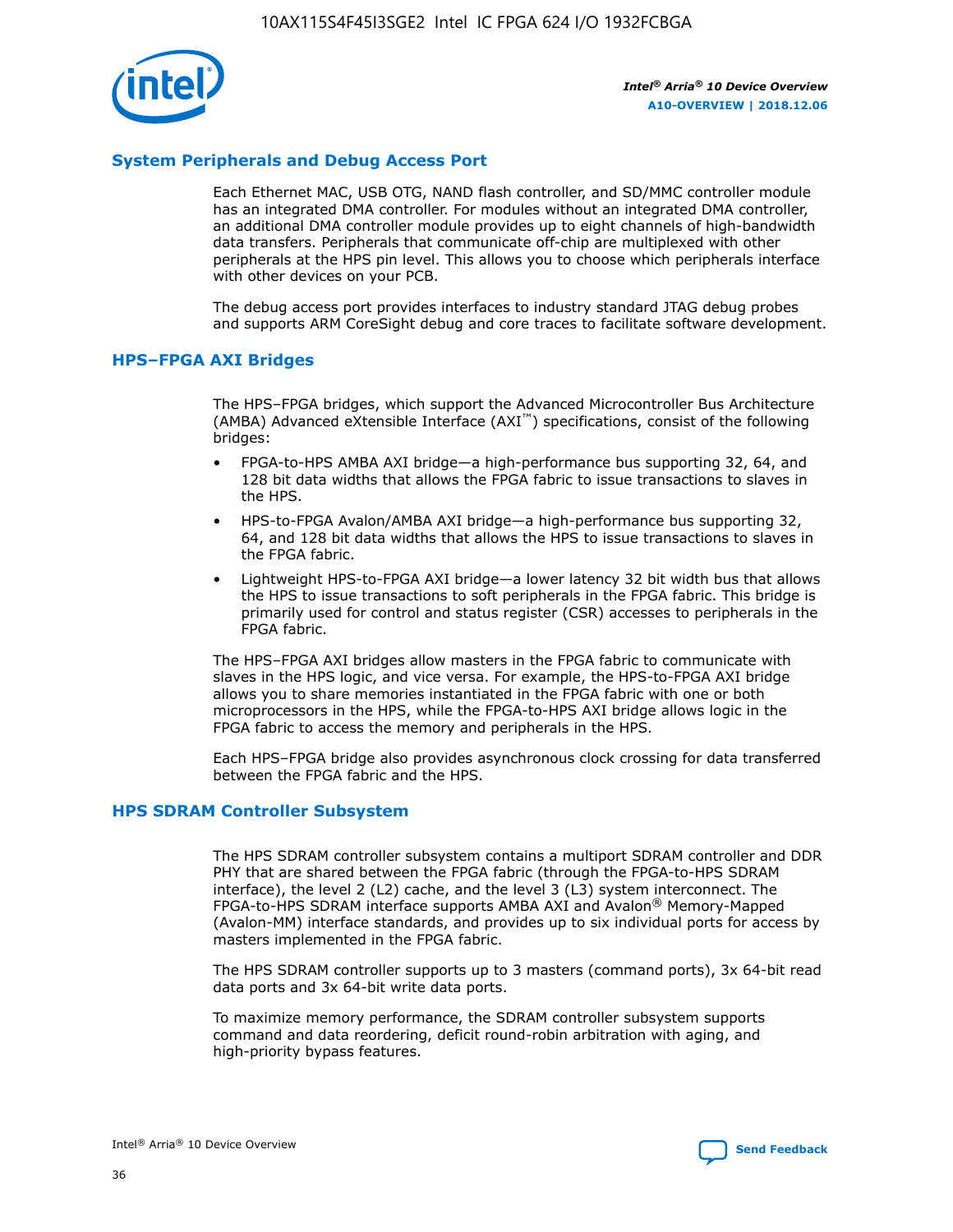

## **FPGA Configuration and HPS Booting**

The FPGA fabric and HPS in the SoC FPGA must be powered at the same time. You can reduce the clock frequencies or gate the clocks to reduce dynamic power.

Once powered, the FPGA fabric and HPS can be configured independently thus providing you with more design flexibility:

- You can boot the HPS independently. After the HPS is running, the HPS can fully or partially reconfigure the FPGA fabric at any time under software control. The HPS can also configure other FPGAs on the board through the FPGA configuration controller.
- Configure the FPGA fabric first, and then boot the HPS from memory accessible to the FPGA fabric.

## **Hardware and Software Development**

For hardware development, you can configure the HPS and connect your soft logic in the FPGA fabric to the HPS interfaces using the Platform Designer system integration tool in the Intel Quartus Prime software.

For software development, the ARM-based SoC FPGA devices inherit the rich software development ecosystem available for the ARM Cortex-A9 MPCore processor. The software development process for Intel SoC FPGAs follows the same steps as those for other SoC devices from other manufacturers. Support for Linux\*, VxWorks\*, and other operating systems are available for the SoC FPGAs. For more information on the operating systems support availability, contact the Intel FPGA sales team.

You can begin device-specific firmware and software development on the Intel SoC FPGA Virtual Target. The Virtual Target is a fast PC-based functional simulation of a target development system—a model of a complete development board. The Virtual Target enables the development of device-specific production software that can run unmodified on actual hardware.

## **Dynamic and Partial Reconfiguration**

The Intel Arria 10 devices support dynamic and partial reconfiguration. You can use dynamic and partial reconfiguration simultaneously to enable seamless reconfiguration of both the device core and transceivers.

## **Dynamic Reconfiguration**

You can reconfigure the PMA and PCS blocks while the device continues to operate. This feature allows you to change the data rates, protocol, and analog settings of a channel in a transceiver bank without affecting on-going data transfer in other transceiver banks. This feature is ideal for applications that require dynamic multiprotocol or multirate support.

## **Partial Reconfiguration**

Using partial reconfiguration, you can reconfigure some parts of the device while keeping the device in operation.

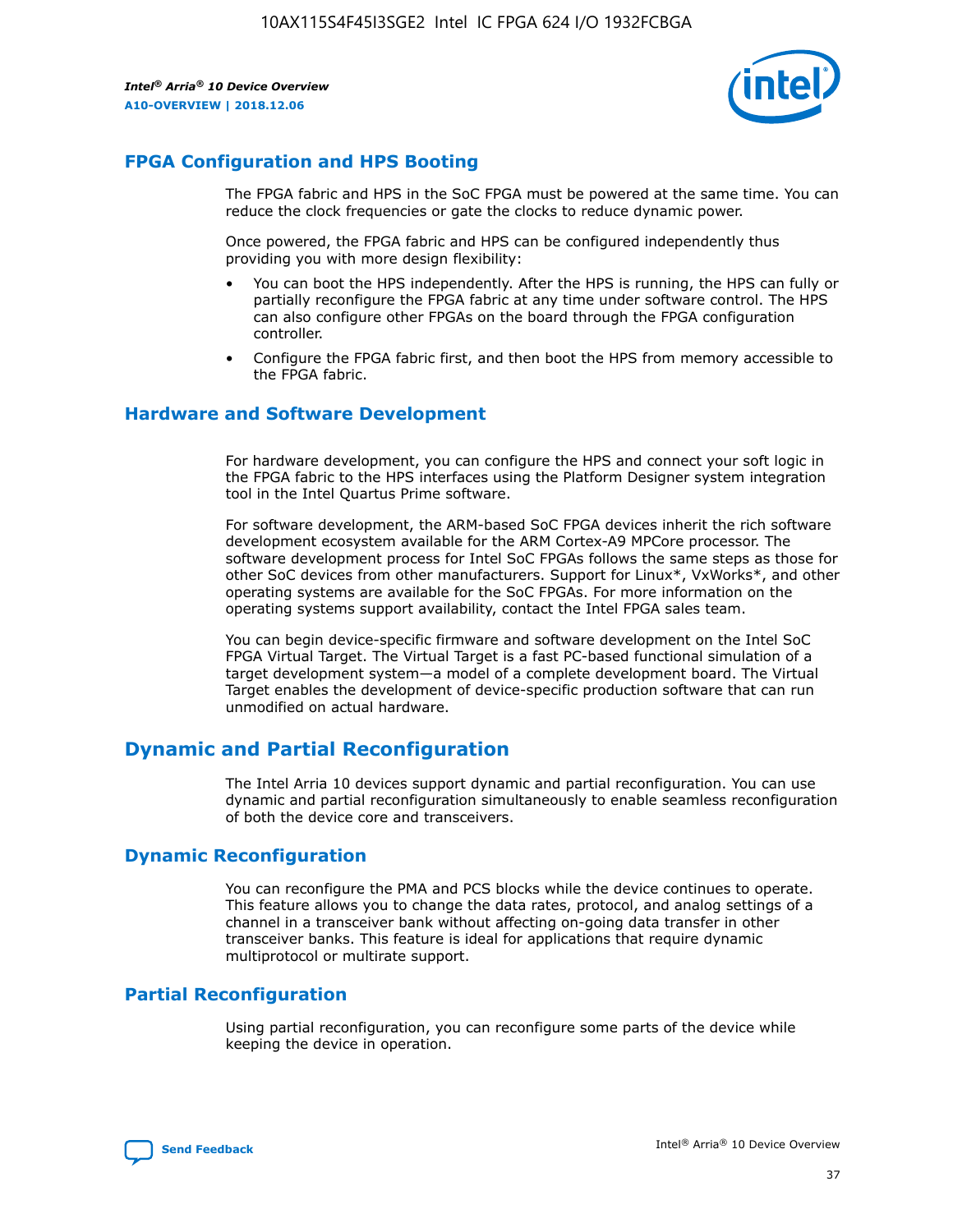

Instead of placing all device functions in the FPGA fabric, you can store some functions that do not run simultaneously in external memory and load them only when required. This capability increases the effective logic density of the device, and lowers cost and power consumption.

In the Intel solution, you do not have to worry about intricate device architecture to perform a partial reconfiguration. The partial reconfiguration capability is built into the Intel Quartus Prime design software, making such time-intensive task simple.

Intel Arria 10 devices support partial reconfiguration in the following configuration options:

- Using an internal host:
	- All supported configuration modes where the FPGA has access to external memory devices such as serial and parallel flash memory.
	- Configuration via Protocol [CvP (PCIe)]
- Using an external host—passive serial (PS), fast passive parallel (FPP) x8, FPP x16, and FPP x32 I/O interface.

# **Enhanced Configuration and Configuration via Protocol**

## **Table 25. Configuration Schemes and Features of Intel Arria 10 Devices**

Intel Arria 10 devices support 1.8 V programming voltage and several configuration schemes.

| <b>Scheme</b>                                                          | <b>Data</b><br><b>Width</b> | <b>Max Clock</b><br>Rate<br>(MHz) | <b>Max Data</b><br>Rate<br>(Mbps)<br>(13) | <b>Decompression</b> | <b>Design</b><br>Security <sup>(1</sup><br>4) | <b>Partial</b><br><b>Reconfiguration</b><br>(15) | <b>Remote</b><br><b>System</b><br><b>Update</b> |
|------------------------------------------------------------------------|-----------------------------|-----------------------------------|-------------------------------------------|----------------------|-----------------------------------------------|--------------------------------------------------|-------------------------------------------------|
| <b>JTAG</b>                                                            | 1 bit                       | 33                                | 33                                        |                      |                                               | Yes(16)                                          |                                                 |
| Active Serial (AS)<br>through the<br>EPCO-L<br>configuration<br>device | 1 bit,<br>4 bits            | 100                               | 400                                       | Yes                  | Yes                                           | $Y_{PS}(16)$                                     | Yes                                             |
| Passive serial (PS)<br>through CPLD or<br>external<br>microcontroller  | 1 bit                       | 100                               | 100                                       | Yes                  | Yes                                           | Yes(16)                                          | Parallel<br>Flash<br>Loader<br>(PFL) IP<br>core |
|                                                                        |                             |                                   |                                           |                      |                                               |                                                  | continued                                       |

<sup>(13)</sup> Enabling either compression or design security features affects the maximum data rate. Refer to the Intel Arria 10 Device Datasheet for more information.

<sup>(14)</sup> Encryption and compression cannot be used simultaneously.

 $<sup>(15)</sup>$  Partial reconfiguration is an advanced feature of the device family. If you are interested in</sup> using partial reconfiguration, contact Intel for support.

 $(16)$  Partial configuration can be performed only when it is configured as internal host.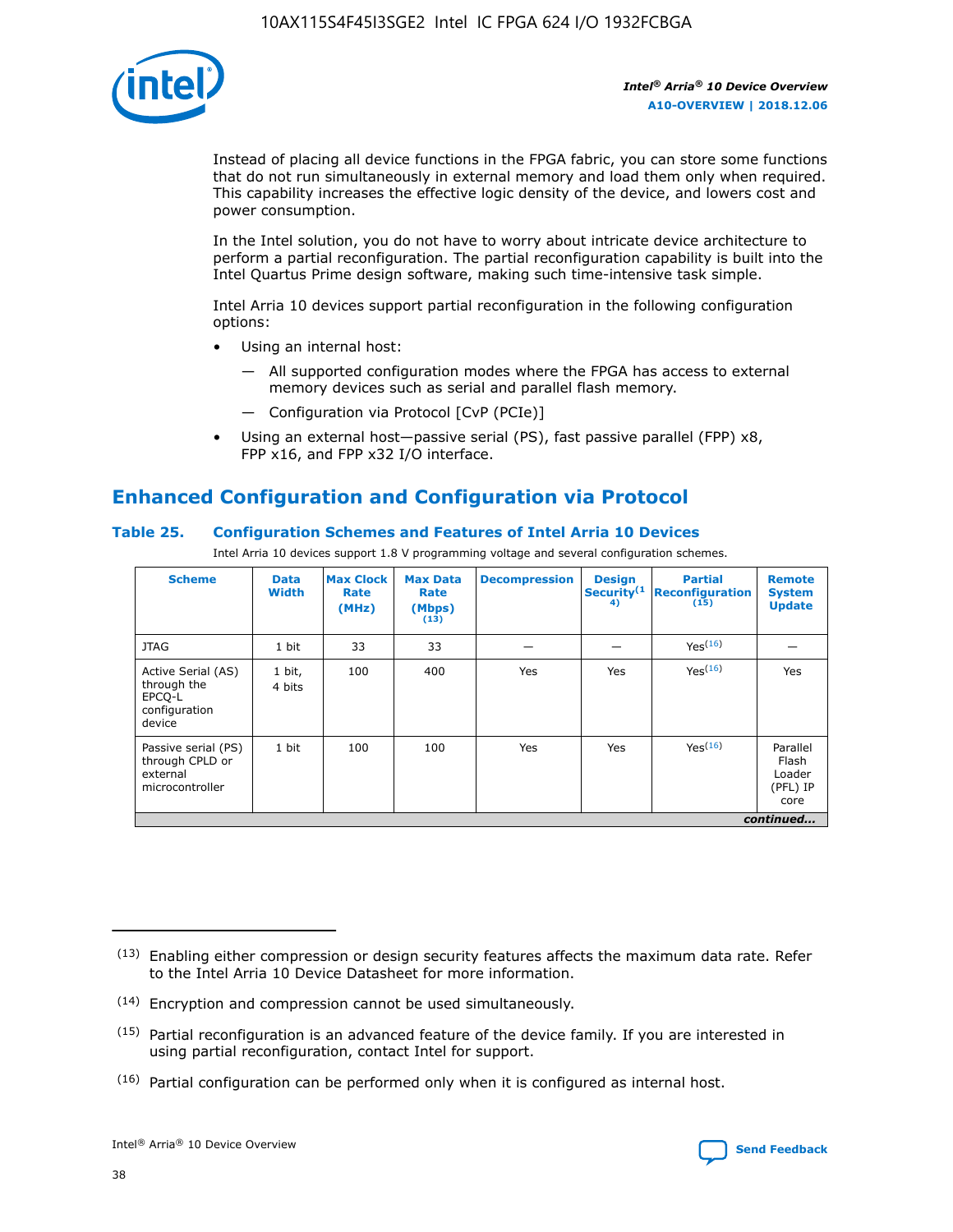

| <b>Scheme</b>                                   | <b>Data</b><br><b>Width</b> | <b>Max Clock</b><br>Rate<br>(MHz) | <b>Max Data</b><br>Rate<br>(Mbps)<br>(13) | <b>Decompression</b> | <b>Design</b><br>Security <sup>(1</sup><br>4) | <b>Partial</b><br><b>Reconfiguration</b><br>(15) | <b>Remote</b><br><b>System</b><br><b>Update</b> |
|-------------------------------------------------|-----------------------------|-----------------------------------|-------------------------------------------|----------------------|-----------------------------------------------|--------------------------------------------------|-------------------------------------------------|
| Fast passive                                    | 8 bits                      | 100                               | 3200                                      | Yes                  | Yes                                           | Yes(17)                                          | PFL IP                                          |
| parallel (FPP)<br>through CPLD or               | 16 bits                     |                                   |                                           | Yes                  | Yes                                           |                                                  | core                                            |
| external<br>microcontroller                     | 32 bits                     |                                   |                                           | Yes                  | Yes                                           |                                                  |                                                 |
| Configuration via                               | 16 bits                     | 100                               | 3200                                      | Yes                  | Yes                                           | Yes <sup>(17)</sup>                              |                                                 |
| <b>HPS</b>                                      | 32 bits                     |                                   |                                           | Yes                  | Yes                                           |                                                  |                                                 |
| Configuration via<br>Protocol [CvP<br>$(PCIe*)$ | x1, x2,<br>x4, x8<br>lanes  |                                   | 8000                                      | Yes                  | Yes                                           | Yes(16)                                          |                                                 |

You can configure Intel Arria 10 devices through PCIe using Configuration via Protocol (CvP). The Intel Arria 10 CvP implementation conforms to the PCIe 100 ms power-up-to-active time requirement.

#### **Related Information**

[Configuration via Protocol \(CvP\) Implementation in Intel FPGAs User Guide](https://www.intel.com/content/www/us/en/programmable/documentation/dsu1441819344145.html#dsu1442269728522) Provides more information about the CvP configuration scheme.

## **SEU Error Detection and Correction**

Intel Arria 10 devices offer robust and easy-to-use single-event upset (SEU) error detection and correction circuitry.

The detection and correction circuitry includes protection for Configuration RAM (CRAM) programming bits and user memories. The CRAM is protected by a continuously running CRC error detection circuit with integrated ECC that automatically corrects one or two errors and detects higher order multi-bit errors. When more than two errors occur, correction is available through reloading of the core programming file, providing a complete design refresh while the FPGA continues to operate.

The physical layout of the Intel Arria 10 CRAM array is optimized to make the majority of multi-bit upsets appear as independent single-bit or double-bit errors which are automatically corrected by the integrated CRAM ECC circuitry. In addition to the CRAM protection, the M20K memory blocks also include integrated ECC circuitry and are layout-optimized for error detection and correction. The MLAB does not have ECC.

(14) Encryption and compression cannot be used simultaneously.

<sup>(17)</sup> Supported at a maximum clock rate of 100 MHz.



 $(13)$  Enabling either compression or design security features affects the maximum data rate. Refer to the Intel Arria 10 Device Datasheet for more information.

 $(15)$  Partial reconfiguration is an advanced feature of the device family. If you are interested in using partial reconfiguration, contact Intel for support.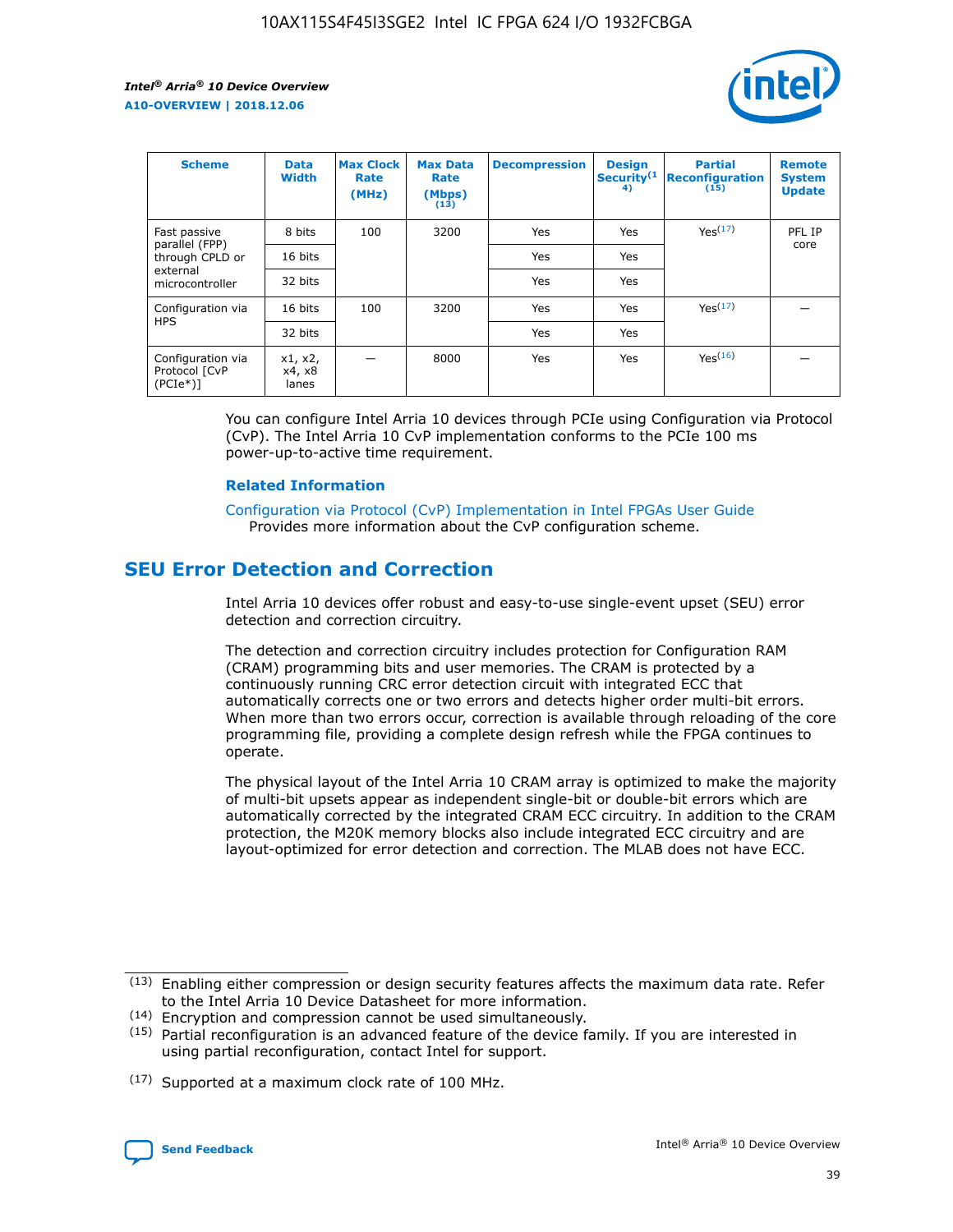

## **Power Management**

Intel Arria 10 devices leverage the advanced 20 nm process technology, a low 0.9 V core power supply, an enhanced core architecture, and several optional power reduction techniques to reduce total power consumption by as much as 40% compared to Arria V devices and as much as 60% compared to Stratix V devices.

The optional power reduction techniques in Intel Arria 10 devices include:

- **SmartVID**—a code is programmed into each device during manufacturing that allows a smart regulator to operate the device at lower core  $V_{CC}$  while maintaining performance
- **Programmable Power Technology**—non-critical timing paths are identified by the Intel Quartus Prime software and the logic in these paths is biased for low power instead of high performance
- **Low Static Power Options**—devices are available with either standard static power or low static power while maintaining performance

Furthermore, Intel Arria 10 devices feature Intel's industry-leading low power transceivers and include a number of hard IP blocks that not only reduce logic resources but also deliver substantial power savings compared to soft implementations. In general, hard IP blocks consume up to 90% less power than the equivalent soft logic implementations.

## **Incremental Compilation**

The Intel Quartus Prime software incremental compilation feature reduces compilation time and helps preserve performance to ease timing closure. The incremental compilation feature enables the partial reconfiguration flow for Intel Arria 10 devices.

Incremental compilation supports top-down, bottom-up, and team-based design flows. This feature facilitates modular, hierarchical, and team-based design flows where different designers compile their respective design sections in parallel. Furthermore, different designers or IP providers can develop and optimize different blocks of the design independently. These blocks can then be imported into the top level project.

## **Document Revision History for Intel Arria 10 Device Overview**

| <b>Document</b><br><b>Version</b> | <b>Changes</b>                                                                                                                                                                                                                                                              |
|-----------------------------------|-----------------------------------------------------------------------------------------------------------------------------------------------------------------------------------------------------------------------------------------------------------------------------|
| 2018.12.06                        | Added links to Intel Arria 10 device errata documents.<br>Removed automotive temperature option from the Intel Arria 10 GX devices.<br>Removed -3 fabric speed grade from the Intel Arria 10 GT devices.<br>Updated power options for the Intel Arria 10 GX and GT devices. |
| 2018.04.09                        | Updated the lowest $V_{CC}$ from 0.83 V to 0.82 V in the topic listing a summary of the device features.                                                                                                                                                                    |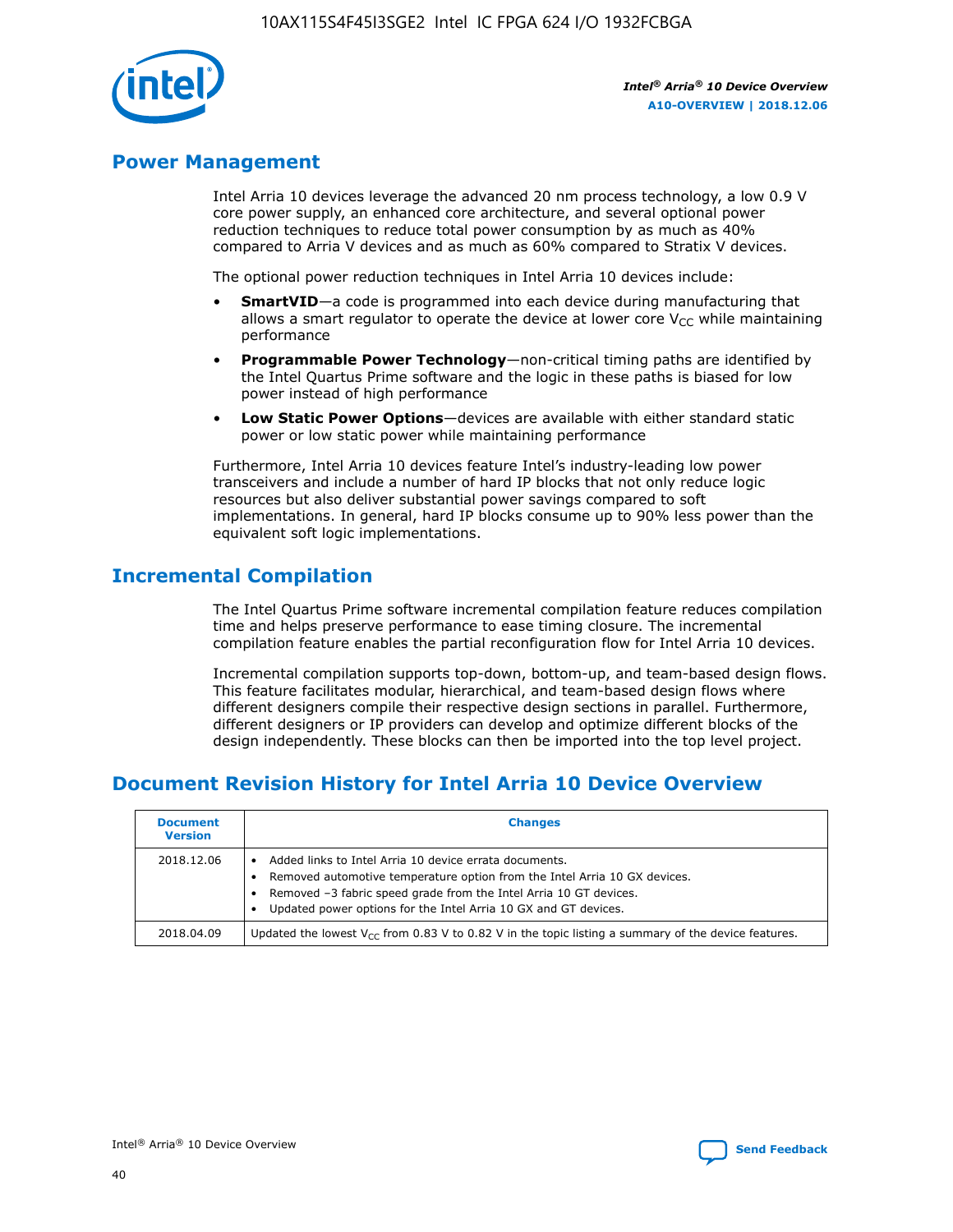

| <b>Date</b>    | <b>Version</b> | <b>Changes</b>                                                                                                                                                                                                                                                                                                                                                                                                                                                                                                                                                                                                                                                                                                                                                                                                                                                                                                                                               |
|----------------|----------------|--------------------------------------------------------------------------------------------------------------------------------------------------------------------------------------------------------------------------------------------------------------------------------------------------------------------------------------------------------------------------------------------------------------------------------------------------------------------------------------------------------------------------------------------------------------------------------------------------------------------------------------------------------------------------------------------------------------------------------------------------------------------------------------------------------------------------------------------------------------------------------------------------------------------------------------------------------------|
| January 2018   | 2018.01.17     | Updated the maximum data rate for HPS (Intel Arria 10 SX devices<br>external memory interface DDR3 controller from 2,166 Mbps to 2,133<br>Mbps.<br>Updated maximum frequency supported for half rate QDRII and QDRII<br>+ SRAM to 633 MHz in Memory Standards Supported by the Soft<br>Memory Controller table.<br>Updated transceiver backplane capability to 12.5 Gbps.<br>Removed transceiver speed grade 5 in Sample Ordering Core and<br>Available Options for Intel Arria 10 GX Devices figure.<br>Removed package code 40, low static power, SmartVID, industrial, and<br>military operating temperature support from Sample Ordering Core and<br>Available Options for Intel Arria 10 GT Devices figure.<br>Updated short reach transceiver rate for Intel Arria 10 GT devices to<br>25.8 Gbps.<br>Removed On-Die Instrumentation - EyeQ and Jitter Margin Tool<br>support from PMA Features of the Transceivers in Intel Arria 10 Devices<br>table. |
| September 2017 | 2017.09.20     | Updated the maximum speed of the DDR4 external memory interface from<br>1,333 MHz/2,666 Mbps to 1,200 MHz/2,400 Mbps.                                                                                                                                                                                                                                                                                                                                                                                                                                                                                                                                                                                                                                                                                                                                                                                                                                        |
| July 2017      | 2017.07.13     | Corrected the automotive temperature range in the figure showing the<br>available options for the Intel Arria 10 GX devices from "-40°C to 100°C"<br>to "-40°C to 125°C".                                                                                                                                                                                                                                                                                                                                                                                                                                                                                                                                                                                                                                                                                                                                                                                    |
| July 2017      | 2017.07.06     | Added automotive temperature option to Intel Arria 10 GX device family.                                                                                                                                                                                                                                                                                                                                                                                                                                                                                                                                                                                                                                                                                                                                                                                                                                                                                      |
| May 2017       | 2017.05.08     | Corrected protocol names with "1588" to "IEEE 1588v2".<br>$\bullet$<br>Updated the vertical migration table to remove vertical migration<br>$\bullet$<br>between Intel Arria 10 GX and Intel Arria 10 SX device variants.<br>Removed all "Preliminary" marks.<br>$\bullet$                                                                                                                                                                                                                                                                                                                                                                                                                                                                                                                                                                                                                                                                                   |
| March 2017     | 2017.03.15     | Removed the topic about migration from Intel Arria 10 to Intel Stratix<br>$\bullet$<br>10 devices.<br>Rebranded as Intel.<br>$\bullet$                                                                                                                                                                                                                                                                                                                                                                                                                                                                                                                                                                                                                                                                                                                                                                                                                       |
| October 2016   | 2016.10.31     | Removed package F36 from Intel Arria 10 GX devices.<br>Updated Intel Arria 10 GT sample ordering code and maximum GX<br>$\bullet$<br>transceiver count. Intel Arria 10 GT devices are available only in the<br>SF45 package option with a maximum of 72 transceivers.                                                                                                                                                                                                                                                                                                                                                                                                                                                                                                                                                                                                                                                                                        |
| May 2016       | 2016.05.02     | Updated the FPGA Configuration and HPS Booting topic.<br>$\bullet$<br>Remove V <sub>CC</sub> PowerManager from the Summary of Features, Power<br>Management and Arria 10 Device Variants and packages topics. This<br>feature is no longer supported in Arria 10 devices.<br>Removed LPDDR3 from the Memory Standards Supported by the HPS<br>Hard Memory Controller table in the Memory Standards Supported by<br>Intel Arria 10 Devices topic. This standard is only supported by the<br><b>FPGA</b><br>Removed transceiver speed grade 5 from the Device Variants and<br>Packages topic for Arria 10 GX and SX devices.                                                                                                                                                                                                                                                                                                                                   |
| February 2016  | 2016.02.11     | Changed the maximum Arria 10 GT datarate to 25.8 Gbps and the<br>$\bullet$<br>minimum datarate to 1 Gbps globally.<br>Revised the state for Core clock networks in the Summary of Features<br>$\bullet$<br>topic.<br>Changed the transceiver parameters in the "Summary of Features for<br>$\bullet$<br>Arria 10 Devices" table.<br>Changed the transceiver parameters in the "Maximum Resource Counts<br>for Arria 10 GT Devices" table.<br>Changed the package availability for GT devices in the "Package Plan<br>for Arria 10 GT Devices" table.<br>Changed the package configurations for GT devices in the "Migration"<br>Capability Across Arria 10 Product Lines" figure.<br>continued                                                                                                                                                                                                                                                               |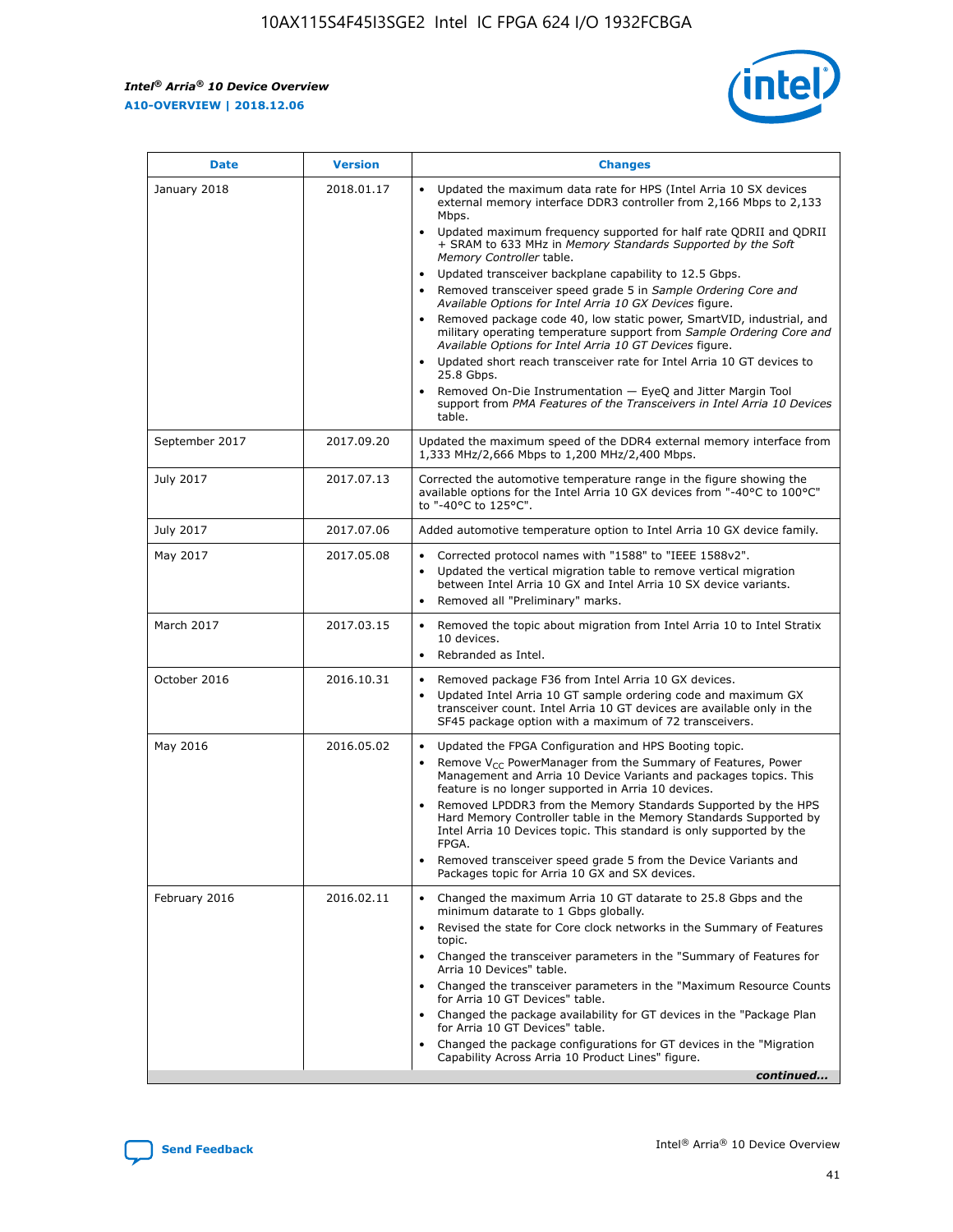

| <b>Date</b>   | <b>Version</b> | <b>Changes</b>                                                                                                                                                               |
|---------------|----------------|------------------------------------------------------------------------------------------------------------------------------------------------------------------------------|
|               |                | • Changed transceiver parameters in the "Low Power Serial Transceivers"<br>section.                                                                                          |
|               |                | • Changed the transceiver descriptions in the "Device Variants for the<br>Arria 10 Device Family" table.                                                                     |
|               |                | Changed the "Sample Ordering Code and Available Options for Arria 10<br>$\bullet$<br>GT Devices" figure.                                                                     |
|               |                | Changed the datarates for GT devices in the "PMA Features" section.                                                                                                          |
|               |                | Changed the datarates for GT devices in the "PCS Features" section.<br>$\bullet$                                                                                             |
| December 2015 | 2015.12.14     | Updated the number of M20K memory blocks for Arria 10 GX 660 from<br>2133 to 2131 and corrected the total RAM bit from 48,448 Kb to<br>48,408 Kb.                            |
|               |                | Corrected the number of DSP blocks for Arria 10 GX 660 from 1688 to<br>1687 in the table listing floating-point arithmetic resources.                                        |
| November 2015 | 2015.11.02     | Updated the maximum resources for Arria 10 GX 220, GX 320, GX 480,<br>$\bullet$<br>GX 660, SX 220, SX 320, SX 480, and SX 660.                                               |
|               |                | • Updated resource count for Arria 10 GX 320, GX 480, GX 660, SX 320,<br>SX 480, a SX 660 devices in Number of Multipliers in Intel Arria 10<br><b>Devices</b> table.        |
|               |                | Updated the available options for Arria 10 GX, GT, and SX.                                                                                                                   |
|               |                | Changed instances of Quartus II to Quartus Prime.<br>$\bullet$                                                                                                               |
| June 2015     | 2015.06.15     | Corrected label for Intel Arria 10 GT product lines in the vertical migration<br>figure.                                                                                     |
| May 2015      | 2015.05.15     | Corrected the DDR3 half rate and quarter rate maximum frequencies in the<br>table that lists the memory standards supported by the Intel Arria 10 hard<br>memory controller. |
| May 2015      | 2015.05.04     | • Added support for 13.5G JESD204b in the Summary of Features table.                                                                                                         |
|               |                | • Added a link to Arria 10 GT Channel Usage in the Arria 10 GT Package<br>Plan topic.                                                                                        |
|               |                | • Added a note to the table, Maximum Resource Counts for Arria 10 GT<br>devices.                                                                                             |
|               |                | • Updated the power requirements of the transceivers in the Low Power<br>Serial Transceivers topic.                                                                          |
| January 2015  | 2015.01.23     | • Added floating point arithmetic features in the Summary of Features<br>table.                                                                                              |
|               |                | • Updated the total embedded memory from 38.38 megabits (Mb) to<br>65.6 Mb.                                                                                                  |
|               |                | • Updated the table that lists the memory standards supported by Intel<br>Arria 10 devices.                                                                                  |
|               |                | Removed support for DDR3U, LPDDR3 SDRAM, RLDRAM 2, and DDR2.                                                                                                                 |
|               |                | Moved RLDRAM 3 support from hard memory controller to soft memory<br>controller. RLDRAM 3 support uses hard PHY with soft memory<br>controller.                              |
|               |                | Added soft memory controller support for QDR IV.<br>٠                                                                                                                        |
|               |                | Updated the maximum resource count table to include the number of<br>hard memory controllers available in each device variant.                                               |
|               |                | Updated the transceiver PCS data rate from 12.5 Gbps to 12 Gbps.<br>$\bullet$                                                                                                |
|               |                | Updated the max clock rate of PS, FPP x8, FPP x16, and Configuration<br>via HPS from 125 MHz to 100 MHz.                                                                     |
|               |                | Added a feature for fractional synthesis PLLs: PLL cascading.                                                                                                                |
|               |                | Updated the HPS programmable general-purpose I/Os from 54 to 62.<br>$\bullet$                                                                                                |
|               |                | continued                                                                                                                                                                    |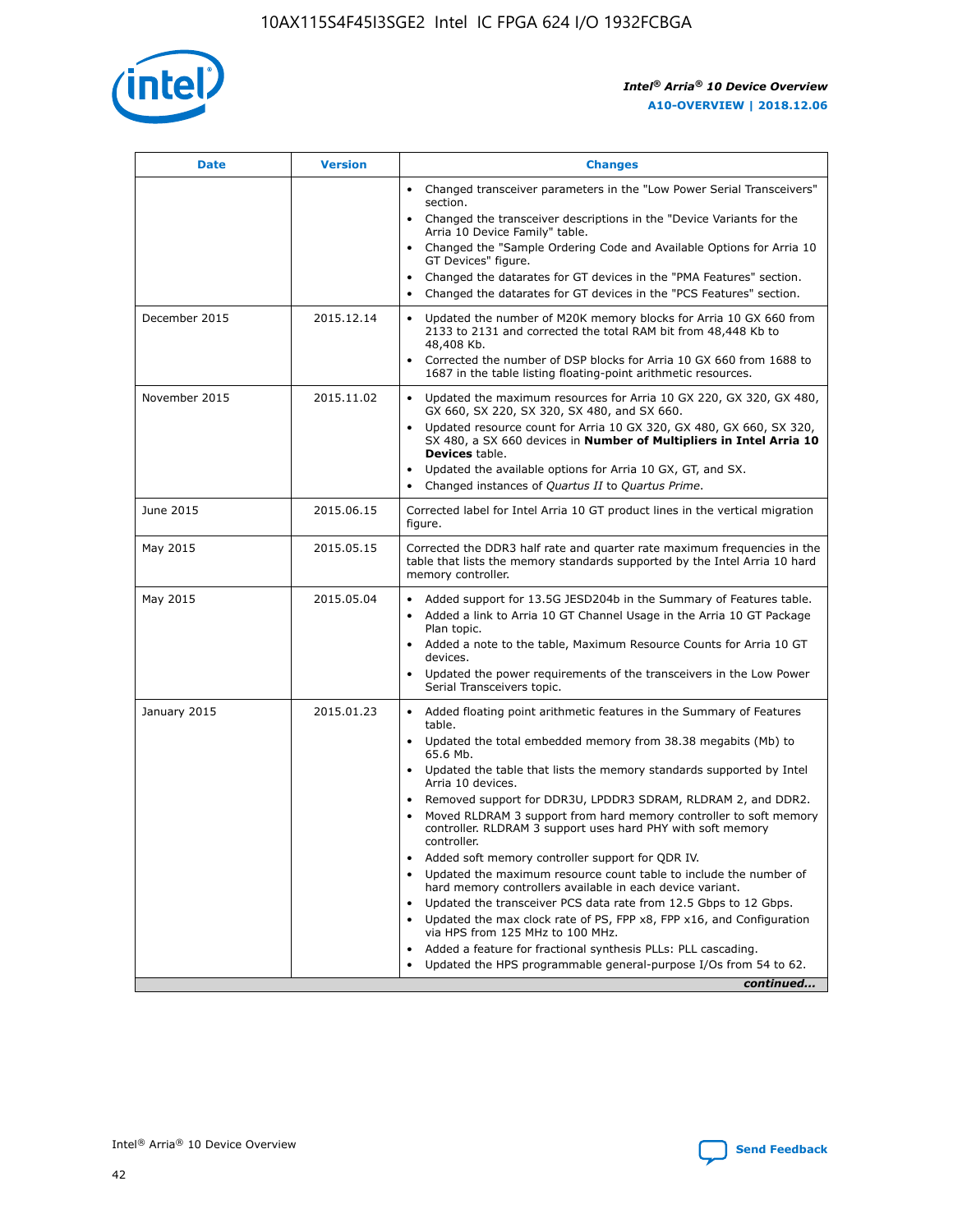r



| <b>Date</b>    | <b>Version</b> | <b>Changes</b>                                                                                                                                                                                                                                                                                                                                                                                                                                                                                                                                      |
|----------------|----------------|-----------------------------------------------------------------------------------------------------------------------------------------------------------------------------------------------------------------------------------------------------------------------------------------------------------------------------------------------------------------------------------------------------------------------------------------------------------------------------------------------------------------------------------------------------|
| September 2014 | 2014.09.30     | Corrected the 3 V I/O and LVDS I/O counts for F35 and F36 packages<br>$\bullet$<br>of Arria 10 GX.<br>Corrected the 3 V I/O, LVDS I/O, and transceiver counts for the NF40<br>$\bullet$<br>package of the Arria GX 570 and 660.<br>Removed 3 V I/O, LVDS I/O, and transceiver counts for the NF40<br>$\bullet$<br>package of the Arria GX 900 and 1150. The NF40 package is not<br>available for Arria 10 GX 900 and 1150.                                                                                                                          |
| August 2014    | 2014.08.18     | Updated Memory (Kb) M20K maximum resources for Arria 10 GX 660<br>devices from 42,660 to 42,620.<br>Added GPIO columns consisting of LVDS I/O Bank and 3V I/O Bank in<br>$\bullet$<br>the Package Plan table.<br>Added how to use memory interface clock frequency higher than 533<br>$\bullet$<br>MHz in the I/O vertical migration.<br>Added information to clarify that RLDRAM3 support uses hard PHY with<br>$\bullet$<br>soft memory controller.<br>Added variable precision DSP blocks support for floating-point<br>$\bullet$<br>arithmetic. |
| June 2014      | 2014.06.19     | Updated number of dedicated I/Os in the HPS block to 17.                                                                                                                                                                                                                                                                                                                                                                                                                                                                                            |
| February 2014  | 2014.02.21     | Updated transceiver speed grade options for GT devices in Figure 2.                                                                                                                                                                                                                                                                                                                                                                                                                                                                                 |
| February 2014  | 2014.02.06     | Updated data rate for Arria 10 GT devices from 28.1 Gbps to 28.3 Gbps.                                                                                                                                                                                                                                                                                                                                                                                                                                                                              |
| December 2013  | 2013.12.10     | Updated the HPS memory standards support from LPDDR2 to LPDDR3.<br>Updated HPS block diagram to include dedicated HPS I/O and FPGA<br>$\bullet$<br>Configuration blocks as well as repositioned SD/SDIO/MMC, DMA, SPI<br>and NAND Flash with ECC blocks.                                                                                                                                                                                                                                                                                            |
| December 2013  | 2013.12.02     | Initial release.                                                                                                                                                                                                                                                                                                                                                                                                                                                                                                                                    |